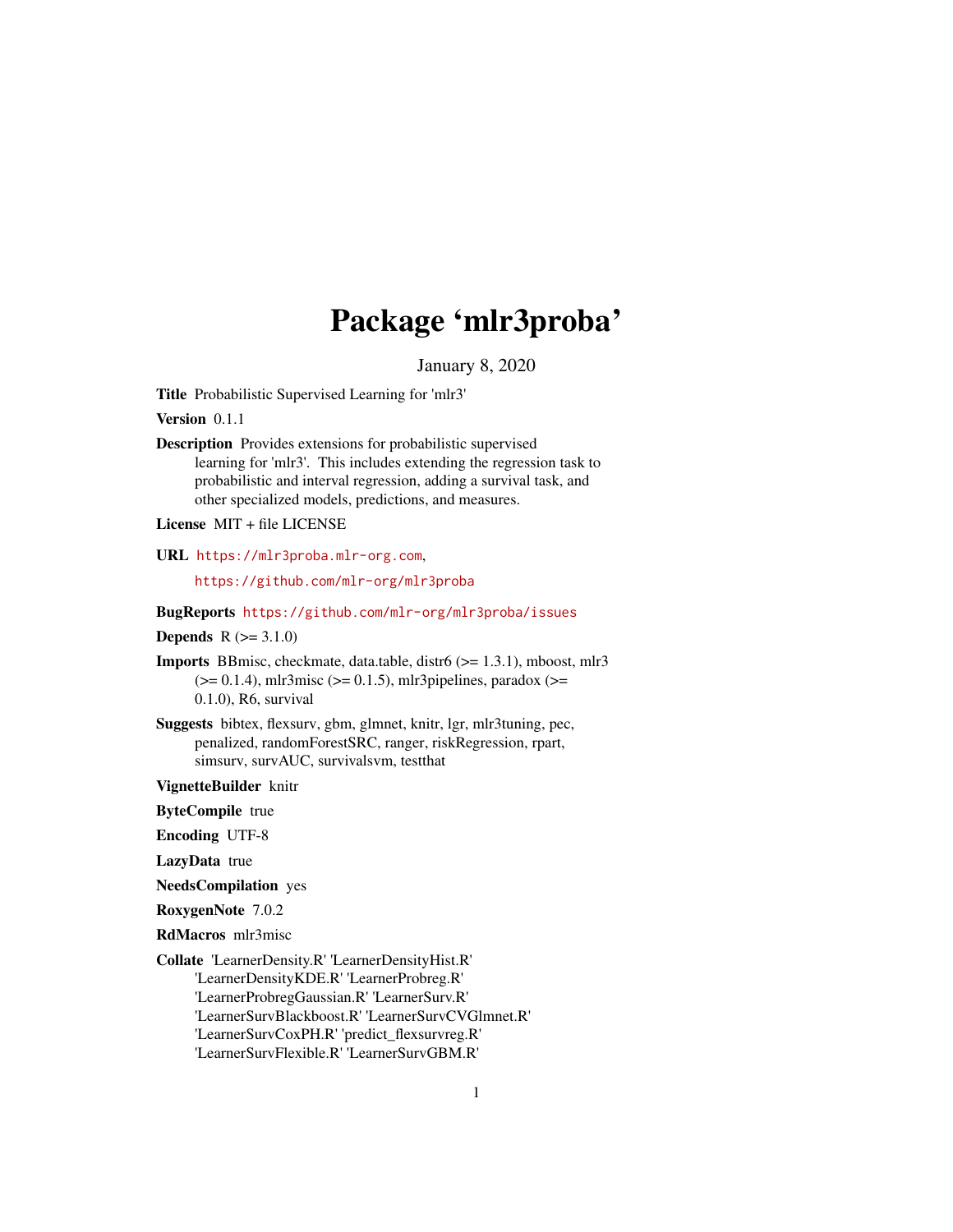'LearnerSurvGamboost.R' 'LearnerSurvGlmboost.R' 'LearnerSurvGlmnet.R' 'LearnerSurvKaplan.R' 'LearnerSurvMboost.R' 'LearnerSurvNelson.R' 'predict\_survreg.R' 'LearnerSurvParametric.R' 'LearnerSurvPenalized.R' 'LearnerSurvRandomForestSRC.R' 'LearnerSurvRanger.R' 'LearnerSurvRpart.R' 'LearnerSurvSVM.R' 'MeasureDensity.R' 'MeasureDensityLogloss.R' 'MeasureRegrLogloss.R' 'MeasureSurv.R' 'MeasureSurvIntegrated.R' 'MeasureSurvAUC.R' 'MeasureSurvBeggC.R' 'MeasureSurvChamblessAUC.R' 'MeasureSurvGonenHellersC.R' 'MeasureSurvGraf.R' 'MeasureSurvGrafSE.R' 'MeasureSurvHarrellC.R' 'MeasureSurvHungAUC.R' 'MeasureSurvIntLogloss.R' 'MeasureSurvIntLoglossSE.R' 'MeasureSurvLogloss.R' 'MeasureSurvLoglossSE.R' 'MeasureSurvNagelkR2.R' 'MeasureSurvOQuigleyR2.R' 'MeasureSurvSongAUC.R' 'MeasureSurvSongTNR.R' 'MeasureSurvSongTPR.R' 'MeasureSurvUnoAUC.R' 'MeasureSurvUnoC.R' 'MeasureSurvUnoTNR.R' 'MeasureSurvUnoTPR.R' 'MeasureSurvXuR2.R' 'PipeOpCrankCompositor.R' 'PipeOpDistrCompositor.R' 'PredictionDensity.R' 'PredictionProbreg.R' 'PredictionSurv.R' 'TaskDensity.R' 'TaskDensity\_precip.R' 'TaskGeneratorFriedman1Dens.R' 'TaskGeneratorSimsurv.R' 'TaskProbreg.R' 'TaskSurv.R' 'TaskSurv\_lung.R' 'TaskSurv\_rats.R' 'TaskSurv\_unemployment.R' 'assertions.R' 'check\_subsetpattern.R' 'crankcompositor.R' 'distrcompositor.R' 'helpers.R' 'integrated\_scores.R' 'surv\_logloss.R' 'weighted\_survival\_score.R' 'zzz.R' Author Raphael Sonabend [aut, cre] (<https://orcid.org/0000-0001-9225-4654>), Franz Kiraly [aut], Michel Lang [aut] (<https://orcid.org/0000-0001-9754-0393>),

Andreas Bender [ctb] (<https://orcid.org/0000-0001-5628-8611>)

Maintainer Raphael Sonabend <raphael.sonabend.15@ucl.ac.uk>

#### Repository CRAN

Date/Publication 2020-01-08 09:20:02 UTC

# R topics documented: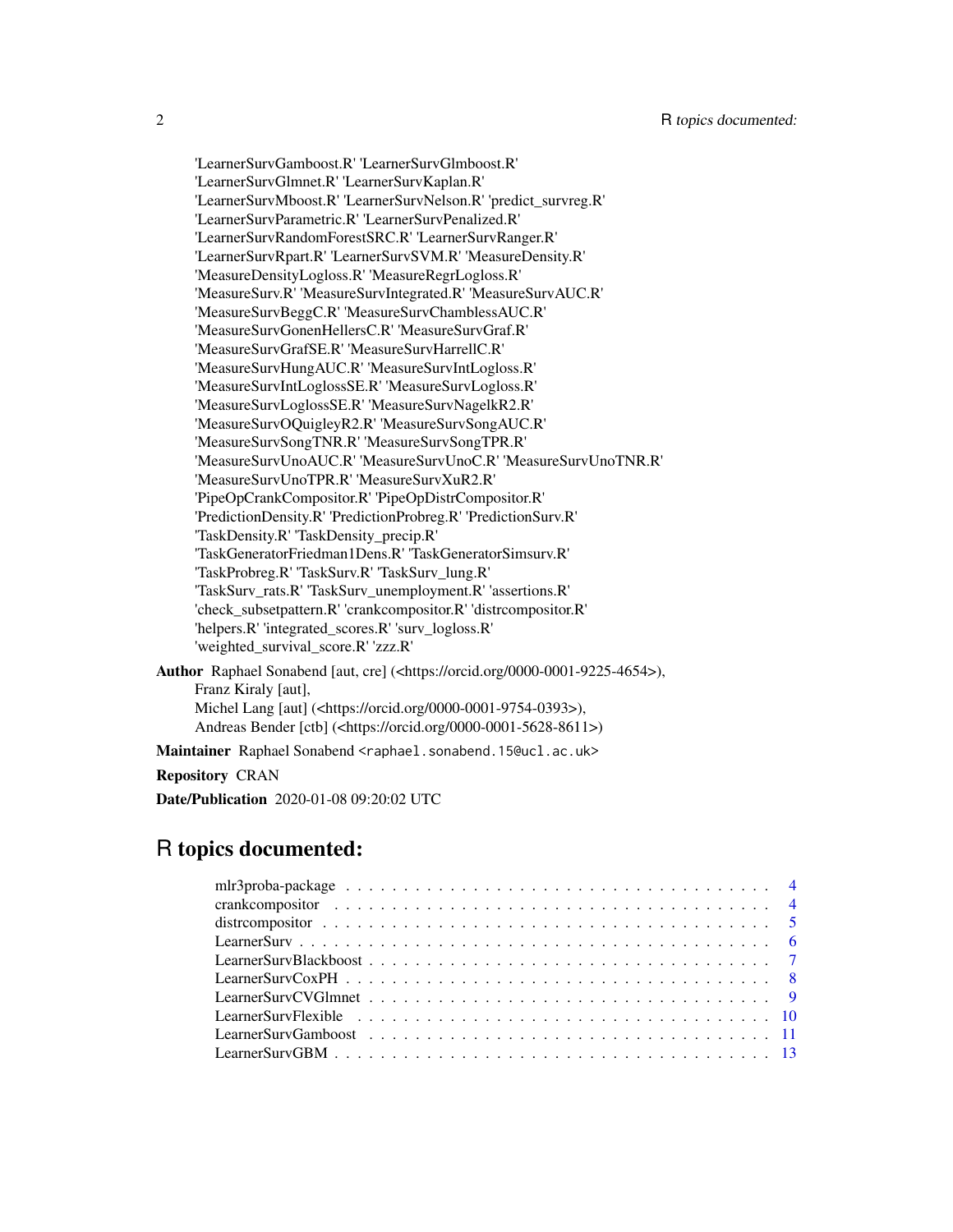| $\overline{14}$      |
|----------------------|
|                      |
|                      |
| 18                   |
| 19                   |
| 20                   |
| 22                   |
| 23                   |
|                      |
|                      |
|                      |
|                      |
|                      |
|                      |
|                      |
| 31                   |
|                      |
| 34                   |
| 35                   |
| 36                   |
| 38                   |
| 39                   |
| 40                   |
| 41                   |
| 42                   |
| 43                   |
| 45                   |
| 46                   |
| 47                   |
| 49                   |
| 50                   |
| 51                   |
|                      |
|                      |
| 54                   |
| 54                   |
| 55                   |
| 56                   |
| PredictionSurv<br>59 |
| 60                   |
| TaskSurv<br>61       |
|                      |

 $\blacksquare$  Index  $\blacksquare$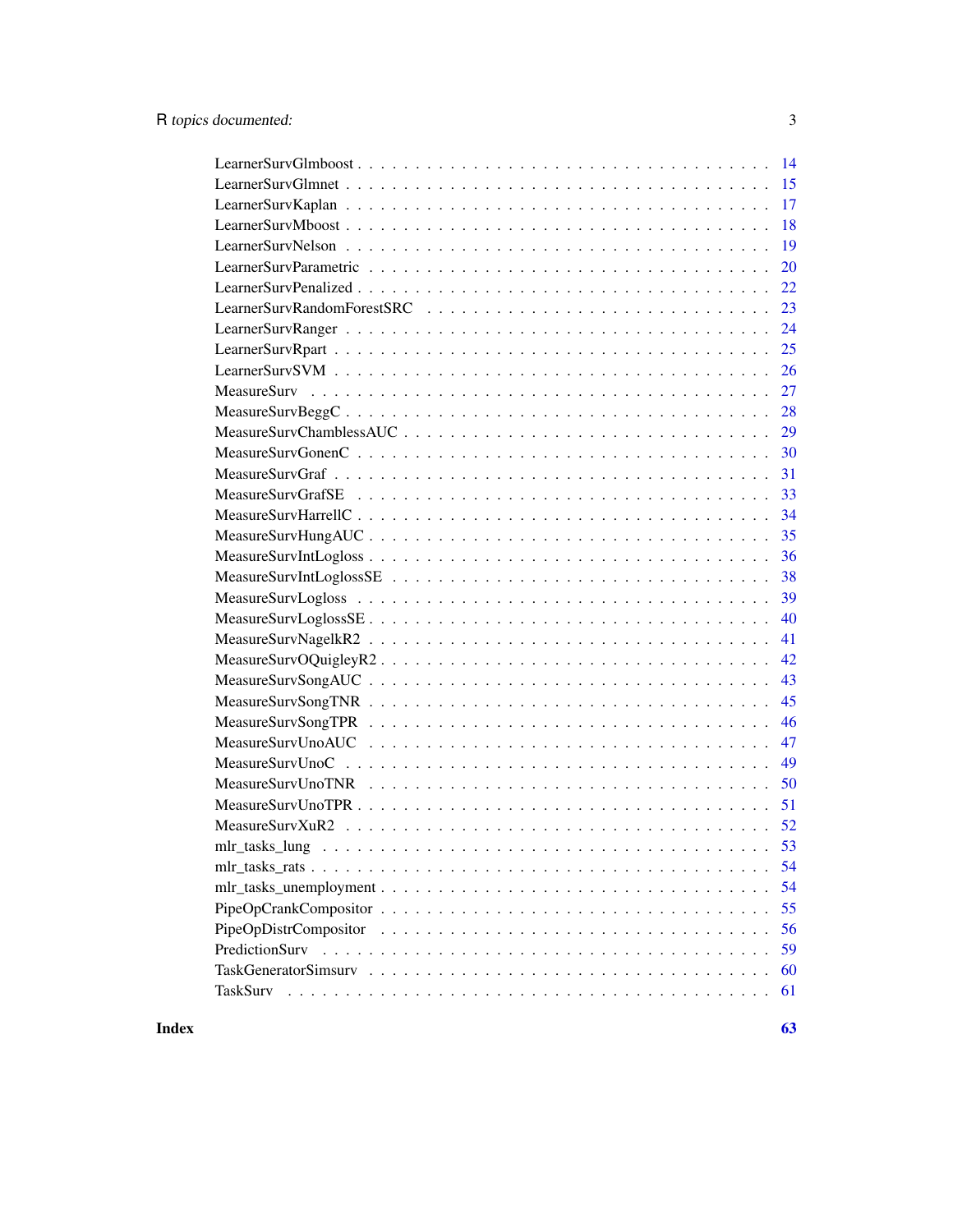<span id="page-3-0"></span>

#### Description

Provides extensions for probabilistic supervised learning for 'mlr3'. This includes extending the regression task to probabilistic and interval regression, adding a survival task, and other specialized models, predictions, and measures.

# Author(s)

Maintainer: Raphael Sonabend <raphael.sonabend.15@ucl.ac.uk> [\(ORCID\)](https://orcid.org/0000-0001-9225-4654)

Authors:

- Franz Kiraly <f.kiraly@ucl.ac.uk>
- Michel Lang <michellang@gmail.com> [\(ORCID\)](https://orcid.org/0000-0001-9754-0393)

Other contributors:

• Andreas Bender <bender.at.R@gmail.com> [\(ORCID\)](https://orcid.org/0000-0001-5628-8611) [contributor]

# See Also

Useful links:

- <https://mlr3proba.mlr-org.com>
- <https://github.com/mlr-org/mlr3proba>
- Report bugs at <https://github.com/mlr-org/mlr3proba/issues>

<span id="page-3-1"></span>crankcompositor *Compose a Crank Predict Type for Survival Learners*

#### Description

This is a wrapper around the [PipeOpCrankCompositor](#page-54-1) pipe operation, which simplifies graph creation.

#### Usage

```
crankcompositor(learner, method = c("mean", "median"), param_vals = list())
```
# Arguments

| learner    | Learner Surv object for which a crank is composed (or over-written)       |
|------------|---------------------------------------------------------------------------|
| method     | One of mean or median; abbreviations allowed. Used to determine how crank |
|            | is estimated from the predicted distr. Default is mean.                   |
| param_vals | Additional parameters to pass to the learner.                             |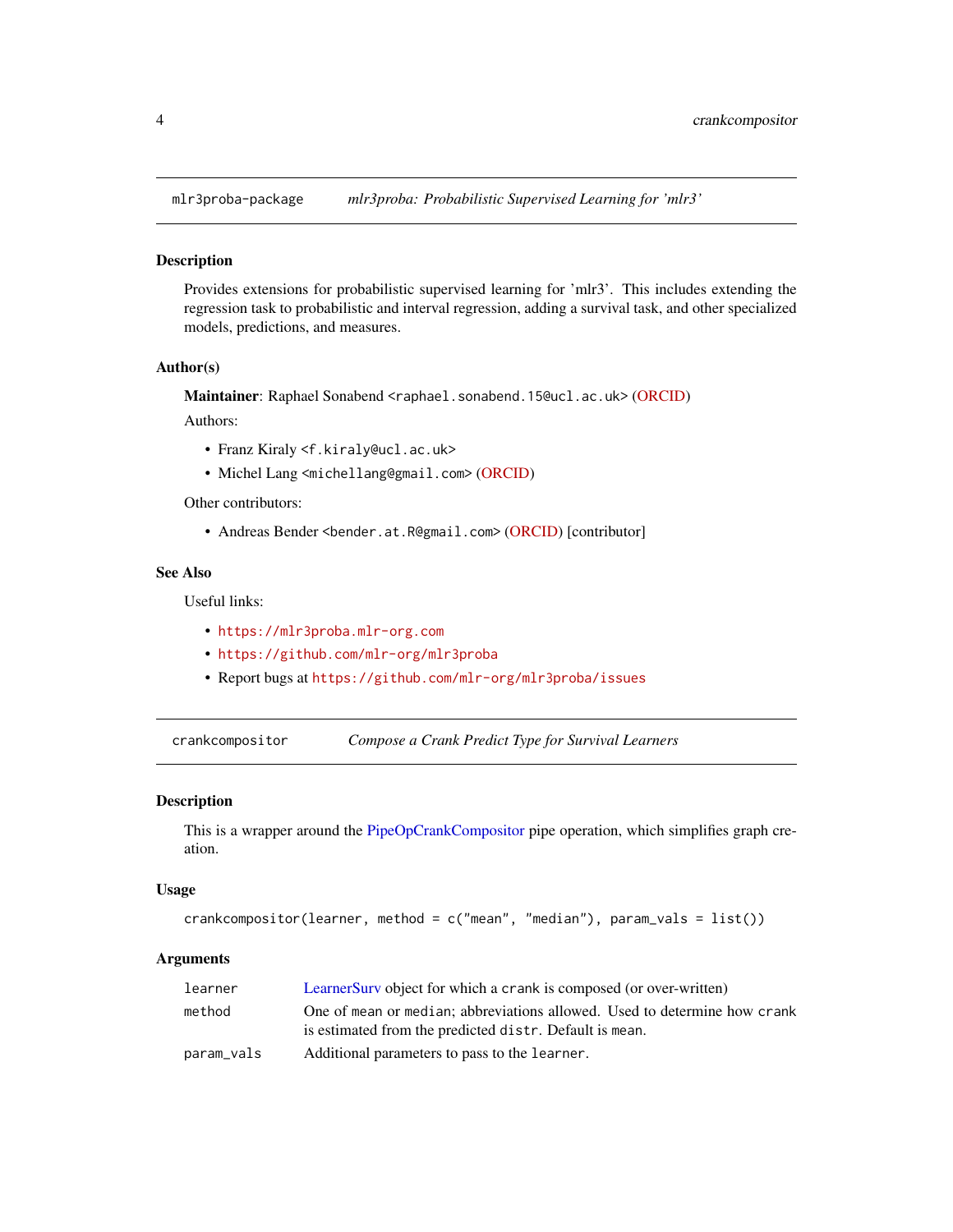# <span id="page-4-0"></span>distrcompositor 5

# Details

For full details see [PipeOpCrankCompositor.](#page-54-1)

# Value

[mlr3pipelines::GraphLearner](#page-0-0)

# Examples

```
library(mlr3)
library(mlr3pipelines)
task = tgen("simsurv")$generate(20)
ranger.crank = crankcompositor(learner = lrn("surv.coxph"),
                            method = "median")
resample(task, ranger.crank, rsmp("cv", folds = 2))$predictions()
```
<span id="page-4-1"></span>distrcompositor *Compose a Distr Predict Type for Survival Learners*

# Description

This is a wrapper around the [PipeOpDistrCompositor](#page-55-1) pipe operation, which simplifies graph creation.

#### Usage

```
distrcompositor(
  learner,
  estimator = c("kaplan", "nelson"),
 form = c("aft", "ph", "po"),
 overwrite = FALSE,
 param_vals = list()
\lambda
```
#### Arguments

| learner   | LearnerSurv object for which a distr is composed (or over-written).                                                                                                                                                                                                             |
|-----------|---------------------------------------------------------------------------------------------------------------------------------------------------------------------------------------------------------------------------------------------------------------------------------|
| estimator | One of kaplan or nelson, corresponding to the Kaplan-Meier and Nelson-<br>Aalen estimators respectively. Used to estimate the baseline survival distribu-<br>tion. Abbreviations allowed. Default is kaplan.                                                                    |
| form      | One of aft, ph, or po, corresponding to accelerated failure time, proportional<br>hazards, and proportional odds respectively. Used to determine the form of the<br>composed survival distribution. Default is aft.                                                             |
| overwrite | logical. If FALSE (default) then if the learner already has a distr, the com-<br>positor does nothing. If TRUE then the distris overwritten by the compositor if<br>already present, which may be required for changing the prediction distr from<br>one model form to another. |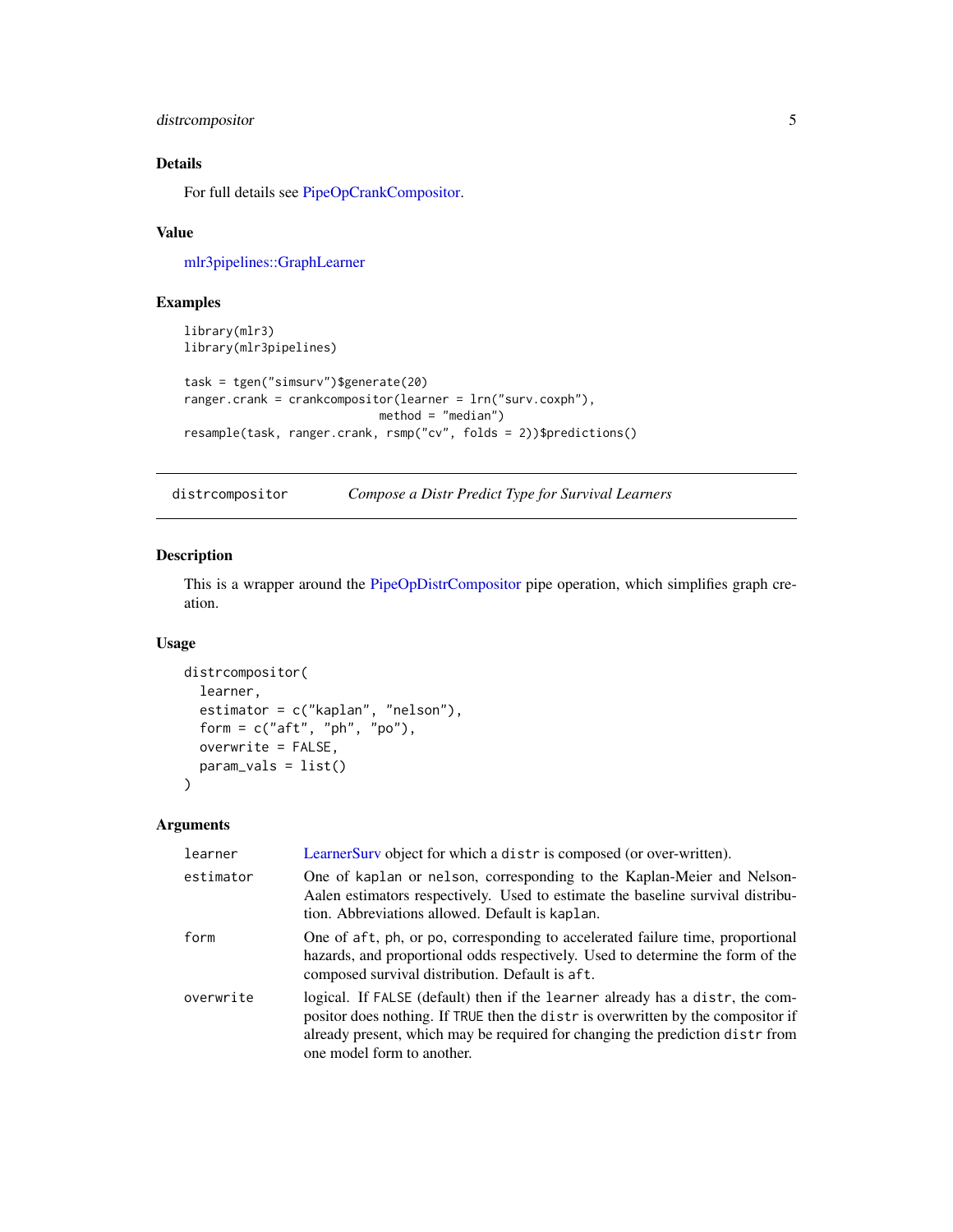<span id="page-5-0"></span>param\_vals Additional parameters to pass to the learner.

#### Details

For full details see [PipeOpDistrCompositor.](#page-55-1)

# Value

[mlr3pipelines::GraphLearner](#page-0-0)

# Examples

```
library("mlr3")
library("mlr3pipelines")
task = tgen("simsurv")$generate(20)
cvglm.distr = distrcompositor(learner = lrn("surv.cvglmnet"),
                            estimator = "kaplan",
                            form = "aff")resample(task, cvglm.distr,
       rsmp("cv", folds = 2))$predictions()
```
<span id="page-5-1"></span>LearnerSurv *Survival Learner*

#### Description

This Learner specializes [mlr3::Learner](#page-0-0) for survival problems. Predefined learners can be found in the [mlr3misc::Dictionary](#page-0-0) [mlr3::mlr\\_learners.](#page-0-0)

#### Format

[R6::R6Class](#page-0-0) object inheriting from [mlr3::Learner.](#page-0-0)

# Construction

```
LearnerSurv$new(id, param_set = ParamSet$new(),
     predict_types = character(),
     feature_types = character(), properties = character(),
     packages = character())
```
For a description of the arguments, see [mlr3::Learner.](#page-0-0) task\_type is set to "surv". Possible values for predict\_type are "distr", "lp", and "crank".

#### Fields

See [mlr3::Learner.](#page-0-0)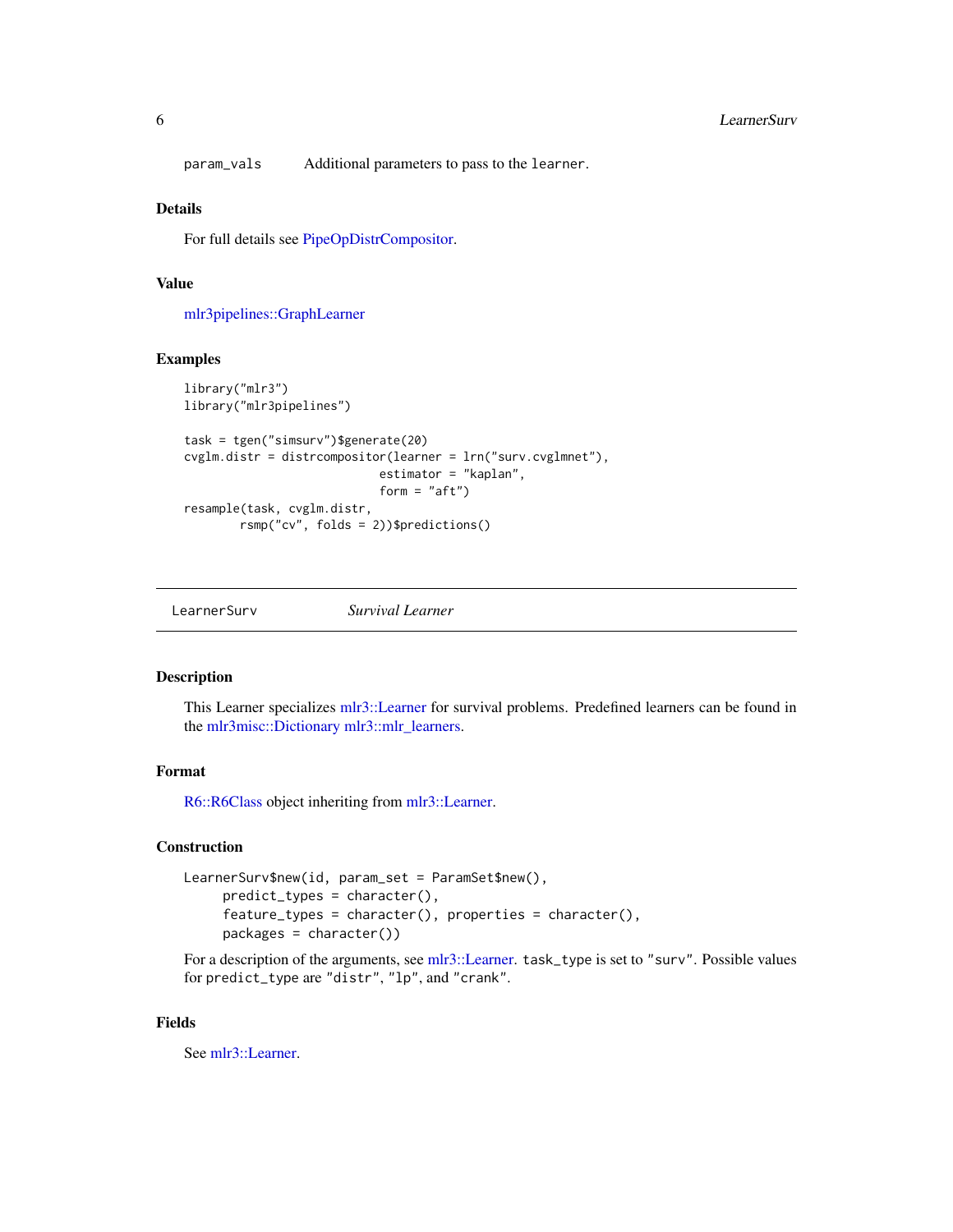# <span id="page-6-0"></span>LearnerSurvBlackboost 7

# **Methods**

See [mlr3::Learner.](#page-0-0)

#### Examples

```
library(mlr3)
ids = mlr_learners$keys("^surv")
ids
# get a specific learner from mlr_learners:
lrn = mlr_learners$get("surv.rpart")
print(lrn)
```
<span id="page-6-1"></span>LearnerSurvBlackboost *Gradient Boosting with Regression Trees Survival Learner*

# Description

Calls [mboost::blackboost\(\)](#page-0-0).

- lp is predicted by [mboost::predict.mboost\(\)](#page-0-0)
- distr is predicted by [mboost::survFit\(\)](#page-0-0) which assumes a PH fit with a Breslow estimator
- crank is identical to lp

The dist parameter is specified slightly differently than in [mboost.](#page-0-0) Whereas the latter takes in objects, in this learner instead a string is specified in order to identify which distribution to use. As the default in [mboost](#page-0-0) is the Gaussian family, which is not compatible with survival models, instead we have by default "coxph".

If the value given to the Family parameter is "custom.family" then an object of class [mboost::Family\(\)](#page-0-0) needs to be passed to the custom.family parameter.

#### Format

[R6::R6Class\(\)](#page-0-0) inheriting from [LearnerSurv.](#page-5-1)

#### Construction

```
LearnerSurvBlackboost$new()
mlr_learners$get("surv.blackboost")
lrn("surv.blackboost")
```
# Meta Information

- Type: "surv"
- Predict Types: distr, crank, lp
- Feature Types: integer, numeric, factor
- Packages: [mboost](https://CRAN.R-project.org/package=mboost) [distr6](https://CRAN.R-project.org/package=distr6) [survival](https://CRAN.R-project.org/package=survival) [partykit](https://CRAN.R-project.org/package=partykit) [mvtnorm](https://CRAN.R-project.org/package=mvtnorm)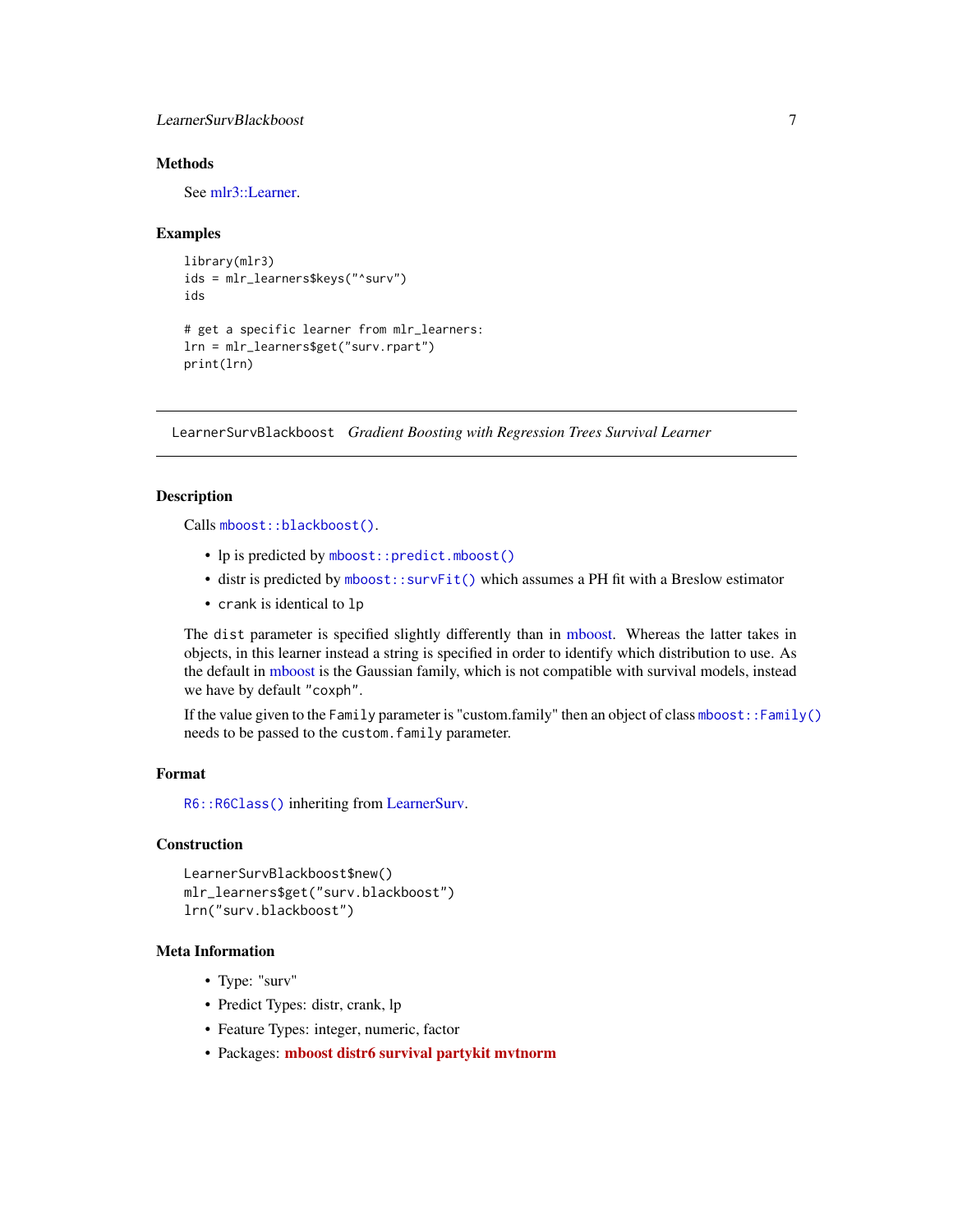#### <span id="page-7-0"></span>References

Bühlmann P, Hothorn T (2007). "Boosting Algorithms: Regularization, Prediction and Model Fitting." *Statistical Science*, 22(4), 477–505. doi: [10.1214/07sts242.](https://doi.org/10.1214/07-sts242)

Hothorn T, Hornik K, Zeileis A (2006). "Unbiased Recursive Partitioning: A Conditional Inference Framework." *Journal of Computational and Graphical Statistics*, 15(3), 651–674. doi: [10.1198/](https://doi.org/10.1198/106186006x133933) [106186006x133933.](https://doi.org/10.1198/106186006x133933)

Freund Y, Schapire RE, others (1996). "Experiments with a new boosting algorithm." In *In: Thirteenth International Conference on ML*, volume 96, 148–156. Citeseer.

Friedman JH (2001). "Greedy Function Approximation: A Gradient Boosting Machine." *The Annals of Statistics*, 29(5), 1189–1232. <http://www.jstor.org/stable/2699986>.

Ridgeway G (1999). "The state of boosting." *Computing Science and Statistics*, 172–181.

#### See Also

Other survival learners: [LearnerSurvCVGlmnet](#page-8-1), [LearnerSurvCoxPH](#page-7-1), [LearnerSurvFlexible](#page-9-1), [LearnerSurvGBM](#page-12-1), [LearnerSurvGamboost](#page-10-1), [LearnerSurvGlmboost](#page-13-1), [LearnerSurvGlmnet](#page-14-1), [LearnerSurvKaplan](#page-16-1), [LearnerSurvMboost](#page-17-1), [LearnerSurvNelson](#page-18-1), [LearnerSurvParametric](#page-19-1), [LearnerSurvPenalized](#page-21-1), [LearnerSurvRandomForestSRC](#page-22-1), [LearnerSurvRanger](#page-23-1), [LearnerSurvRpart](#page-24-1), [LearnerSurvSVM](#page-25-1)

# Examples

```
library(mlr3)
task = tgen("simsurv")$generate(20)
learner = lrn("surv.blackboost")
resampling = rsmp("cv", folds = 2)resample(task, learner, resampling)
```
<span id="page-7-1"></span>LearnerSurvCoxPH *Cox Proportional Hazards Survival Learner*

#### Description

Calls [survival::coxph\(\)](#page-0-0).

- lp is predicted by [survival::predict.coxph\(\)](#page-0-0)
- distr is predicted by survival:: survfit.coxph()
- crank is identical to lp

# Format

[R6::R6Class\(\)](#page-0-0) inheriting from [LearnerSurv.](#page-5-1)

# Construction

```
LearnerSurvCoxPH$new()
mlr_learners$get("surv.coxph")
lrn("surv.coxph")
```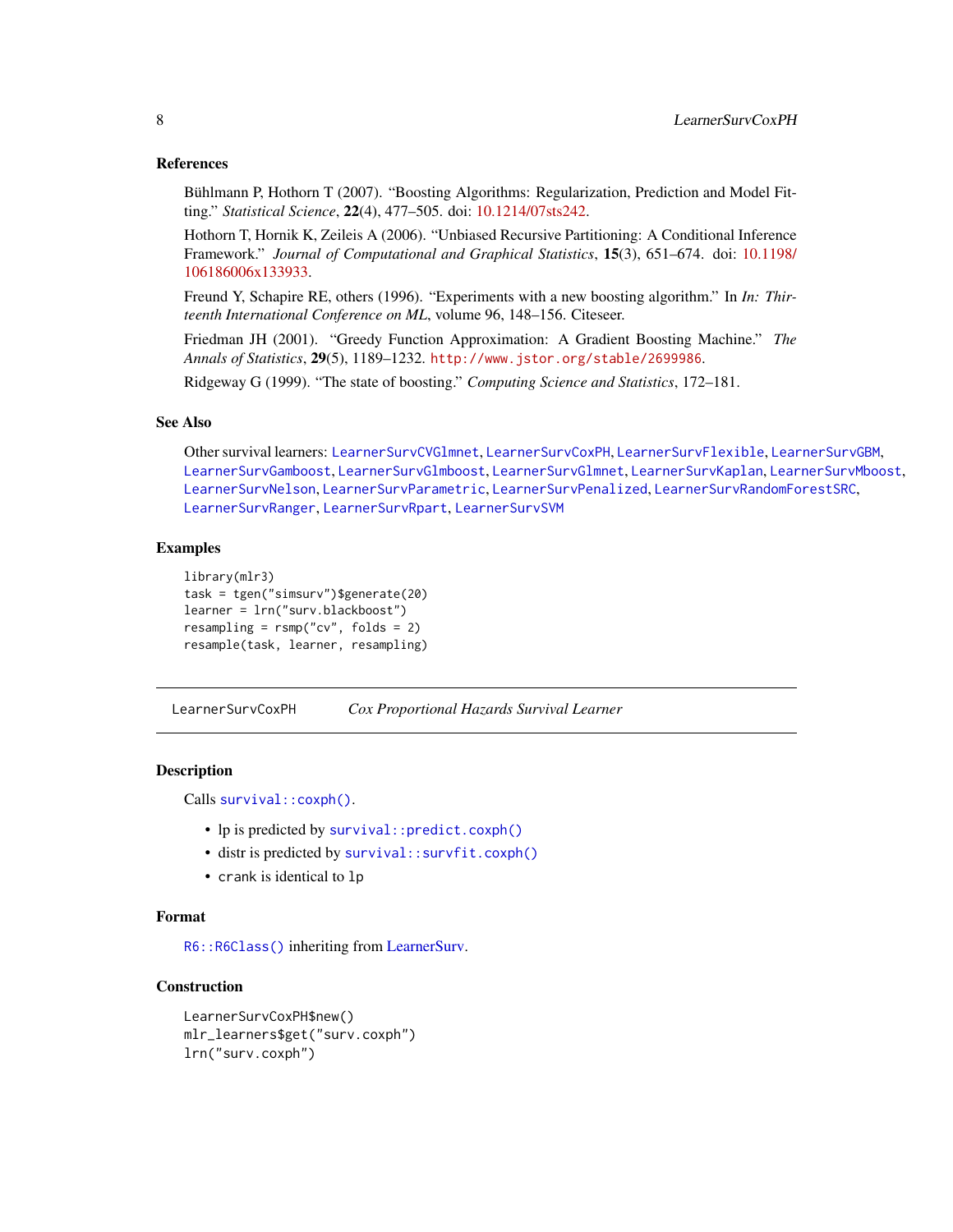# <span id="page-8-0"></span>Meta Information

- Type: "surv"
- Predict Types: distr, crank, lp
- Feature Types: logical, integer, numeric, factor
- Packages: [survival](https://CRAN.R-project.org/package=survival) [distr6](https://CRAN.R-project.org/package=distr6)

#### References

Cox DR (1972). "Regression Models and Life-Tables." *Journal of the Royal Statistical Society: Series B (Methodological)*, 34(2), 187–202. doi: [10.1111/j.25176161.1972.tb00899.x.](https://doi.org/10.1111/j.2517-6161.1972.tb00899.x)

#### See Also

Other survival learners: [LearnerSurvBlackboost](#page-6-1), [LearnerSurvCVGlmnet](#page-8-1), [LearnerSurvFlexible](#page-9-1), [LearnerSurvGBM](#page-12-1), [LearnerSurvGamboost](#page-10-1), [LearnerSurvGlmboost](#page-13-1), [LearnerSurvGlmnet](#page-14-1), [LearnerSurvKaplan](#page-16-1), [LearnerSurvMboost](#page-17-1), [LearnerSurvNelson](#page-18-1), [LearnerSurvParametric](#page-19-1), [LearnerSurvPenalized](#page-21-1), [LearnerSurvRandomForestSRC](#page-22-1), [LearnerSurvRanger](#page-23-1), [LearnerSurvRpart](#page-24-1), [LearnerSurvSVM](#page-25-1)

<span id="page-8-1"></span>

| LearnerSurvCVGlmnet | Cross-Validated GLM with Elastic Net Regularization Survival |  |  |  |
|---------------------|--------------------------------------------------------------|--|--|--|
|                     | Learner                                                      |  |  |  |

#### Description

Calls [glmnet::cv.glmnet\(\)](#page-0-0).

- lp is predicted by [glmnet::predict.cv.glmnet\(\)](#page-0-0)
- crank is identical to lp

Use [LearnerSurvGlmnet](#page-14-1) and [LearnerSurvCVGlmnet](#page-8-1) for glmnets without and with internal crossvalidation, respectively. Tuning using the internal optimizer in [LearnerSurvCVGlmnet](#page-8-1) may be more efficient when tuning lambda only. However, for tuning multiple hyperparameters, mir3tuning and [LearnerSurvGlmnet](#page-14-1) will likely give better results.

# Format

[R6::R6Class\(\)](#page-0-0) inheriting from [LearnerSurv.](#page-5-1)

# Construction

```
LearnerSurvCVGlmnet$new()
mlr_learners$get("surv.cvglmnet")
lrn("surv.cvglmnet")
```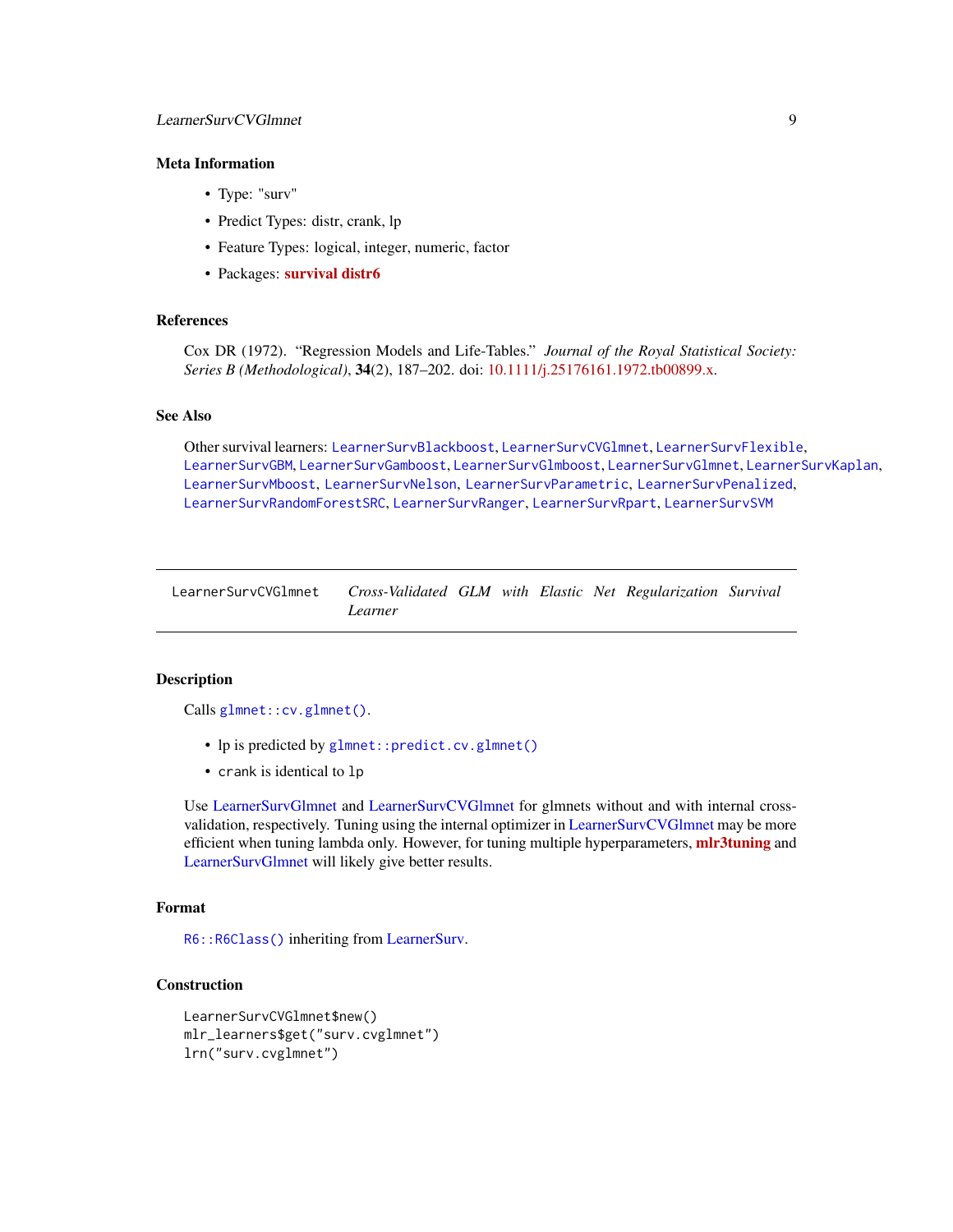# <span id="page-9-0"></span>Meta Information

- Type: "surv"
- Predict Types: crank, lp
- Feature Types: integer, numeric, factor
- Packages: [glmnet](https://CRAN.R-project.org/package=glmnet) [survival](https://CRAN.R-project.org/package=survival)

# References

Friedman J, Hastie T, Tibshirani R (2010). "Regularization Paths for Generalized Linear Models via Coordinate Descent." *Journal of Statistical Software*, 33(1). doi: [10.18637/jss.v033.i01.](https://doi.org/10.18637/jss.v033.i01)

# See Also

Other survival learners: [LearnerSurvBlackboost](#page-6-1), [LearnerSurvCoxPH](#page-7-1), [LearnerSurvFlexible](#page-9-1), [LearnerSurvGBM](#page-12-1), [LearnerSurvGamboost](#page-10-1), [LearnerSurvGlmboost](#page-13-1), [LearnerSurvGlmnet](#page-14-1), [LearnerSurvKaplan](#page-16-1), [LearnerSurvMboost](#page-17-1), [LearnerSurvNelson](#page-18-1), [LearnerSurvParametric](#page-19-1), [LearnerSurvPenalized](#page-21-1), [LearnerSurvRandomForestSRC](#page-22-1), [LearnerSurvRanger](#page-23-1), [LearnerSurvRpart](#page-24-1), [LearnerSurvSVM](#page-25-1)

<span id="page-9-1"></span>LearnerSurvFlexible *Flexible Parametric Spline Survival Learner*

#### Description

Calls [flexsurv::flexsurvspline\(\)](#page-0-0).

- lp is predicted by using an internally defined predict method, see details
- distr is predicted by using an internally defined predict method, see details
- crank is identical to lp

Parameter k is changed to 1 and scale is changed to odds, as these are more in line with the Royston/Parmar proposed models, and the package defaults are equivalent to fitting a parametric model and therefore [surv.parametric](#page-19-1) should be used instead.

If fitting a model with  $k = 0$  then consider using surv. parametric as this is likely to have more optimal results, and has more options for tuning.

#### Format

[R6::R6Class\(\)](#page-0-0) inheriting from [LearnerSurv.](#page-5-1)

#### Details

The distr prediction is estimated using the fitted custom distributions from [flexsurv::flexsurvspline\(\)](#page-0-0) and the estimated coefficients.

As flexible spline models estimate the baseline hazard as the intercept, the linear predictor, lp, can be calculated as in the classical setting. i.e. For fitted coefficients,  $\beta = (\beta_0, ..., \beta_P)$ , and covariates  $X^T = (X_0, ..., X_P)^T$ , where  $X_0$  is a column of 1s:  $lp = \beta X$ .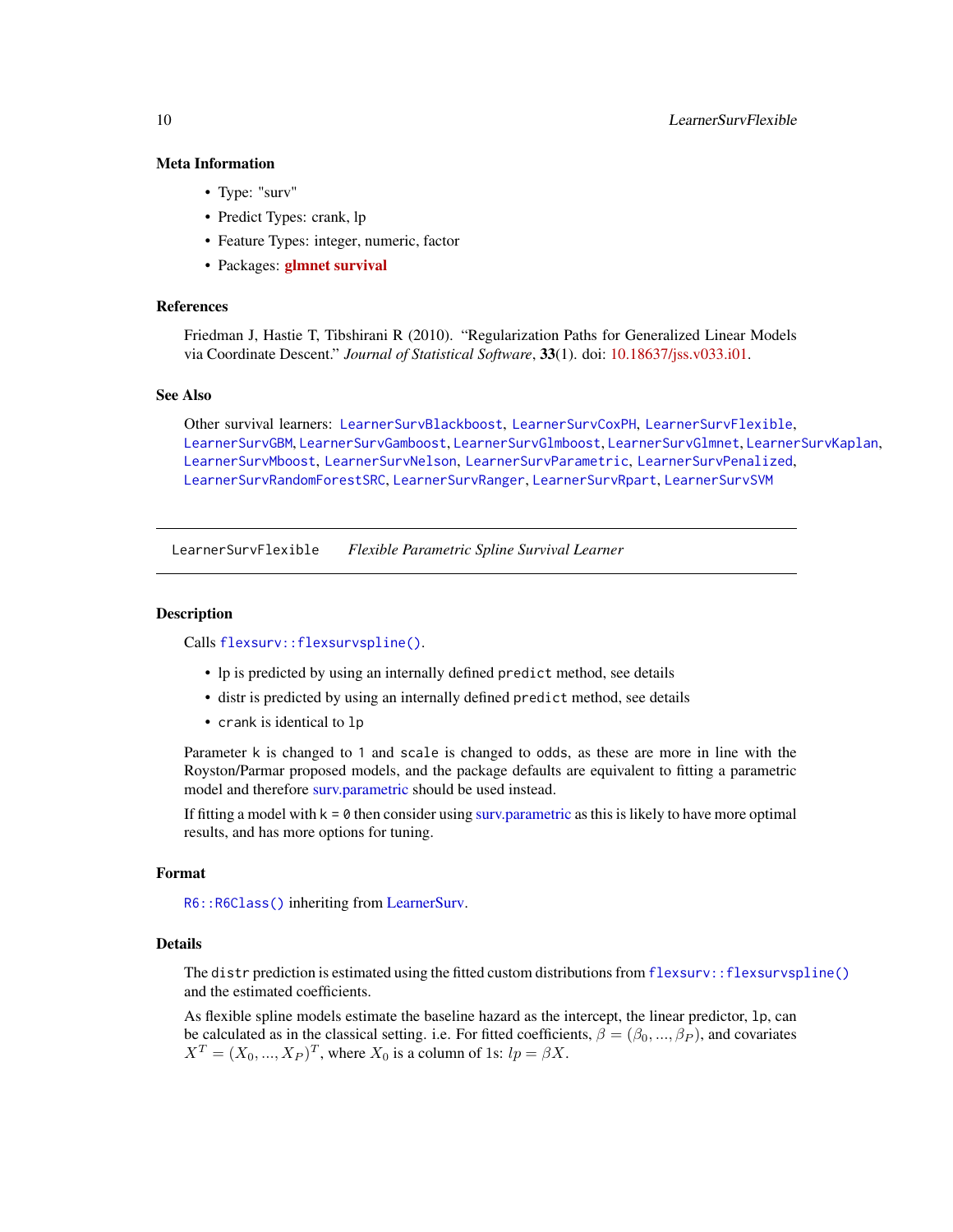# <span id="page-10-0"></span>LearnerSurvGamboost 11

#### **Construction**

```
LearnerSurvFlexible$new()
mlr_learners$get("surv.flexible")
lrn("surv.flexible")
```
#### Meta Information

- Type: "surv"
- Predict Types: distr, lp, crank
- Feature Types: logical, integer, factor, numeric
- Packages: [flexsurv](https://CRAN.R-project.org/package=flexsurv) [survival](https://CRAN.R-project.org/package=survival) [distr6](https://CRAN.R-project.org/package=distr6)

# References

Royston P, Parmar MKB (2002). "Flexible parametric proportional-hazards and proportional-odds models for censored survival data, with application to prognostic modelling and estimation of treatment effects." *Statistics in Medicine*, 21(15), 2175–2197. doi: [10.1002/sim.1203.](https://doi.org/10.1002/sim.1203)

#### See Also

[Dictionary](#page-0-0) of [Learners:](#page-0-0) [mlr3::mlr\\_learners](#page-0-0)

Other survival learners: [LearnerSurvBlackboost](#page-6-1), [LearnerSurvCVGlmnet](#page-8-1), [LearnerSurvCoxPH](#page-7-1), [LearnerSurvGBM](#page-12-1), [LearnerSurvGamboost](#page-10-1), [LearnerSurvGlmboost](#page-13-1), [LearnerSurvGlmnet](#page-14-1), [LearnerSurvKaplan](#page-16-1), [LearnerSurvMboost](#page-17-1), [LearnerSurvNelson](#page-18-1), [LearnerSurvParametric](#page-19-1), [LearnerSurvPenalized](#page-21-1), [LearnerSurvRandomForestSRC](#page-22-1), [LearnerSurvRanger](#page-23-1), [LearnerSurvRpart](#page-24-1), [LearnerSurvSVM](#page-25-1)

<span id="page-10-1"></span>LearnerSurvGamboost *Gradient Boosting for Additive Models Survival Learner*

### **Description**

Calls [mboost::gamboost\(\)](#page-0-0).

- lp is predicted by [mboost::predict.mboost\(\)](#page-0-0)
- distr is predicted by [mboost::survFit\(\)](#page-0-0) which assumes a PH fit with a Breslow estimator
- crank is identical to lp

The dist parameter is specified slightly differently than in [mboost.](#page-0-0) Whereas the latter takes in objects, in this learner instead a string is specified in order to identify which distribution to use. As the default in [mboost](#page-0-0) is the Gaussian family, which is not compatible with survival models, instead we have by default "coxph".

If the value given to the Family parameter is "custom.family" then an object of class [mboost::Family\(\)](#page-0-0) needs to be passed to the custom.family parameter.

The only difference between [LearnerSurvGamboost](#page-10-1) and [LearnerSurvMboost](#page-17-1) is that the latter function allows one to specify default degrees of freedom for smooth effects specified via baselearner = "bbs". In all other cases, degrees of freedom need to be set manually via a specific definition of the corresponding base-learner.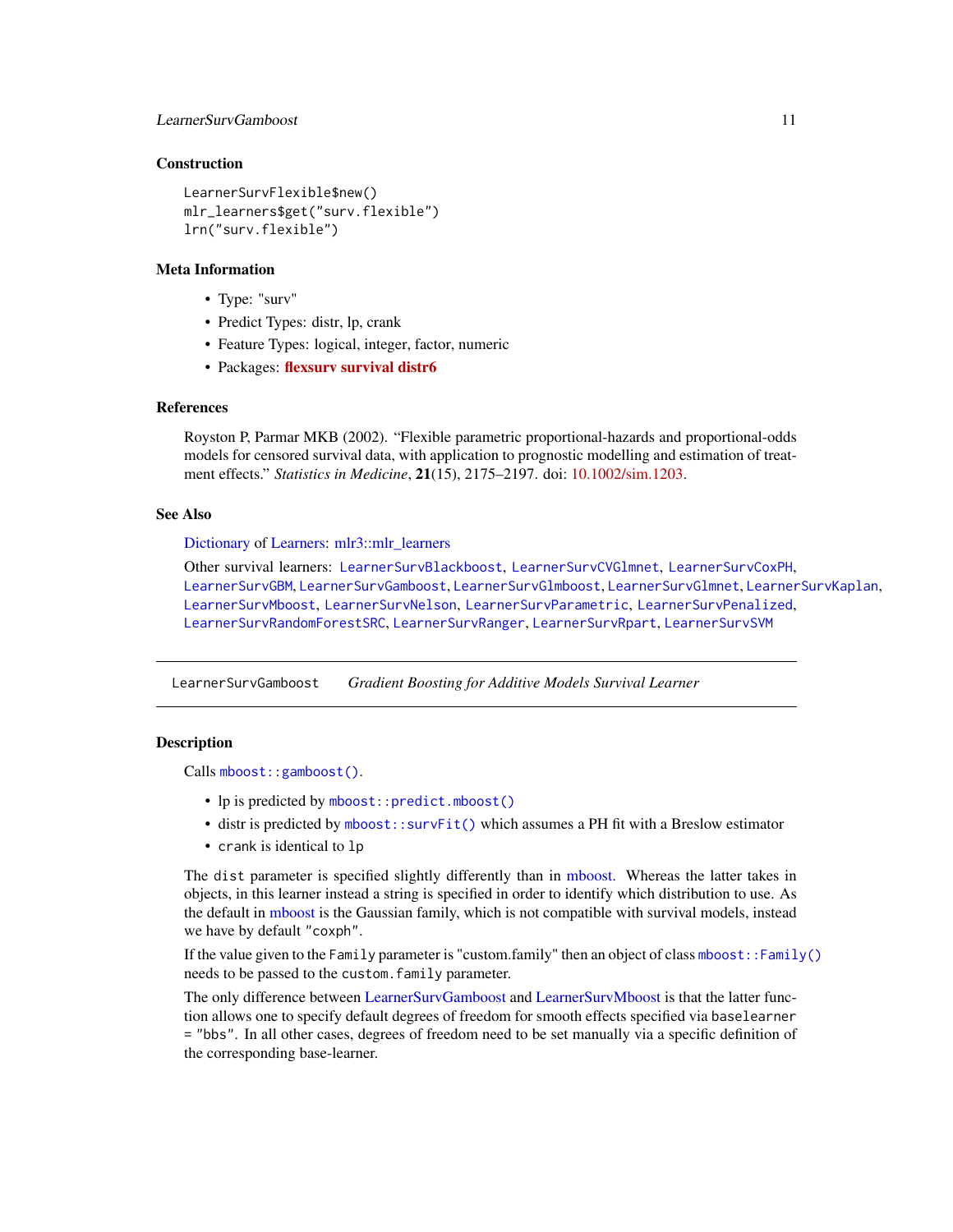# Format

[R6::R6Class\(\)](#page-0-0) inheriting from [LearnerSurv.](#page-5-1)

#### Construction

```
LearnerSurvGamboost$new()
mlr_learners$get("surv.gamboost")
lrn("surv.gamboost")
```
# Meta Information

- Type: "surv"
- Predict Types: distr, crank, lp
- Feature Types: integer, numeric, factor, logical
- Packages: [mboost](https://CRAN.R-project.org/package=mboost) [distr6](https://CRAN.R-project.org/package=distr6) [survival](https://CRAN.R-project.org/package=survival)

#### References

Bühlmann P, Yu B (2003). "Boosting With the L2 Loss." *Journal of the American Statistical Association*, 98(462), 324–339. doi: [10.1198/016214503000125.](https://doi.org/10.1198/016214503000125)

Bühlmann P, Hothorn T (2007). "Boosting Algorithms: Regularization, Prediction and Model Fitting." *Statistical Science*, 22(4), 477–505. doi: [10.1214/07sts242.](https://doi.org/10.1214/07-sts242)

Kneib T, Hothorn T, Tutz G (2008). "Variable Selection and Model Choice in Geoadditive Regression Models." *Biometrics*, 65(2), 626–634. doi: [10.1111/j.15410420.2008.01112.x.](https://doi.org/10.1111/j.1541-0420.2008.01112.x)

Schmid M, Hothorn T (2008). "Boosting additive models using component-wise P-Splines." *Computational Statistics & Data Analysis*, 53(2), 298–311. doi: [10.1016/j.csda.2008.09.009.](https://doi.org/10.1016/j.csda.2008.09.009)

Hothorn T, Bühlmann P, Kneib T, Schmid M, Hofner B (2010). "Model-based boosting 2.0." *Journal of Machine Learning Research*, 11(Aug), 2109–2113. [http://www.jmlr.org/papers/v11/](http://www.jmlr.org/papers/v11/hothorn10a.html) [hothorn10a.html](http://www.jmlr.org/papers/v11/hothorn10a.html).

Hofner B, Mayr A, Robinzonov N, Schmid M (2012). "Model-based boosting in R: a hands-on tutorial using the R package mboost." *Computational Statistics*, 29(1-2), 3–35. doi: [10.1007/s00180-](https://doi.org/10.1007/s00180-012-0382-5) [01203825.](https://doi.org/10.1007/s00180-012-0382-5)

# See Also

Other survival learners: [LearnerSurvBlackboost](#page-6-1), [LearnerSurvCVGlmnet](#page-8-1), [LearnerSurvCoxPH](#page-7-1), [LearnerSurvFlexible](#page-9-1), [LearnerSurvGBM](#page-12-1), [LearnerSurvGlmboost](#page-13-1), [LearnerSurvGlmnet](#page-14-1), [LearnerSurvKaplan](#page-16-1), [LearnerSurvMboost](#page-17-1), [LearnerSurvNelson](#page-18-1), [LearnerSurvParametric](#page-19-1), [LearnerSurvPenalized](#page-21-1), [LearnerSurvRandomForestSRC](#page-22-1), [LearnerSurvRanger](#page-23-1), [LearnerSurvRpart](#page-24-1), [LearnerSurvSVM](#page-25-1)

# Examples

```
library(mlr3)
task = tgen("simsurv")$generate(20)
learner = lrn("surv.gamboost")
learner$param_set$values = mlr3misc::insert_named(learner$param_set$values,
     list(dfbase = 3, center = TRUE, baselearner = "bols"))
```
<span id="page-11-0"></span>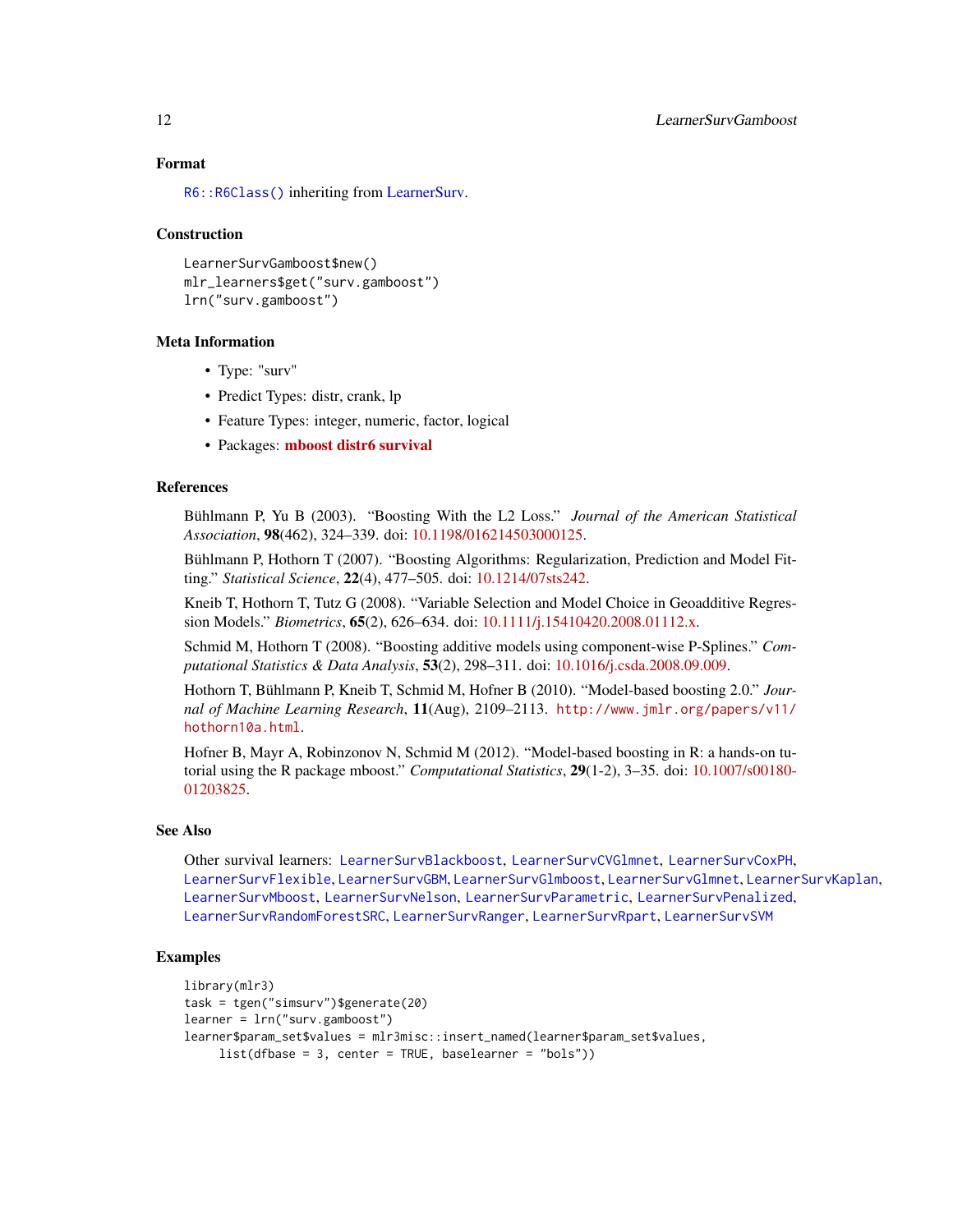# <span id="page-12-0"></span>LearnerSurvGBM 13

```
resampling = rsmp("cv", folds = 2)resample(task, learner, resampling)
```
<span id="page-12-1"></span>LearnerSurvGBM *Generalized Boosting Regression Modeling Survival Learner*

# Description

Calls [gbm::gbm\(\)](#page-0-0).

- lp is predicted by [gbm::predict.gbm\(\)](#page-0-0)
- crank is identical to lp

Parameter distribution is set to coxph as this is the only distribution implemented in gbm: : gbm() for survival analysis; parameter keep.data is set to FALSE for efficiency.

#### Format

[R6::R6Class\(\)](#page-0-0) inheriting from [LearnerSurv.](#page-5-1)

#### **Construction**

```
LearnerSurvGBM$new()
mlr_learners$get("surv.gbm")
lrn("surv.gbm")
```
#### Meta Information

- Type: "surv"
- Predict Types: crank, lp
- Feature Types: integer, numeric, factor, ordered
- Packages: [gbm](https://CRAN.R-project.org/package=gbm)

#### References

Freund Y, Schapire RE (1997). "A Decision-Theoretic Generalization of On-Line Learning and an Application to Boosting." *Journal of Computer and System Sciences*, 55(1), 119–139. doi: [10.1006/](https://doi.org/10.1006/jcss.1997.1504) [jcss.1997.1504.](https://doi.org/10.1006/jcss.1997.1504)

Ridgeway G (1999). "The state of boosting." *Computing Science and Statistics*, 172–181.

Friedman J, Hastie T, Tibshirani R (2000). "Additive logistic regression: a statistical view of boosting (With discussion and a rejoinder by the authors)." *The Annals of Statistics*, 28(2), 337–407. doi: [10.1214/aos/1016218223.](https://doi.org/10.1214/aos/1016218223)

Friedman JH (2001). "Greedy Function Approximation: A Gradient Boosting Machine." *The Annals of Statistics*, 29(5), 1189–1232. <http://www.jstor.org/stable/2699986>.

Friedman JH (2001). "Greedy Function Approximation: A Gradient Boosting Machine." *The Annals of Statistics*, 29(5), 1189–1232. <http://www.jstor.org/stable/2699986>.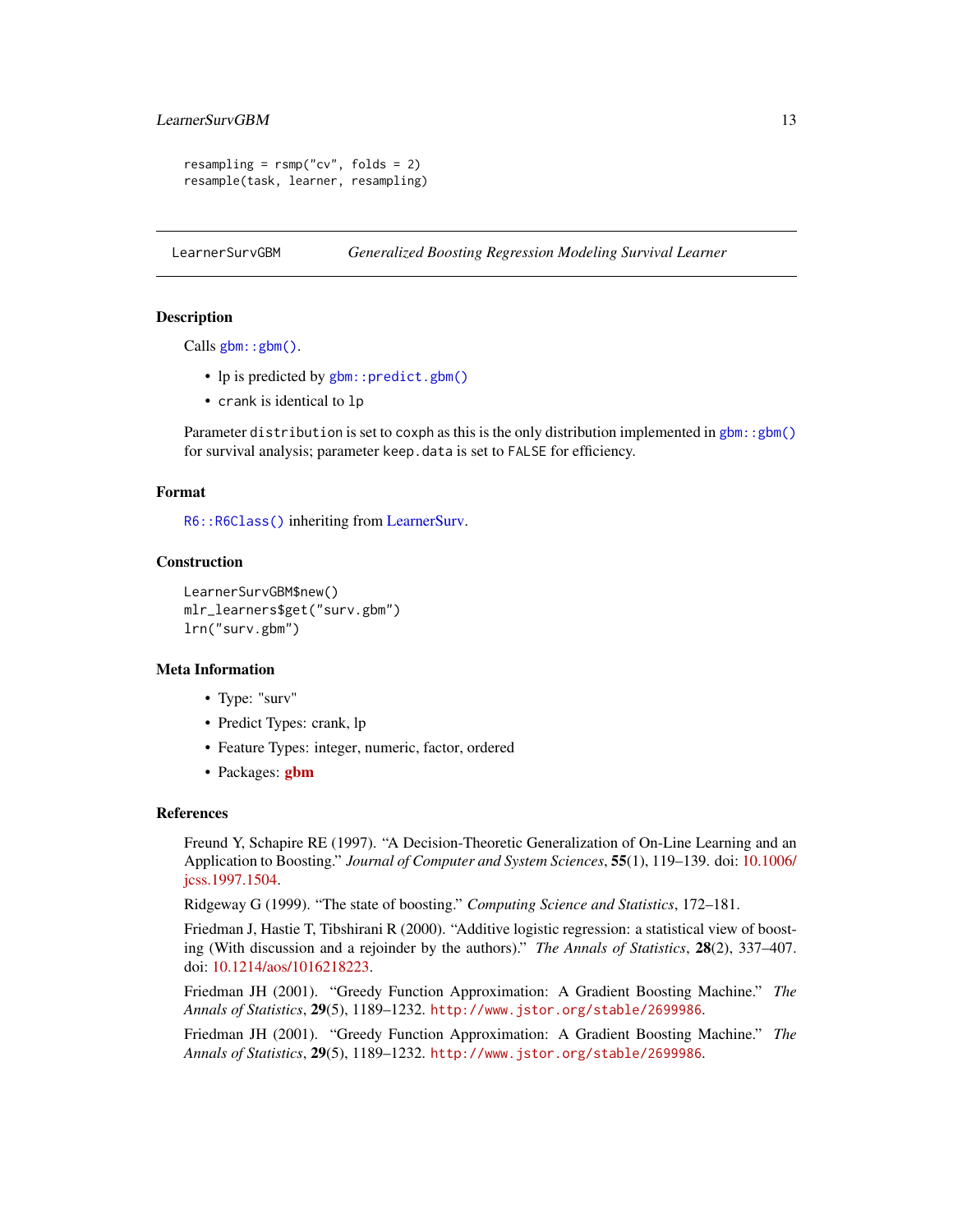<span id="page-13-0"></span>Friedman JH (2002). "Stochastic gradient boosting." *Computational Statistics & Data Analysis*, 38(4), 367–378. doi: [10.1016/s01679473\(01\)000652.](https://doi.org/10.1016/s0167-9473(01)00065-2)

Kriegler B (2007). *Cost-Sensitive Stochastic Gradient Boosting Within a Quantitative Regression Framework*. Ph.D. thesis, University of California at Los Angeles. [https://dl.acm.org/](https://dl.acm.org/citation.cfm?id=1354603) [citation.cfm?id=1354603](https://dl.acm.org/citation.cfm?id=1354603).

Burges CJ (2010). "From RankNet to LambdaRank to LambdaMART: An Overview." Technical Report MSR-TR-2010-82, Microsoft Research. [https://www.microsoft.com/en-us/research/](https://www.microsoft.com/en-us/research/publication/from-ranknet-to-lambdarank-to-lambdamart-an-overview/) [publication/from-ranknet-to-lambdarank-to-lambdamart-an-overview/](https://www.microsoft.com/en-us/research/publication/from-ranknet-to-lambdarank-to-lambdamart-an-overview/).

# See Also

Other survival learners: [LearnerSurvBlackboost](#page-6-1), [LearnerSurvCVGlmnet](#page-8-1), [LearnerSurvCoxPH](#page-7-1), [LearnerSurvFlexible](#page-9-1), [LearnerSurvGamboost](#page-10-1), [LearnerSurvGlmboost](#page-13-1), [LearnerSurvGlmnet](#page-14-1), [LearnerSurvKaplan](#page-16-1), [LearnerSurvMboost](#page-17-1), [LearnerSurvNelson](#page-18-1), [LearnerSurvParametric](#page-19-1), [LearnerSurvPenalized](#page-21-1), [LearnerSurvRandomForestSRC](#page-22-1), [LearnerSurvRanger](#page-23-1), [LearnerSurvRpart](#page-24-1), [LearnerSurvSVM](#page-25-1)

<span id="page-13-1"></span>LearnerSurvGlmboost *Gradient Boosting with Component-wise Linear Models Survival Learner*

#### Description

Calls [mboost::glmboost\(\)](#page-0-0).

- lp is predicted by [mboost::predict.mboost\(\)](#page-0-0)
- distr is predicted by [mboost::survFit\(\)](#page-0-0) which assumes a PH fit with a Breslow estimator
- crank is identical to lp

The dist parameter is specified slightly differently than in [mboost.](#page-0-0) Whereas the latter takes in objects, in this learner instead a string is specified in order to identify which distribution to use. As the default in [mboost](#page-0-0) is the Gaussian family, which is not compatible with survival models, instead we have by default "coxph".

If the value given to the Family parameter is "custom.family" then an object of class [mboost::Family\(\)](#page-0-0) needs to be passed to the custom.family parameter.

#### Format

[R6::R6Class\(\)](#page-0-0) inheriting from [LearnerSurv.](#page-5-1)

# Construction

```
LearnerSurvGlmboost$new()
mlr_learners$get("surv.glmboost")
lrn("surv.glmboost")
```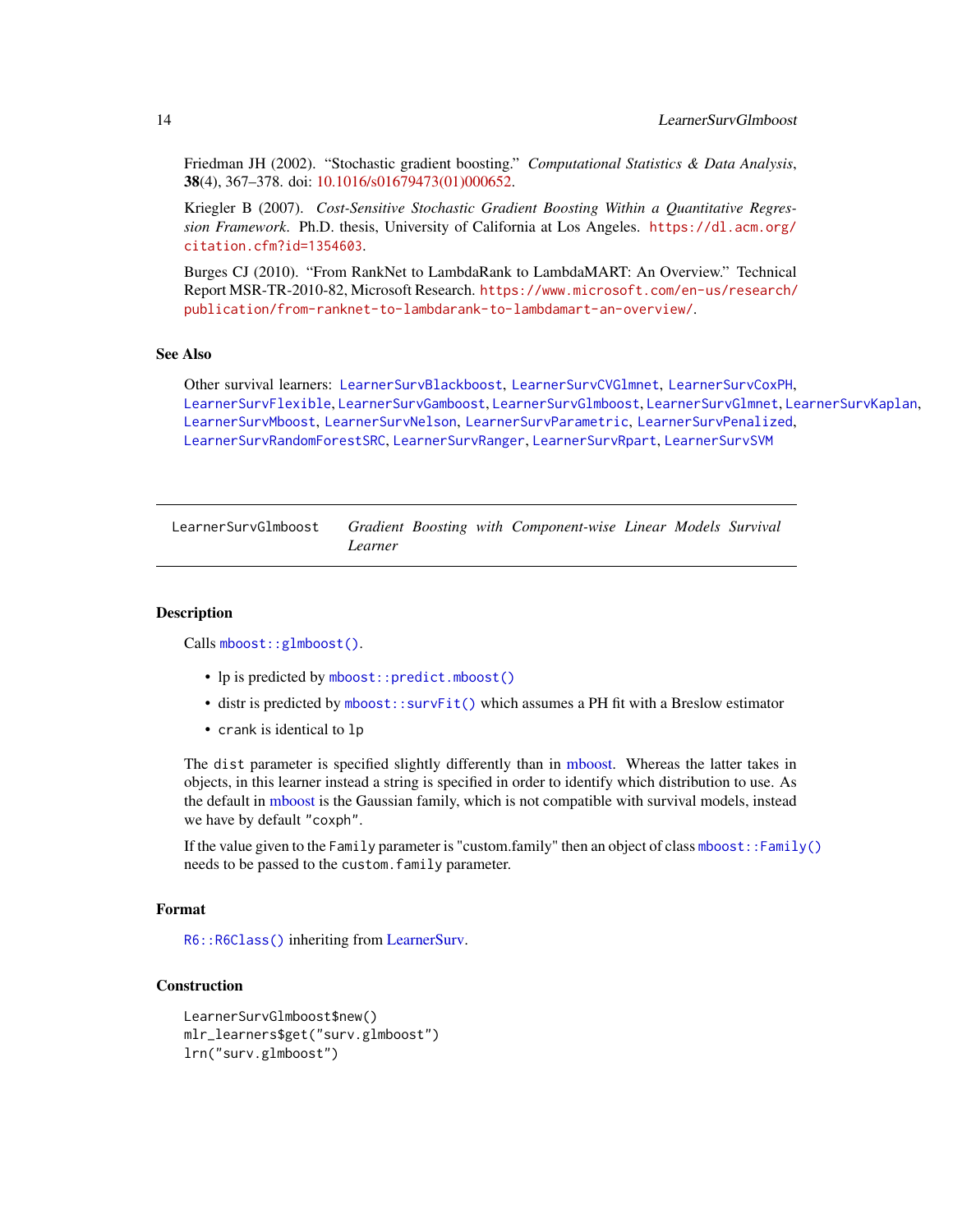# <span id="page-14-0"></span>LearnerSurvGlmnet 15

# Meta Information

- Type: "surv"
- Predict Types: distr, crank, lp
- Feature Types: integer, numeric, factor, logical
- Packages: [mboost](https://CRAN.R-project.org/package=mboost) [distr6](https://CRAN.R-project.org/package=distr6) [survival](https://CRAN.R-project.org/package=survival)

#### References

Bühlmann P, Yu B (2003). "Boosting With the L2 Loss." *Journal of the American Statistical Association*, 98(462), 324–339. doi: [10.1198/016214503000125.](https://doi.org/10.1198/016214503000125)

Bühlmann P (2006). "Boosting for High-Dimensional Linear Models." *The Annals of Statistics*, 34(2), 559–583. <http://www.jstor.org/stable/25463430>.

Bühlmann P, Hothorn T (2007). "Boosting Algorithms: Regularization, Prediction and Model Fitting." *Statistical Science*, 22(4), 477–505. doi: [10.1214/07sts242.](https://doi.org/10.1214/07-sts242)

Hothorn T, Bühlmann P, Kneib T, Schmid M, Hofner B (2010). "Model-based boosting 2.0." *Journal of Machine Learning Research*, 11(Aug), 2109–2113. [http://www.jmlr.org/papers/v11/](http://www.jmlr.org/papers/v11/hothorn10a.html) [hothorn10a.html](http://www.jmlr.org/papers/v11/hothorn10a.html).

Hofner B, Mayr A, Robinzonov N, Schmid M (2012). "Model-based boosting in R: a hands-on tutorial using the R package mboost." *Computational Statistics*, 29(1-2), 3–35. doi: [10.1007/s00180-](https://doi.org/10.1007/s00180-012-0382-5) [01203825.](https://doi.org/10.1007/s00180-012-0382-5)

# See Also

Other survival learners: [LearnerSurvBlackboost](#page-6-1), [LearnerSurvCVGlmnet](#page-8-1), [LearnerSurvCoxPH](#page-7-1), [LearnerSurvFlexible](#page-9-1), [LearnerSurvGBM](#page-12-1), [LearnerSurvGamboost](#page-10-1), [LearnerSurvGlmnet](#page-14-1), [LearnerSurvKaplan](#page-16-1), [LearnerSurvMboost](#page-17-1), [LearnerSurvNelson](#page-18-1), [LearnerSurvParametric](#page-19-1), [LearnerSurvPenalized](#page-21-1), [LearnerSurvRandomForestSRC](#page-22-1), [LearnerSurvRanger](#page-23-1), [LearnerSurvRpart](#page-24-1), [LearnerSurvSVM](#page-25-1)

#### Examples

```
library(mlr3)
task = tgen("simsurv")$generate(20)
learner = lrn("surv.glmboost")
resampling = rsmp("cv", folds = 3)
resample(task, learner, resampling)
```
<span id="page-14-1"></span>LearnerSurvGlmnet *GLM with Elastic Net Regularization Survival Learner*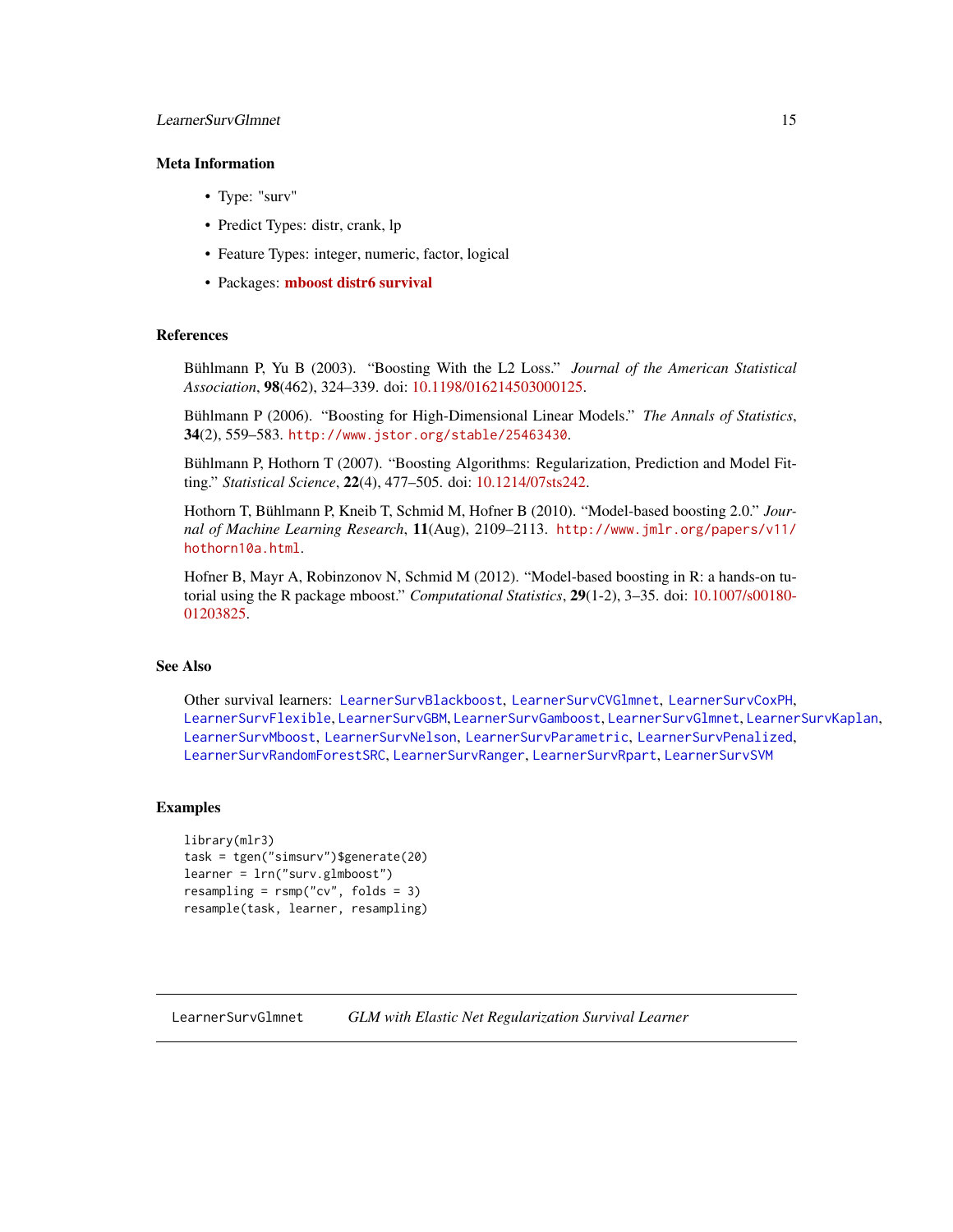#### Description

Calls [glmnet::glmnet\(\)](#page-0-0).

- lp is predicted by [glmnet::predict.glmnet\(\)](#page-0-0)
- crank is identical to lp

Use [LearnerSurvGlmnet](#page-14-1) and [LearnerSurvCVGlmnet](#page-8-1) for glmnets without and with internal crossvalidation, respectively. Tuning using the internal optimizer in [LearnerSurvCVGlmnet](#page-8-1) may be more efficient when tuning lambda only. However, for tuning multiple hyperparameters, mir3tuning and [LearnerSurvGlmnet](#page-14-1) will likely give better results.

Parameter s (value of the regularization parameter used for predictions) is set to the median of the lambda sequence by default, but needs to be tuned by the user.

#### Format

[R6::R6Class\(\)](#page-0-0) inheriting from [LearnerSurv.](#page-5-1)

# Construction

```
LearnerSurvGlmnet$new()
mlr_learners$get("surv.glmnet")
lrn("surv.glmnet")
```
# Meta Information

- Type: "surv"
- Predict Types: crank, lp
- Feature Types: integer, numeric, factor
- Packages: [glmnet](https://CRAN.R-project.org/package=glmnet) [survival](https://CRAN.R-project.org/package=survival)

#### References

Friedman J, Hastie T, Tibshirani R (2010). "Regularization Paths for Generalized Linear Models via Coordinate Descent." *Journal of Statistical Software*, 33(1). doi: [10.18637/jss.v033.i01.](https://doi.org/10.18637/jss.v033.i01)

# See Also

Other survival learners: [LearnerSurvBlackboost](#page-6-1), [LearnerSurvCVGlmnet](#page-8-1), [LearnerSurvCoxPH](#page-7-1), [LearnerSurvFlexible](#page-9-1), [LearnerSurvGBM](#page-12-1), [LearnerSurvGamboost](#page-10-1), [LearnerSurvGlmboost](#page-13-1), [LearnerSurvKaplan](#page-16-1), [LearnerSurvMboost](#page-17-1), [LearnerSurvNelson](#page-18-1), [LearnerSurvParametric](#page-19-1), [LearnerSurvPenalized](#page-21-1), [LearnerSurvRandomForestSRC](#page-22-1), [LearnerSurvRanger](#page-23-1), [LearnerSurvRpart](#page-24-1), [LearnerSurvSVM](#page-25-1)

<span id="page-15-0"></span>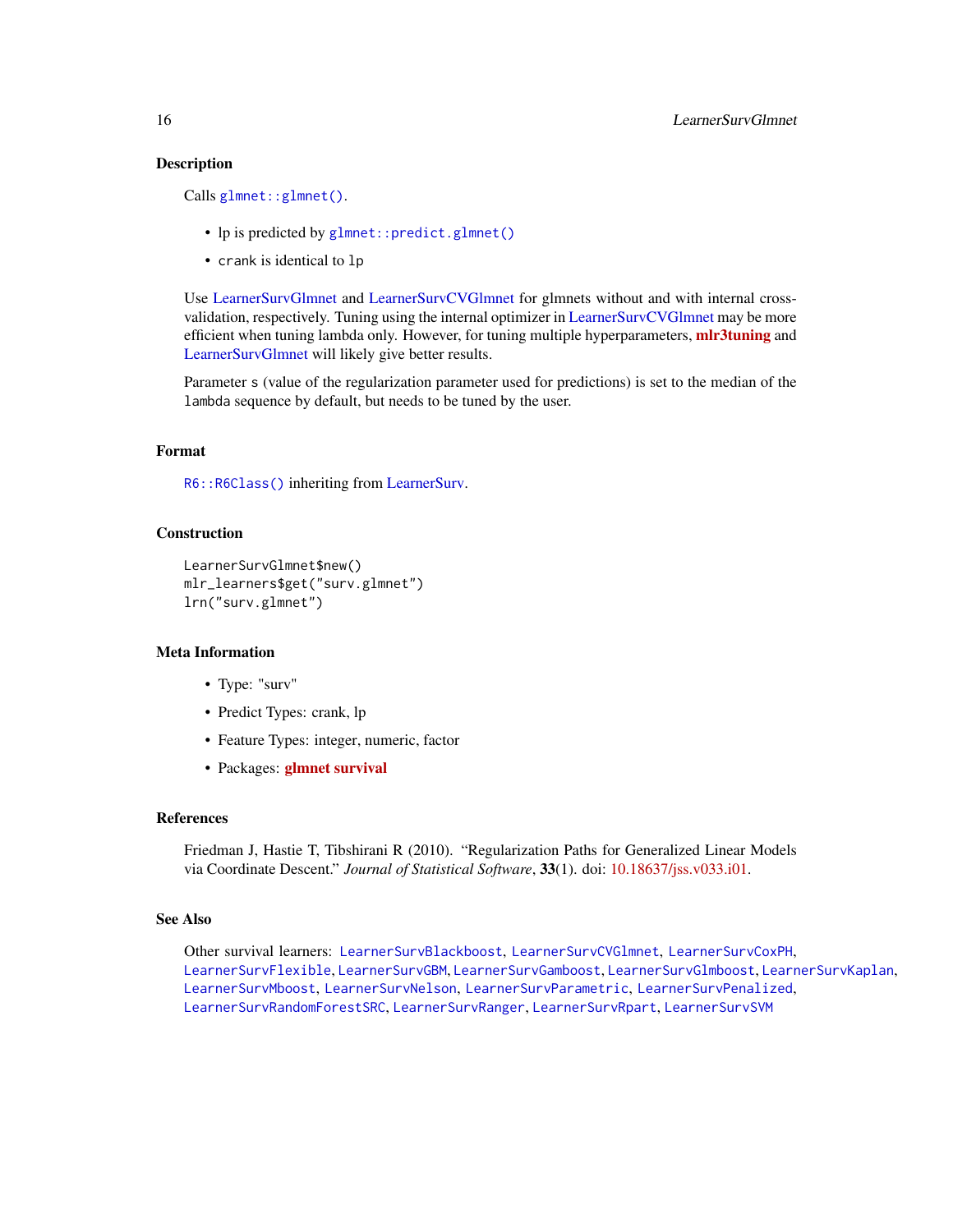<span id="page-16-1"></span><span id="page-16-0"></span>LearnerSurvKaplan *Kaplan-Meier Estimator Survival Learner*

#### Description

Calls [survival::survfit\(\)](#page-0-0).

- distr is predicted by estimating the survival function with [survival::survfit\(\)](#page-0-0)
- crank is predicted as the expectation of the survival distribution, distr

#### Format

[R6::R6Class\(\)](#page-0-0) inheriting from [LearnerSurv.](#page-5-1)

# Construction

```
LearnerSurvKaplan$new()
mlr_learners$get("surv.kaplan")
lrn("surv.kaplan")
```
#### Meta Information

- Type: "surv"
- Predict Types: crank, distr
- Feature Types: logical, integer, numeric, character, factor, ordered
- Packages: [survival](https://CRAN.R-project.org/package=survival) [distr6](https://CRAN.R-project.org/package=distr6)

#### References

Kaplan EL, Meier P (1958). "Nonparametric Estimation from Incomplete Observations." *Journal of the American Statistical Association*, 53(282), 457–481. doi: [10.1080/01621459.1958.10501452.](https://doi.org/10.1080/01621459.1958.10501452)

# See Also

Other survival learners: [LearnerSurvBlackboost](#page-6-1), [LearnerSurvCVGlmnet](#page-8-1), [LearnerSurvCoxPH](#page-7-1), [LearnerSurvFlexible](#page-9-1), [LearnerSurvGBM](#page-12-1), [LearnerSurvGamboost](#page-10-1), [LearnerSurvGlmboost](#page-13-1), [LearnerSurvGlmnet](#page-14-1), [LearnerSurvMboost](#page-17-1), [LearnerSurvNelson](#page-18-1), [LearnerSurvParametric](#page-19-1), [LearnerSurvPenalized](#page-21-1), [LearnerSurvRandomForestSRC](#page-22-1), [LearnerSurvRanger](#page-23-1), [LearnerSurvRpart](#page-24-1), [LearnerSurvSVM](#page-25-1)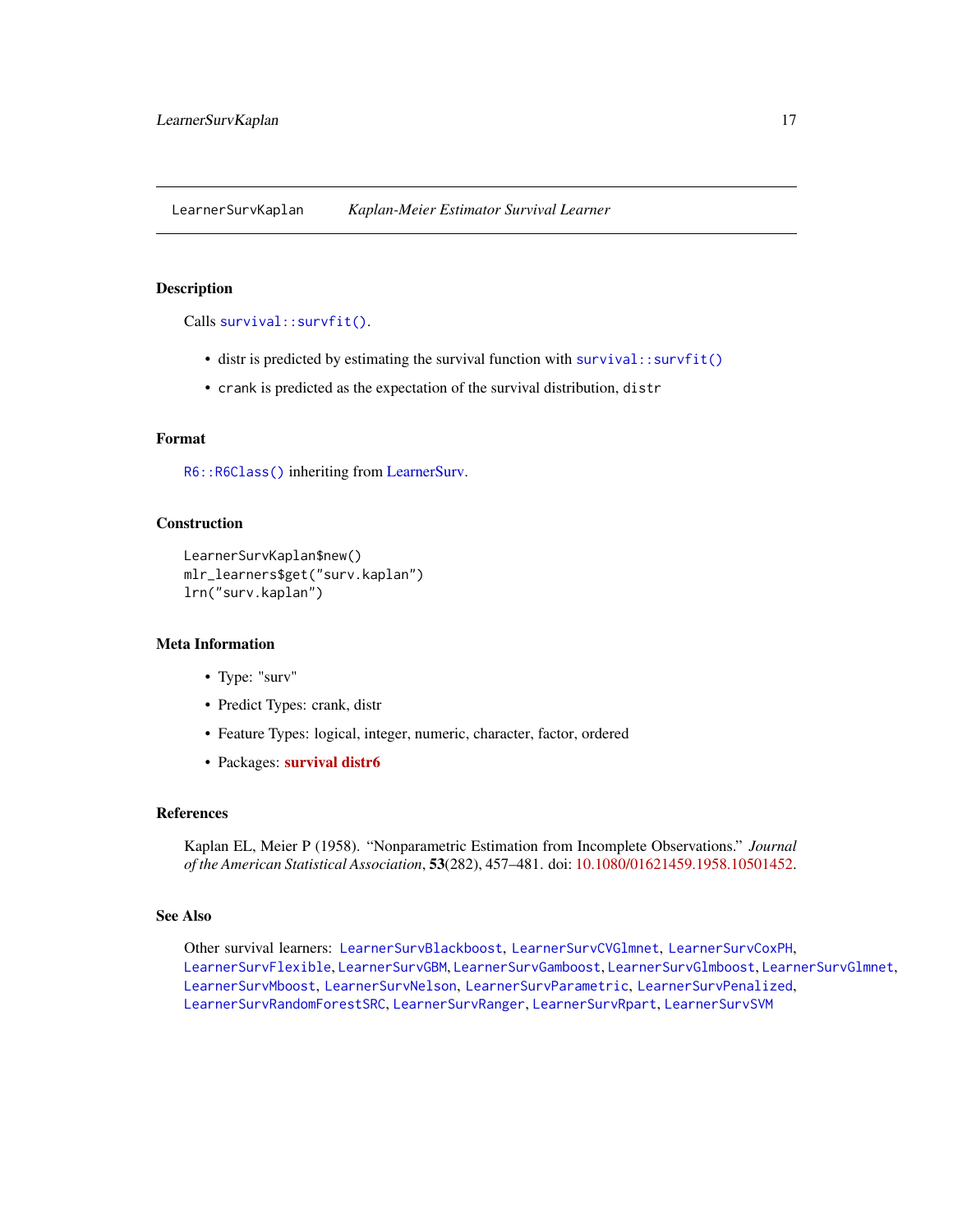<span id="page-17-1"></span><span id="page-17-0"></span>

# **Description**

Calls [mboost::mboost\(\)](#page-0-0).

- lp is predicted by [mboost::predict.mboost\(\)](#page-0-0)
- distr is predicted by [mboost::survFit\(\)](#page-0-0) which assumes a PH fit with a Breslow estimator
- crank is identical to lp

The dist parameter is specified slightly differently than in [mboost.](#page-0-0) Whereas the latter takes in objects, in this learner instead a string is specified in order to identify which distribution to use. As the default in [mboost](#page-0-0) is the Gaussian family, which is not compatible with survival models, instead we have by default "coxph".

If the value given to the Family parameter is "custom.family" then an object of class [mboost::Family\(\)](#page-0-0) needs to be passed to the custom.family parameter.

The only difference between [LearnerSurvGamboost](#page-10-1) and [LearnerSurvMboost](#page-17-1) is that the latter function allows one to specify default degrees of freedom for smooth effects specified via baselearner = "bbs". In all other cases, degrees of freedom need to be set manually via a specific definition of the corresponding base-learner.

# Format

[R6::R6Class\(\)](#page-0-0) inheriting from [LearnerSurv.](#page-5-1)

# Construction

```
LearnerSurvMboost$new()
mlr_learners$get("surv.mboost")
lrn("surv.mboost")
```
#### Meta Information

- Type: "surv"
- Predict Types: distr, crank, lp
- Feature Types: integer, numeric, factor, logical
- Packages: [mboost](https://CRAN.R-project.org/package=mboost) [distr6](https://CRAN.R-project.org/package=distr6) [survival](https://CRAN.R-project.org/package=survival)

# References

Bühlmann P, Yu B (2003). "Boosting With the L2 Loss." *Journal of the American Statistical Association*, 98(462), 324–339. doi: [10.1198/016214503000125.](https://doi.org/10.1198/016214503000125)

Bühlmann P, Hothorn T (2007). "Boosting Algorithms: Regularization, Prediction and Model Fitting." *Statistical Science*, 22(4), 477–505. doi: [10.1214/07sts242.](https://doi.org/10.1214/07-sts242)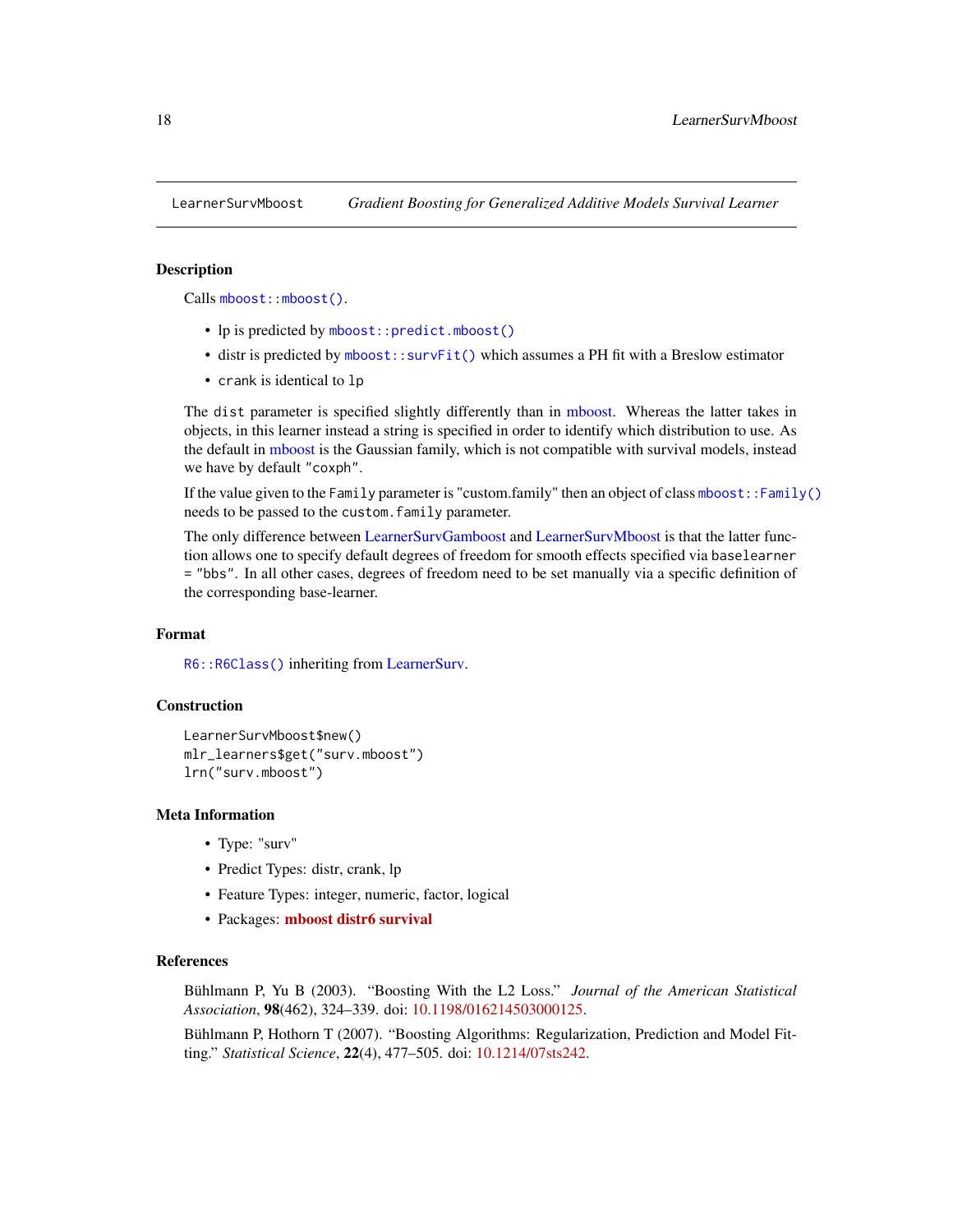# <span id="page-18-0"></span>LearnerSurvNelson 19

Bühlmann P, Hothorn T (2007). "Boosting Algorithms: Regularization, Prediction and Model Fitting." *Statistical Science*, 22(4), 477–505. doi: [10.1214/07sts242.](https://doi.org/10.1214/07-sts242)

Kneib T, Hothorn T, Tutz G (2008). "Variable Selection and Model Choice in Geoadditive Regression Models." *Biometrics*, 65(2), 626–634. doi: [10.1111/j.15410420.2008.01112.x.](https://doi.org/10.1111/j.1541-0420.2008.01112.x)

Schmid M, Hothorn T (2008). "Boosting additive models using component-wise P-Splines." *Computational Statistics & Data Analysis*, 53(2), 298–311. doi: [10.1016/j.csda.2008.09.009.](https://doi.org/10.1016/j.csda.2008.09.009)

Hothorn T, Bühlmann P, Kneib T, Schmid M, Hofner B (2010). "Model-based boosting 2.0." *Journal of Machine Learning Research*, 11(Aug), 2109–2113. [http://www.jmlr.org/papers/v11/](http://www.jmlr.org/papers/v11/hothorn10a.html) [hothorn10a.html](http://www.jmlr.org/papers/v11/hothorn10a.html).

Hofner B, Mayr A, Robinzonov N, Schmid M (2012). "Model-based boosting in R: a hands-on tutorial using the R package mboost." *Computational Statistics*, 29(1-2), 3–35. doi: [10.1007/s00180-](https://doi.org/10.1007/s00180-012-0382-5) [01203825.](https://doi.org/10.1007/s00180-012-0382-5)

# See Also

Other survival learners: [LearnerSurvBlackboost](#page-6-1), [LearnerSurvCVGlmnet](#page-8-1), [LearnerSurvCoxPH](#page-7-1), [LearnerSurvFlexible](#page-9-1), [LearnerSurvGBM](#page-12-1), [LearnerSurvGamboost](#page-10-1), [LearnerSurvGlmboost](#page-13-1), [LearnerSurvGlmnet](#page-14-1), [LearnerSurvKaplan](#page-16-1), [LearnerSurvNelson](#page-18-1), [LearnerSurvParametric](#page-19-1), [LearnerSurvPenalized](#page-21-1), [LearnerSurvRandomForestSRC](#page-22-1), [LearnerSurvRanger](#page-23-1), [LearnerSurvRpart](#page-24-1), [LearnerSurvSVM](#page-25-1)

#### Examples

```
library(mlr3)
task = tgen("simsurv")$generate(20)
learner = lrn("surv.mboost")
learner$param_set$values = mlr3misc::insert_named(learner$param_set$values,
    list(center = TRUE, baselearner = "bols"))
resampling = rsmp("cv", folds = 2)
resample(task, learner, resampling)
```
<span id="page-18-1"></span>LearnerSurvNelson *Nelson-Aalen Estimator Survival Learner*

# Description

Calls [survival::survfit\(\)](#page-0-0).

- distr is predicted by estimating the cumulative hazard function with [survival::survfit\(\)](#page-0-0)
- crank is predicted as the expectation of the survival distribution, distr

#### Format

[R6::R6Class\(\)](#page-0-0) inheriting from [LearnerSurv.](#page-5-1)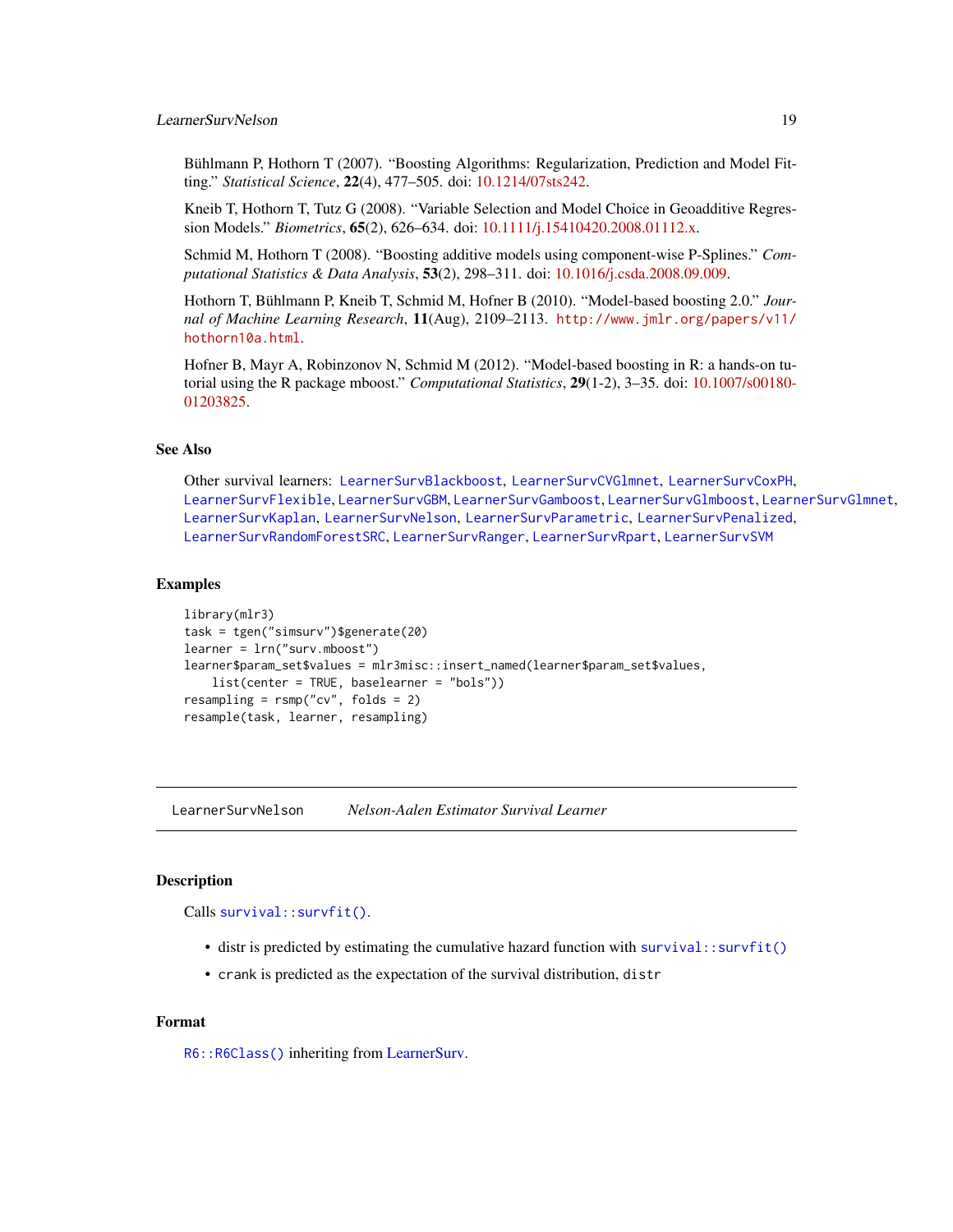#### Construction

```
LearnerSurvNelson$new()
mlr_learners$get("surv.nelson")
lrn("surv.nelson")
```
#### Meta Information

- Type: "surv"
- Predict Types: crank, distr
- Feature Types: logical, integer, numeric, character, factor, ordered
- Packages: [survival](https://CRAN.R-project.org/package=survival) [distr6](https://CRAN.R-project.org/package=distr6)

#### References

Nelson W (1969). "Hazard Plotting for Incomplete Failure Data." *Journal of Quality Technology*, 1(1), 27–52. doi: [10.1080/00224065.1969.11980344.](https://doi.org/10.1080/00224065.1969.11980344)

Nelson W (1972). "Theory and Applications of Hazard Plotting for Censored Failure Data." *Technometrics*, 14(4), 945–966. doi: [10.1080/00401706.1972.10488991.](https://doi.org/10.1080/00401706.1972.10488991)

Aalen O (1978). "Nonparametric Inference for a Family of Counting Processes." *The Annals of Statistics*, 6(4), 701–726. <http://www.jstor.org/stable/2958850>.

# See Also

Other survival learners: [LearnerSurvBlackboost](#page-6-1), [LearnerSurvCVGlmnet](#page-8-1), [LearnerSurvCoxPH](#page-7-1), [LearnerSurvFlexible](#page-9-1), [LearnerSurvGBM](#page-12-1), [LearnerSurvGamboost](#page-10-1), [LearnerSurvGlmboost](#page-13-1), [LearnerSurvGlmnet](#page-14-1), [LearnerSurvKaplan](#page-16-1), [LearnerSurvMboost](#page-17-1), [LearnerSurvParametric](#page-19-1), [LearnerSurvPenalized](#page-21-1), [LearnerSurvRandomForestSRC](#page-22-1), [LearnerSurvRanger](#page-23-1), [LearnerSurvRpart](#page-24-1), [LearnerSurvSVM](#page-25-1)

<span id="page-19-1"></span>LearnerSurvParametric *Fully Parametric Survival Learner*

#### **Description**

Calls [survival::survreg\(\)](#page-0-0).

- lp is predicted by using an internally defined predict method, see details
- distr is predicted by using an internally defined predict method, see details
- crank is identical to lp

This learner allows you to choose a distribution and a model form to compose a predicted survival probability distribution. Note: Just because any combination of distribution and model form is possible, this does not mean it will necessarily be sensible or interpretable.

#### Format

[R6::R6Class\(\)](#page-0-0) inheriting from [LearnerSurv.](#page-5-1)

<span id="page-19-0"></span>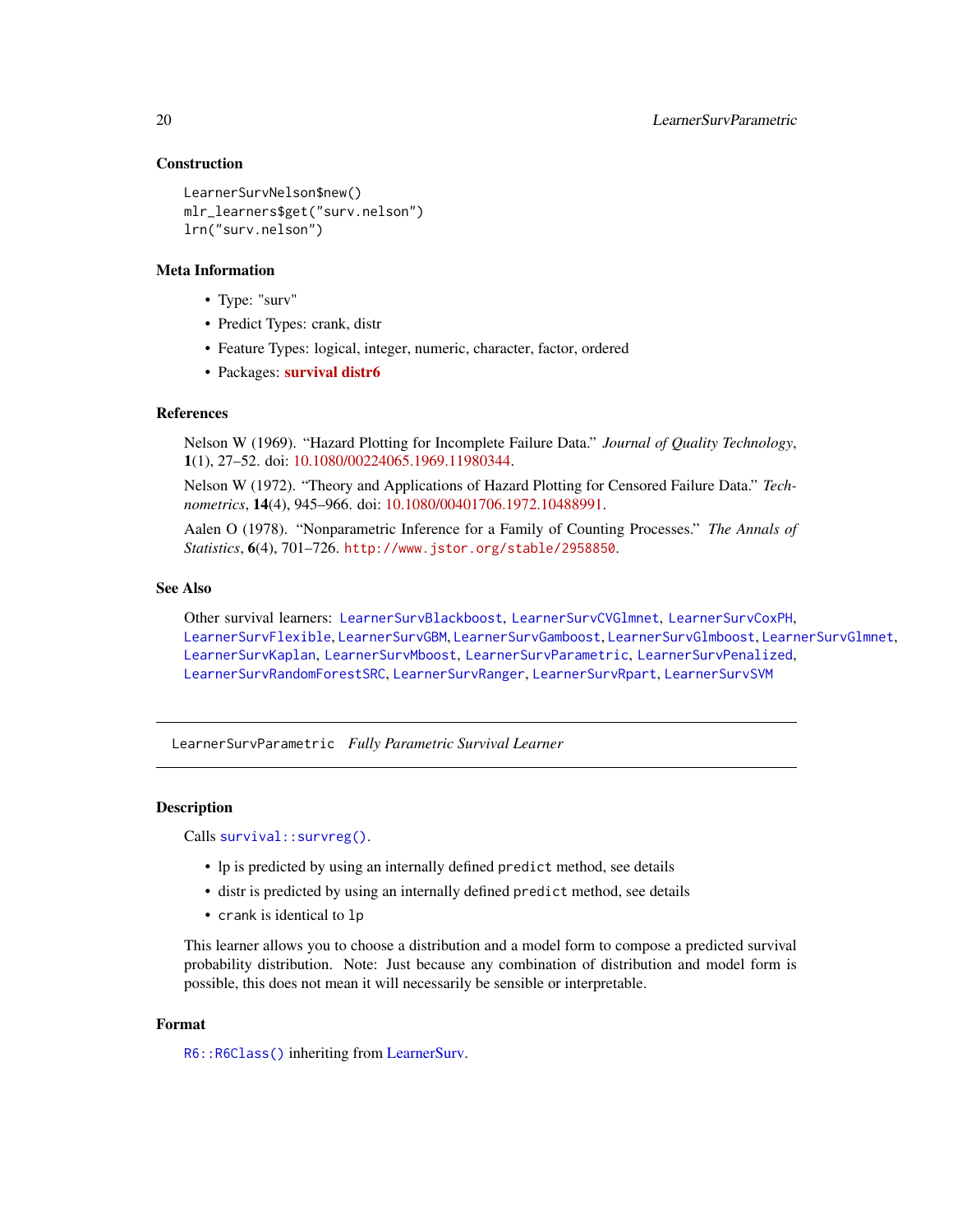<span id="page-20-0"></span>The internal predict method is implemented in mlr3proba, which is more efficient for composition to distributions than survival:: predict.survreg().

lp is predicted using the formula  $lp = X\beta$  where X are the variables in the test data set and  $\beta$  are the fitted coefficients.

The distribution distr is composed using the lp and specifying a model form in the type hyperparameter. These are as follows, with respective survival functions,

• Accelerated Failure Time (aft)

$$
S(t) = S_0(\frac{t}{exp(lp)})
$$

• Proportional Hazards (ph)

$$
S(t) = S_0(t)^{exp(lp)}
$$

• Proportional Odds (po)

$$
S(t) = \frac{S_0(t)}{exp(-lp) + (1 - exp(-lp))S_0(t)}
$$

where  $S_0$  is the estimated baseline survival distribution (in this case with a given parametric form), and  $lp$  is the predicted linear predictor.

# Construction

```
LearnerSurvParametric$new()
mlr_learners$get("surv.parametric")
lrn("surv.parametric")
```
# Meta Information

- Type: "surv"
- Predict Types: distr, lp, crank
- Feature Types: logical, integer, numeric, factor
- Packages: [survival](https://CRAN.R-project.org/package=survival) [distr6](https://CRAN.R-project.org/package=distr6)

# References

Kalbfleisch JD, Prentice RL (2002). *The Statistical Analysis of Failure Time Data*. John Wiley & Sons, Inc. doi: [10.1002/9781118032985.](https://doi.org/10.1002/9781118032985)

#### See Also

Other survival learners: [LearnerSurvBlackboost](#page-6-1), [LearnerSurvCVGlmnet](#page-8-1), [LearnerSurvCoxPH](#page-7-1), [LearnerSurvFlexible](#page-9-1), [LearnerSurvGBM](#page-12-1), [LearnerSurvGamboost](#page-10-1), [LearnerSurvGlmboost](#page-13-1), [LearnerSurvGlmnet](#page-14-1), [LearnerSurvKaplan](#page-16-1), [LearnerSurvMboost](#page-17-1), [LearnerSurvNelson](#page-18-1), [LearnerSurvPenalized](#page-21-1), LearnerSurvRandomForestSR [LearnerSurvRanger](#page-23-1), [LearnerSurvRpart](#page-24-1), [LearnerSurvSVM](#page-25-1)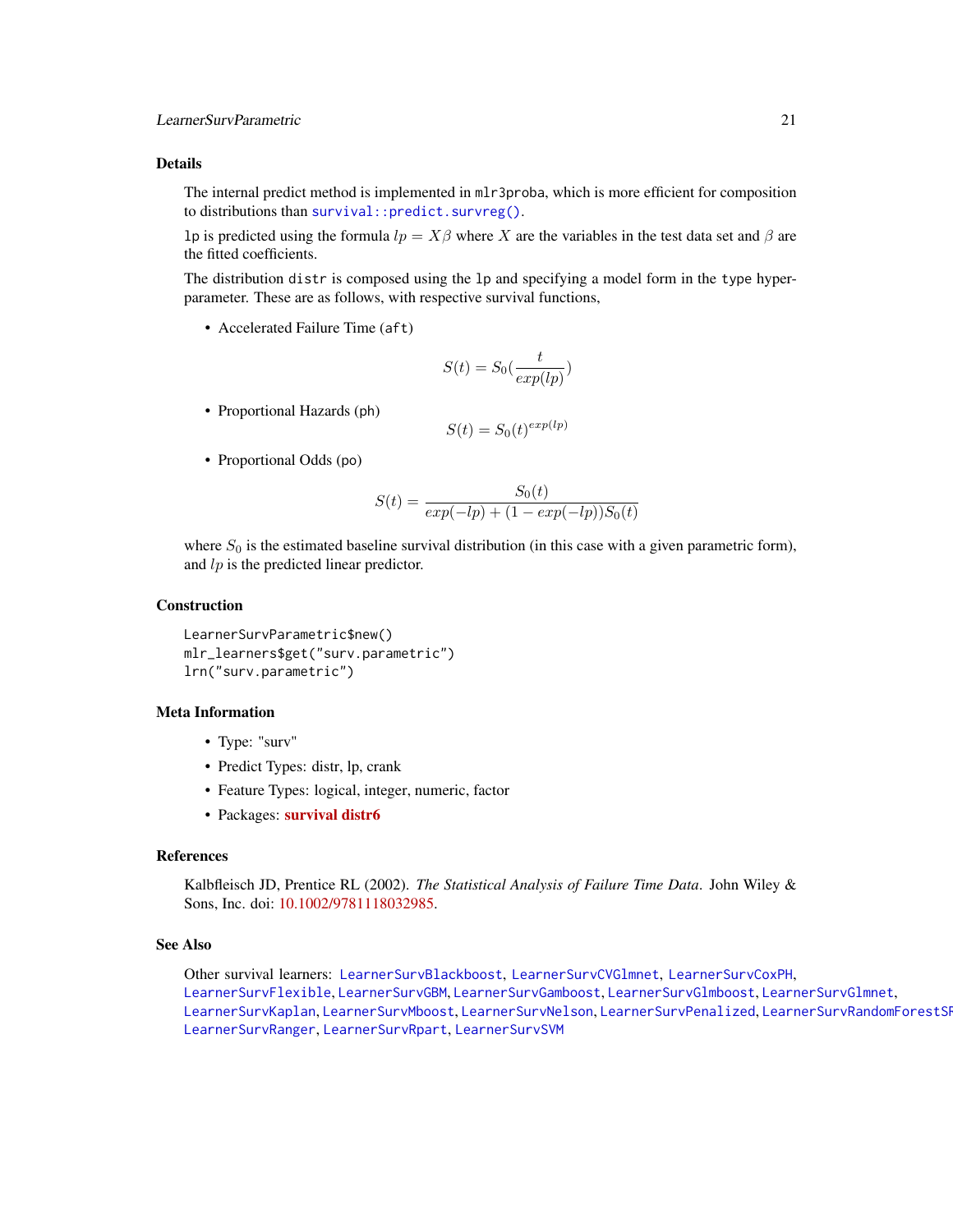<span id="page-21-1"></span><span id="page-21-0"></span>LearnerSurvPenalized *L1 and L2 Penalized Estimation in GLMs Survival Learner*

#### Description

Calls [penalized::penalized\(\)](#page-0-0).

- distr is predicted using penalized:: predict()
- crank is predicted as the expectation of the survival distribution, distr

The penalized and unpenalized arguments in the learner are implemented slightly differently than in [penalized::penalized\(\)](#page-0-0). Here, there is no parameter for penalized but instead it is assumed that every variable is penalized unless stated in the unpenalized parameter, see examples.

#### Format

[R6::R6Class\(\)](#page-0-0) inheriting from [LearnerSurv.](#page-5-1)

# Construction

```
LearnerSurvPenalized$new()
mlr_learners$get("surv.penalized")
lrn("surv.penalized")
```
# Meta Information

- Type: "surv"
- Predict Types: distr, crank
- Feature Types: integer, numeric, factor, ordered
- Packages: [penalized](https://CRAN.R-project.org/package=penalized) [distr6](https://CRAN.R-project.org/package=distr6)

#### References

Goeman JJ (2009). "L1Penalized Estimation in the Cox Proportional Hazards Model." *Biometrical Journal*, NA–NA. doi: [10.1002/bimj.200900028.](https://doi.org/10.1002/bimj.200900028)

#### See Also

[Dictionary](#page-0-0) of [Learners:](#page-0-0) [mlr3::mlr\\_learners](#page-0-0)

Other survival learners: [LearnerSurvBlackboost](#page-6-1), [LearnerSurvCVGlmnet](#page-8-1), [LearnerSurvCoxPH](#page-7-1), [LearnerSurvFlexible](#page-9-1), [LearnerSurvGBM](#page-12-1), [LearnerSurvGamboost](#page-10-1), [LearnerSurvGlmboost](#page-13-1), [LearnerSurvGlmnet](#page-14-1), [LearnerSurvKaplan](#page-16-1), [LearnerSurvMboost](#page-17-1), [LearnerSurvNelson](#page-18-1), [LearnerSurvParametric](#page-19-1), LearnerSurvRandomForest! [LearnerSurvRanger](#page-23-1), [LearnerSurvRpart](#page-24-1), [LearnerSurvSVM](#page-25-1)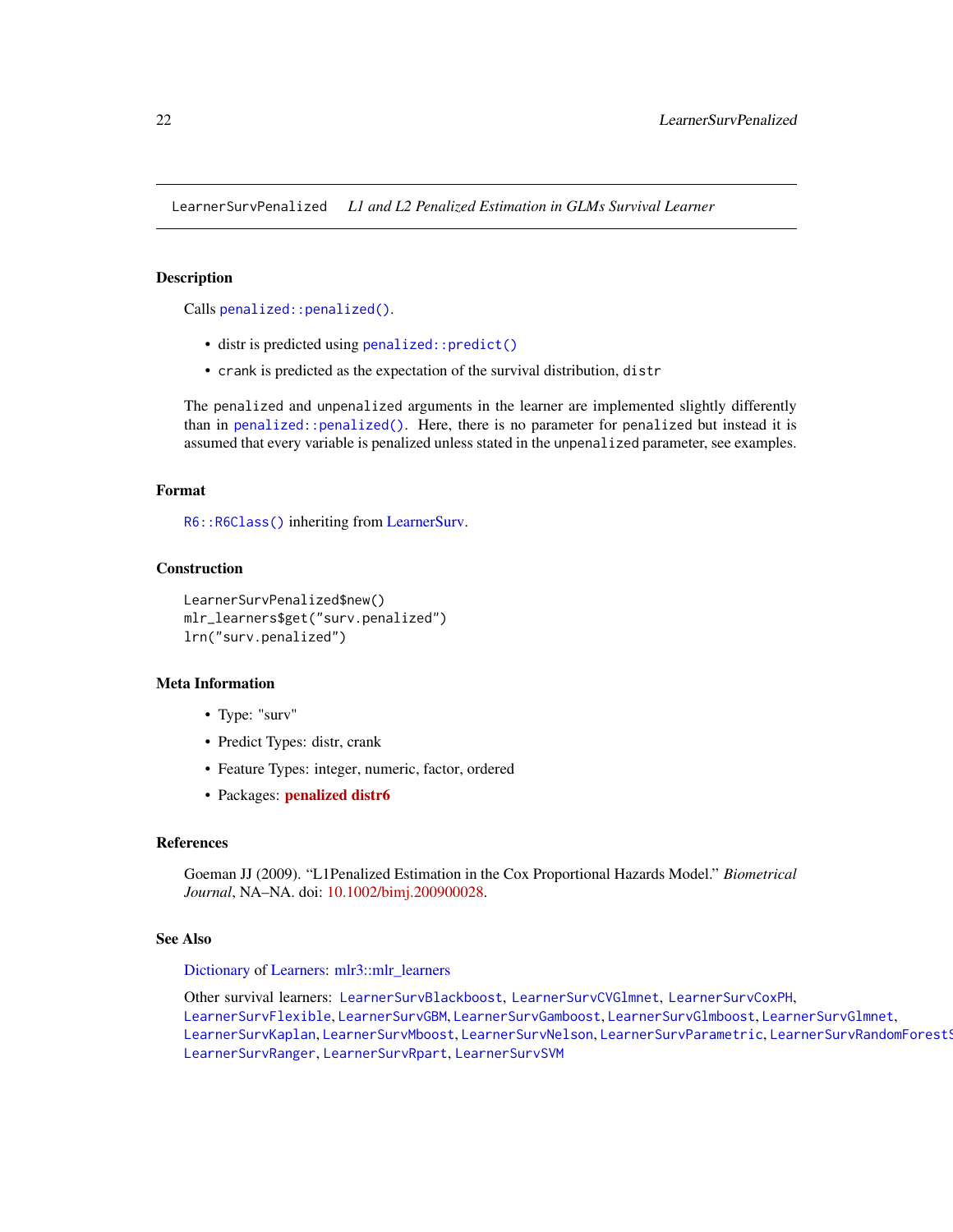# <span id="page-22-0"></span>LearnerSurvRandomForestSRC 23

#### Examples

```
library(mlr3)
task = tgen("simsurv")$generate(20)
learner = lrn("surv.penalized")
resampling = rsmp("cv", folds = 2)resample(task, learner, resampling)
# specifying penalized and unpenalized variables
task = tgen("simsurv")$generate(20)
learner = lrn("surv.penalized", unpenalized = c("height"))
learner$train(task)
learner$model@penalized
learner$model@unpenalized
```
<span id="page-22-1"></span>LearnerSurvRandomForestSRC

*RandomForestSRC Survival Forest Survival Learner*

#### **Description**

Calls [randomForestSRC::rfsrc\(\)](#page-0-0).

- distr is predicted using [randomForestSRC::predict.rfsrc\(\)](#page-0-0)
- crank is predicted as the expectation of the survival distribution, distr

[randomForestSRC::predict.rfsrc\(\)](#page-0-0) returns both cumulative hazard function (chf) and survival function (surv) but uses different estimators to derive these. chf uses a bootstrapped Nelson-Aalen estimator, (Ishwaran, 2008) whereas surv uses a bootstrapped Kaplan-Meier estimator [https:](https://kogalur.github.io/randomForestSRC/theory.html) [//kogalur.github.io/randomForestSRC/theory.html](https://kogalur.github.io/randomForestSRC/theory.html). The choice of which estimator to use is given by the extra estimator hyper-parameter, default is nelson.

# Format

[R6::R6Class\(\)](#page-0-0) inheriting from [LearnerSurv.](#page-5-1)

#### Construction

```
LearnerSurvRandomForestSRC$new()
mlr_learners$get("surv.randomForestSRC")
lrn("surv.randomForestSRC")
```
# Meta Information

- Type: "surv"
- Predict Types: crank, distr
- Feature Types: logical, integer, numeric, factor, ordered
- Packages: [randomForestSRC](https://CRAN.R-project.org/package=randomForestSRC) [distr6](https://CRAN.R-project.org/package=distr6)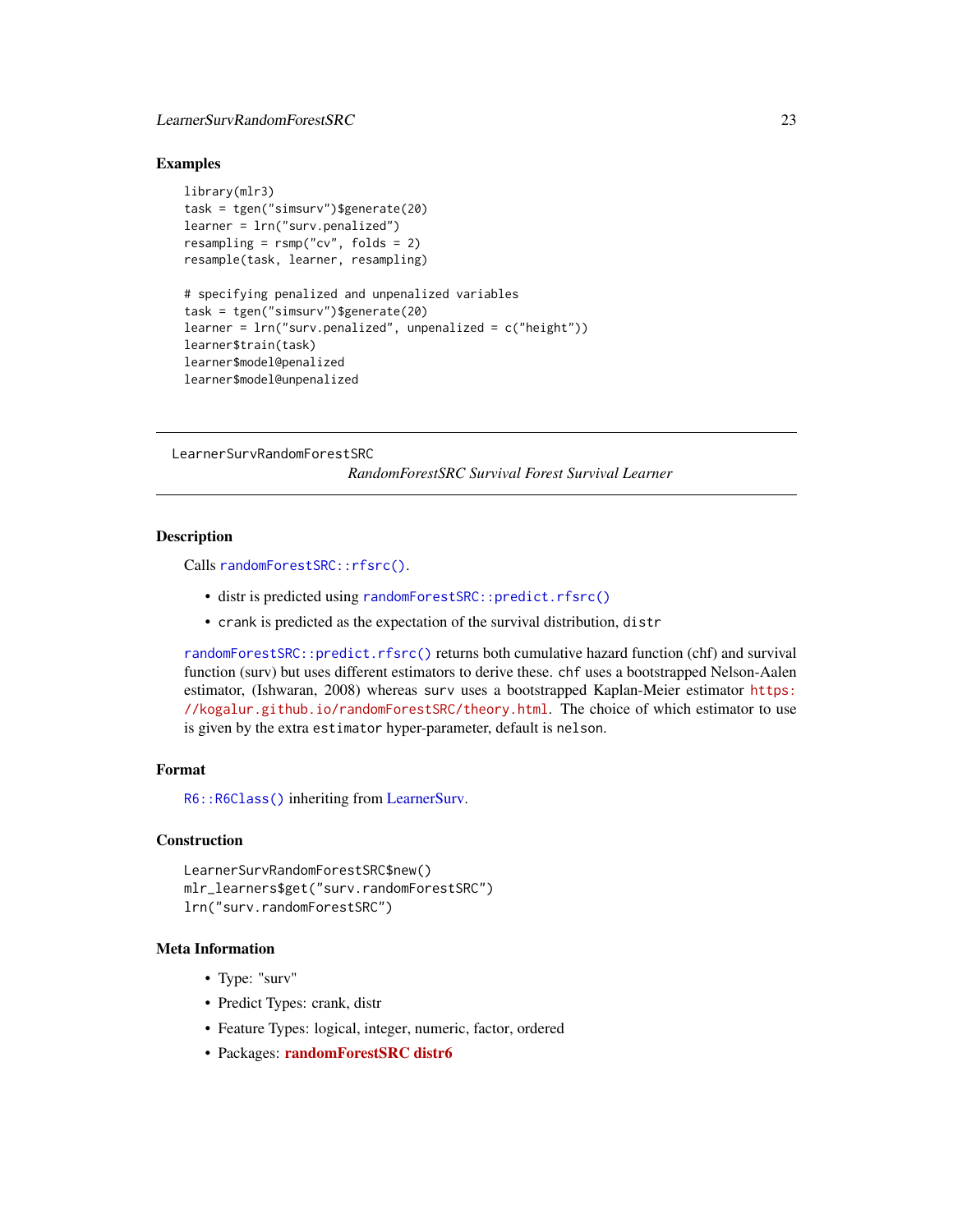#### References

Ishwaran H. and Kogalur U.B. (2019). Fast Unified Random Forests for Survival, Regression, and Classification (RF-SRC), R package version 2.9.1.

Ishwaran H, Kogalur UB, Blackstone EH, Lauer MS, others (2008). "Random survival forests." *The annals of applied statistics*, 2(3), 841–860.

Breiman L (2001). "Random Forests." *Machine Learning*, 45(1), 5–32. ISSN 1573-0565, doi: [10.102](https://doi.org/10.1023/A:1010933404324)3/ [A:1010933404324.](https://doi.org/10.1023/A:1010933404324)

# See Also

Other survival learners: [LearnerSurvBlackboost](#page-6-1), [LearnerSurvCVGlmnet](#page-8-1), [LearnerSurvCoxPH](#page-7-1), [LearnerSurvFlexible](#page-9-1), [LearnerSurvGBM](#page-12-1), [LearnerSurvGamboost](#page-10-1), [LearnerSurvGlmboost](#page-13-1), [LearnerSurvGlmnet](#page-14-1), [LearnerSurvKaplan](#page-16-1), [LearnerSurvMboost](#page-17-1), [LearnerSurvNelson](#page-18-1), [LearnerSurvParametric](#page-19-1), [LearnerSurvPenalized](#page-21-1), [LearnerSurvRanger](#page-23-1), [LearnerSurvRpart](#page-24-1), [LearnerSurvSVM](#page-25-1)

<span id="page-23-1"></span>LearnerSurvRanger *Ranger Survival Forest Survival Learner*

#### Description

Calls [ranger::ranger\(\)](#page-0-0).

- distr is predicted using [ranger::predict.ranger\(\)](#page-0-0)
- crank is predicted as the expectation of the survival distribution, distr

#### Format

[R6::R6Class\(\)](#page-0-0) inheriting from [LearnerSurv.](#page-5-1)

#### Construction

```
LearnerSurvRanger$new()
mlr_learners$get("surv.ranger")
lrn("surv.ranger")
```
# Meta Information

- Type: "surv"
- Predict Types: distr, crank
- Feature Types: logical, integer, numeric, character, factor, ordered
- Packages: [ranger](https://CRAN.R-project.org/package=ranger) [distr6](https://CRAN.R-project.org/package=distr6)

<span id="page-23-0"></span>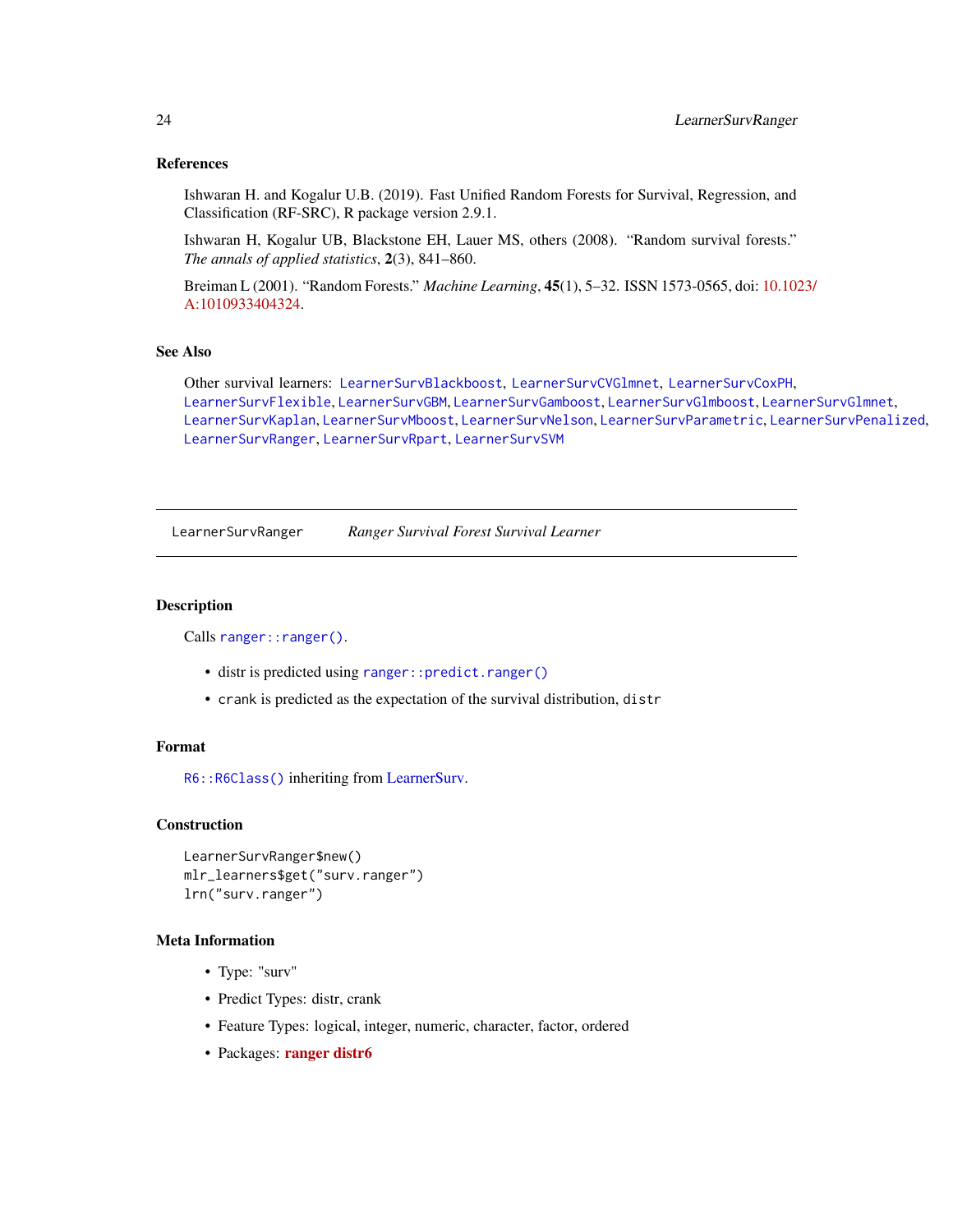# <span id="page-24-0"></span>LearnerSurvRpart 25

# References

Wright MN, Ziegler A (2017). "ranger: A Fast Implementation of Random Forests for High Dimensional Data in C++ and R." *Journal of Statistical Software*, 77(1), 1–17. doi: [10.18637/jss.v077.i01.](https://doi.org/10.18637/jss.v077.i01)

Breiman L (2001). "Random Forests." *Machine Learning*, 45(1), 5–32. ISSN 1573-0565, doi: [10.102](https://doi.org/10.1023/A:1010933404324)3/ [A:1010933404324.](https://doi.org/10.1023/A:1010933404324)

#### See Also

Other survival learners: [LearnerSurvBlackboost](#page-6-1), [LearnerSurvCVGlmnet](#page-8-1), [LearnerSurvCoxPH](#page-7-1), [LearnerSurvFlexible](#page-9-1), [LearnerSurvGBM](#page-12-1), [LearnerSurvGamboost](#page-10-1), [LearnerSurvGlmboost](#page-13-1), [LearnerSurvGlmnet](#page-14-1), [LearnerSurvKaplan](#page-16-1), [LearnerSurvMboost](#page-17-1), [LearnerSurvNelson](#page-18-1), [LearnerSurvParametric](#page-19-1), [LearnerSurvPenalized](#page-21-1), [LearnerSurvRandomForestSRC](#page-22-1), [LearnerSurvRpart](#page-24-1), [LearnerSurvSVM](#page-25-1)

<span id="page-24-1"></span>LearnerSurvRpart *Rpart Survival Forest Survival Learner*

# Description

Calls [rpart::rpart\(\)](#page-0-0).

- distr is predicted using [pec::pecRpart\(\)](#page-0-0) and [pec::predictSurvProb\(\)](#page-0-0)
- crank is predicted as the expectation of the survival distribution, distr

Parameter xval is set to 0 in order to save some computation time.

#### Format

[R6::R6Class\(\)](#page-0-0) inheriting from [LearnerSurv.](#page-5-1)

#### **Construction**

```
LearnerSurvRpart$new()
mlr_learners$get("surv.rpart")
lrn("surv.rpart")
```
# Meta Information

- Type: "surv"
- Predict Types: crank, distr
- Feature Types: logical, integer, numeric, character, factor, ordered
- Packages: [rpart](https://CRAN.R-project.org/package=rpart) [distr6](https://CRAN.R-project.org/package=distr6) [survival](https://CRAN.R-project.org/package=survival)

#### References

Breiman L, Friedman JH, Olshen RA, Stone CJ (1984). *Classification And Regression Trees*. Routledge. doi: [10.1201/9781315139470.](https://doi.org/10.1201/9781315139470)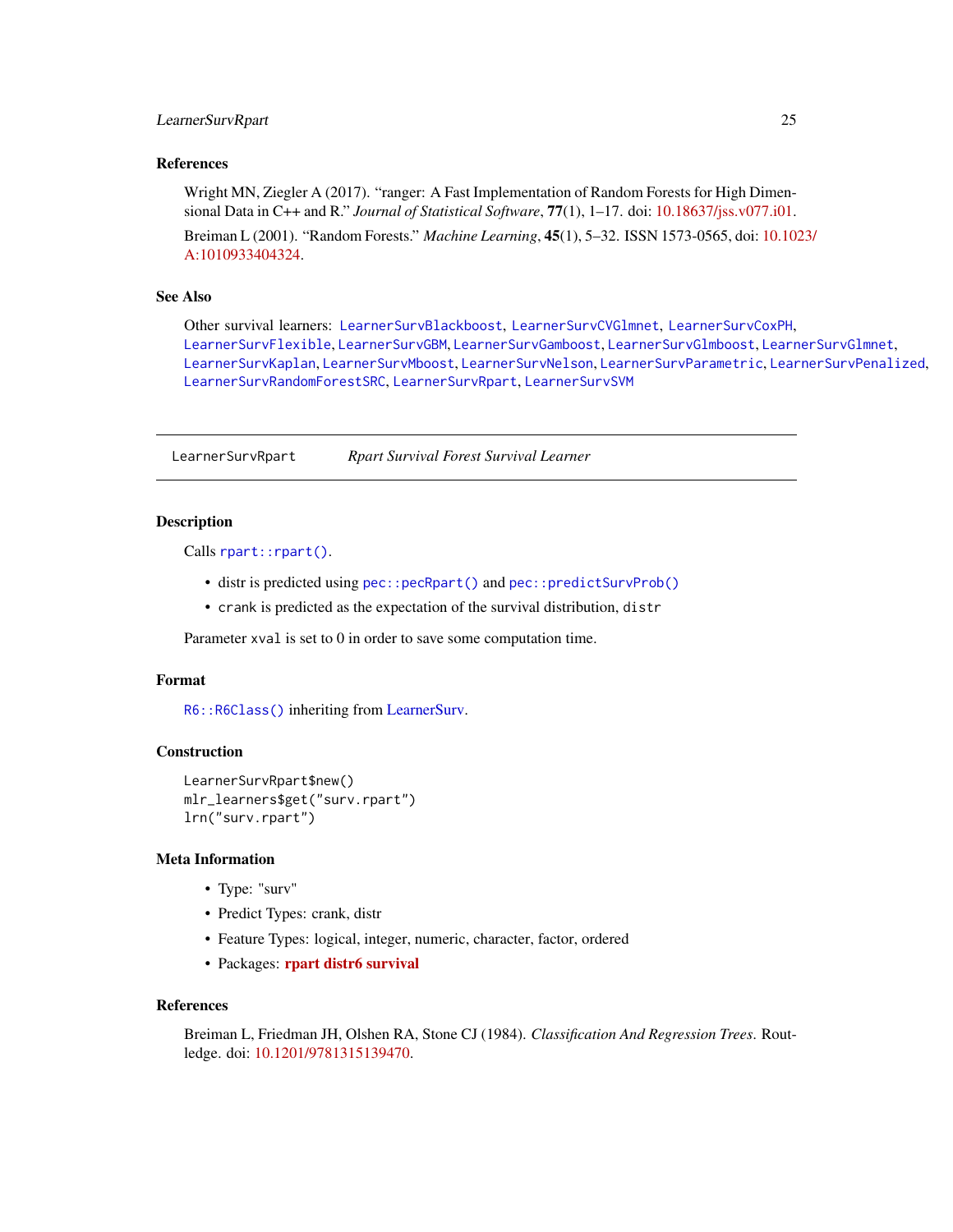# See Also

Other survival learners: [LearnerSurvBlackboost](#page-6-1), [LearnerSurvCVGlmnet](#page-8-1), [LearnerSurvCoxPH](#page-7-1), [LearnerSurvFlexible](#page-9-1), [LearnerSurvGBM](#page-12-1), [LearnerSurvGamboost](#page-10-1), [LearnerSurvGlmboost](#page-13-1), [LearnerSurvGlmnet](#page-14-1), [LearnerSurvKaplan](#page-16-1), [LearnerSurvMboost](#page-17-1), [LearnerSurvNelson](#page-18-1), [LearnerSurvParametric](#page-19-1), [LearnerSurvPenalized](#page-21-1), [LearnerSurvRandomForestSRC](#page-22-1), [LearnerSurvRanger](#page-23-1), [LearnerSurvSVM](#page-25-1)

<span id="page-25-1"></span>LearnerSurvSVM *Regression, Ranking and Hybrid Support Vector Machines Survival Learner*

#### Description

Calls [survivalsvm::survivalsvm\(\)](#page-0-0).

• crank is predicted by [survivalsvm::predict.survivalsvm\(\)](#page-0-0)

Four possible SVMs can be implemented, dependent on the type parameter. These correspond to predicting the survival time via regression (regression), predicting a continuous rank (vanbelle1, vanbelle2), or a hybrid of the two (hybrid). Whichever type is chosen determines how the crank predict type is calculated, but in any case all can be considered a valid continuous ranking.

To be in line with the Van Belle papers and to prevent the learner crashing without user-set parameters, the default diff.meth is set to diffmeth3 with gamma.mu equal to 0.1.

#### Format

[R6::R6Class\(\)](#page-0-0) inheriting from [LearnerSurv.](#page-5-1)

#### **Construction**

```
LearnerSurvSVM$new()
mlr_learners$get("surv.svm")
lrn("surv.svm")
```
# Meta Information

- Type: "surv"
- Predict Types: crank
- Feature Types: integer, numeric
- Packages: [survivalsvm](https://CRAN.R-project.org/package=survivalsvm)

# References

Belle VV, Pelckmans K, Huffel SV, Suykens JAK (2010). "Improved performance on high-dimensional survival data by application of Survival-SVM." *Bioinformatics*, 27(1), 87–94. doi: [10.1093/bioinform](https://doi.org/10.1093/bioinformatics/btq617)atics/ [btq617.](https://doi.org/10.1093/bioinformatics/btq617)

Belle VV, Pelckmans K, Huffel SV, Suykens JA (2011). "Support vector methods for survival analysis: a comparison between ranking and regression approaches." *Artificial Intelligence in Medicine*, 53(2), 107–118. doi: [10.1016/j.artmed.2011.06.006.](https://doi.org/10.1016/j.artmed.2011.06.006)

<span id="page-25-0"></span>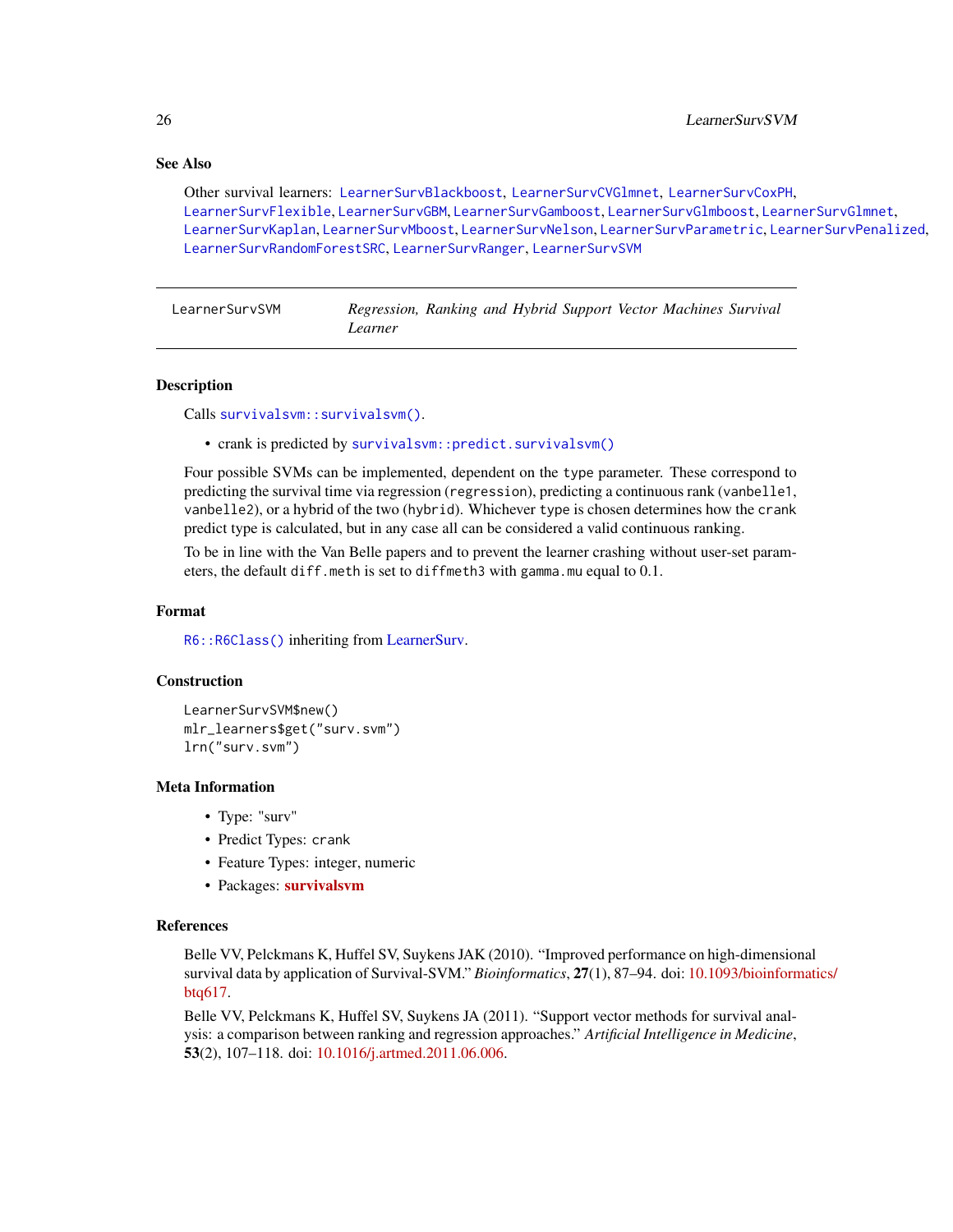#### <span id="page-26-0"></span>MeasureSurv 27

# See Also

Other survival learners: [LearnerSurvBlackboost](#page-6-1), [LearnerSurvCVGlmnet](#page-8-1), [LearnerSurvCoxPH](#page-7-1), [LearnerSurvFlexible](#page-9-1), [LearnerSurvGBM](#page-12-1), [LearnerSurvGamboost](#page-10-1), [LearnerSurvGlmboost](#page-13-1), [LearnerSurvGlmnet](#page-14-1), [LearnerSurvKaplan](#page-16-1), [LearnerSurvMboost](#page-17-1), [LearnerSurvNelson](#page-18-1), [LearnerSurvParametric](#page-19-1), [LearnerSurvPenalized](#page-21-1), [LearnerSurvRandomForestSRC](#page-22-1), [LearnerSurvRanger](#page-23-1), [LearnerSurvRpart](#page-24-1)

<span id="page-26-1"></span>

MeasureSurv *Survival Measure*

# Description

This measure specializes [mlr3::Measure](#page-0-0) for survival problems. Predefined measures can be found in the [mlr3misc::Dictionary](#page-0-0) [mlr3::mlr\\_measures.](#page-0-0)

# Format

[R6::R6Class](#page-0-0) object inheriting from [mlr3::Measure.](#page-0-0)

#### Construction

```
MeasureSurv$new(id, range, minimize, aggregator = NULL,
                properties = character(), predict_type = "distr",
                task_properties = character(), packages = character())
```
For a description of the arguments, see [mlr3::Measure.](#page-0-0) The task\_type is set to "surv". Possible values for predict\_type are "distr", "lp", and "crank".

# Fields

See [Measure.](#page-0-0)

# Methods

See [Measure.](#page-0-0)

# See Also

Example survival measures: [surv.graf](#page-30-1), [surv.harrellC](#page-33-1).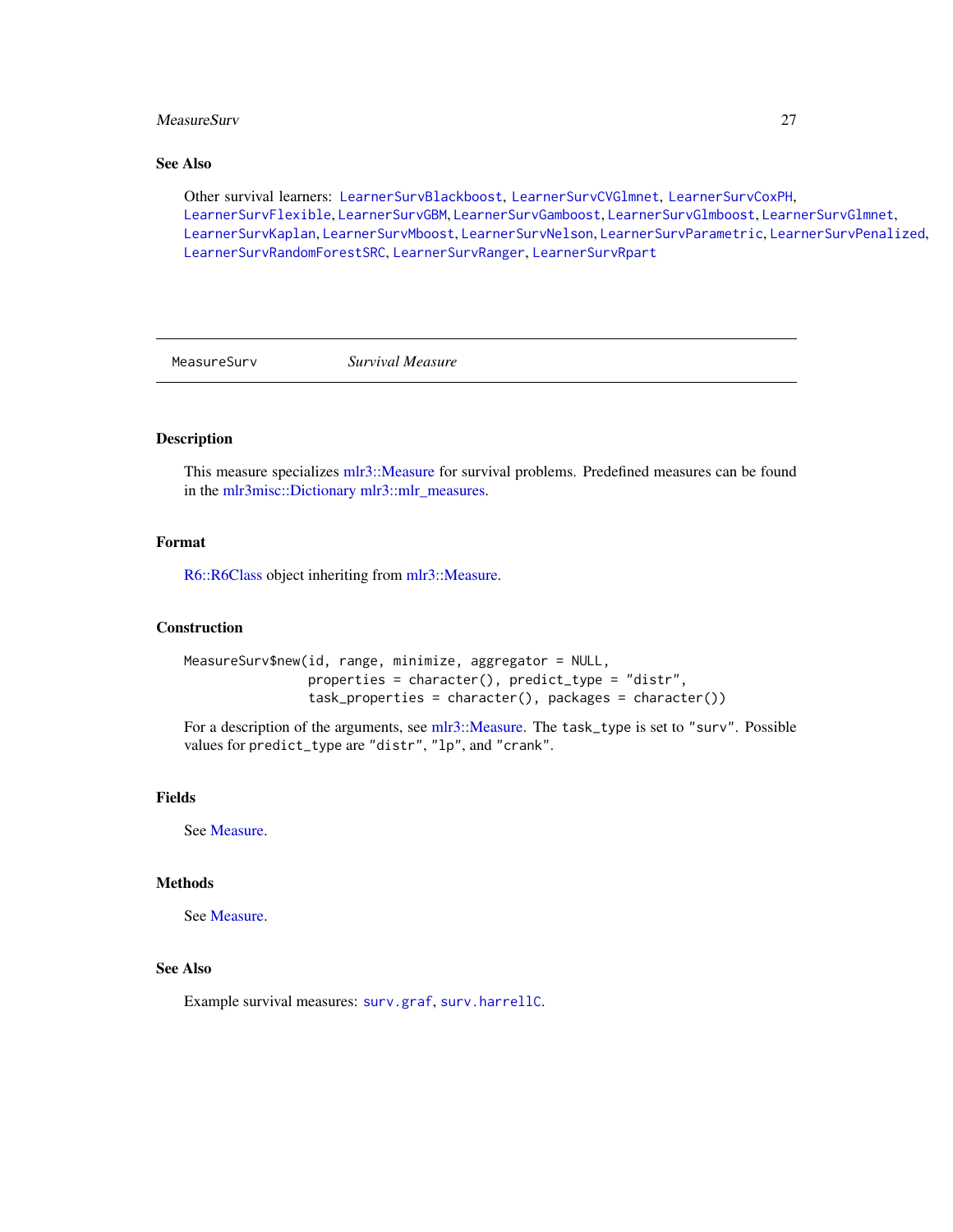<span id="page-27-1"></span><span id="page-27-0"></span>MeasureSurvBeggC *Begg's C-Index Survival Measure*

#### Description

Calls [survAUC::BeggC\(\)](#page-0-0).

Assumes Cox PH model specification.

# Format

[R6::R6Class\(\)](#page-0-0) inheriting from [MeasureSurv.](#page-26-1)

# Details

All measures implemented from [survAUC](https://CRAN.R-project.org/package=survAUC) should be used with care, we are aware of problems in implementation that sometimes cause fatal errors in R. In future updates these measures will all be re-written and implemented directly in mlr3proba.

# **Construction**

MeasureSurvBeggC\$new() mlr\_measures\$get("surv.beggC") msr("surv.beggC")

# Meta Information

- Type: "surv"
- Range:  $[0, 1]$
- Minimize: FALSE
- Required prediction: lp

#### Fields

See [MeasureSurv,](#page-26-1) as well as all variables passed to the constructor.

# References

Begg CB, Cramer LD, Venkatraman ES, Rosai J (2000). "Comparing tumour staging and grading systems: a case study and a review of the issues, using thymoma as a model." *Statistics in Medicine*, 19(15), 1997–2014. doi: [10.1002/10970258\(20000815\)19:15<1997::aidsim511>3.0.co;2c.](https://doi.org/10.1002/1097-0258(20000815)19:15<1997::aid-sim511>3.0.co;2-c)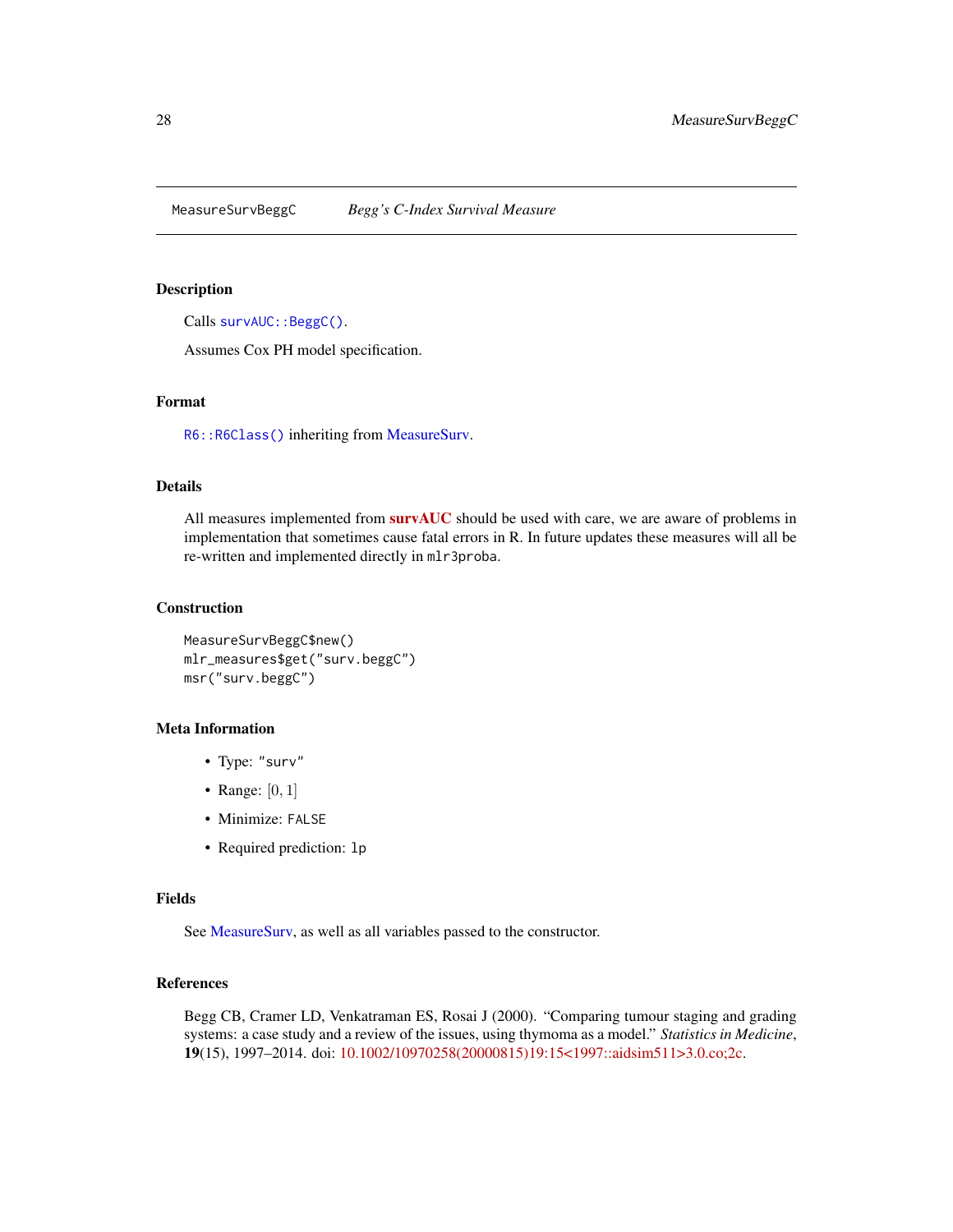# <span id="page-28-0"></span>See Also

Other survival measures: [MeasureSurvChamblessAUC](#page-28-1), [MeasureSurvGonenC](#page-29-1), [MeasureSurvGrafSE](#page-32-1), [MeasureSurvGraf](#page-30-1), [MeasureSurvHarrellC](#page-33-1), [MeasureSurvHungAUC](#page-34-1), [MeasureSurvIntLoglossSE](#page-37-1), [MeasureSurvIntLogloss](#page-35-1), [MeasureSurvLoglossSE](#page-39-1), [MeasureSurvLogloss](#page-38-1), [MeasureSurvNagelkR2](#page-40-1), [MeasureSurvOQuigleyR2](#page-41-1), [MeasureSurvSongAUC](#page-42-1), [MeasureSurvSongTNR](#page-44-1), [MeasureSurvSongTPR](#page-45-1), [MeasureSurvUnoAUC](#page-46-1), [MeasureSurvUnoC](#page-48-1), [MeasureSurvUnoTNR](#page-49-1), [MeasureSurvUnoTPR](#page-50-1), [MeasureSurvXuR2](#page-51-1)

Other Concordance survival measures: [MeasureSurvGonenC](#page-29-1), [MeasureSurvHarrellC](#page-33-1), [MeasureSurvUnoC](#page-48-1)

<span id="page-28-1"></span>MeasureSurvChamblessAUC

*Chambless and Diao's AUC Survival Measure*

# Description

Calls survAUC:: AUC.cd().

Assumes Cox PH model specification.

# Format

[R6::R6Class\(\)](#page-0-0) inheriting from MeasureSurvAUC[/MeasureSurv.](#page-26-1)

# Details

All measures implemented from **[survAUC](https://CRAN.R-project.org/package=survAUC)** should be used with care, we are aware of problems in implementation that sometimes cause fatal errors in R. In future updates these measures will all be re-written and implemented directly in mlr3proba.

# Construction

```
MeasureSurvChamblessAUC$new(integrated = TRUE, times)
mlr_measures$get("surv.chamblessAUC")
msr("surv.chamblessAUC")
```
- integrated :: logical(1) If TRUE (default), returns the integrated score; otherwise, not integrated.
- times :: vector()

If integrate == TRUE then a vector of time-points over which to integrate the score. If integrate == FALSE then a single time point at which to return the score.

# Meta Information

- Type: "surv"
- Range:  $[0, 1]$
- Minimize: FALSE
- Required prediction: lp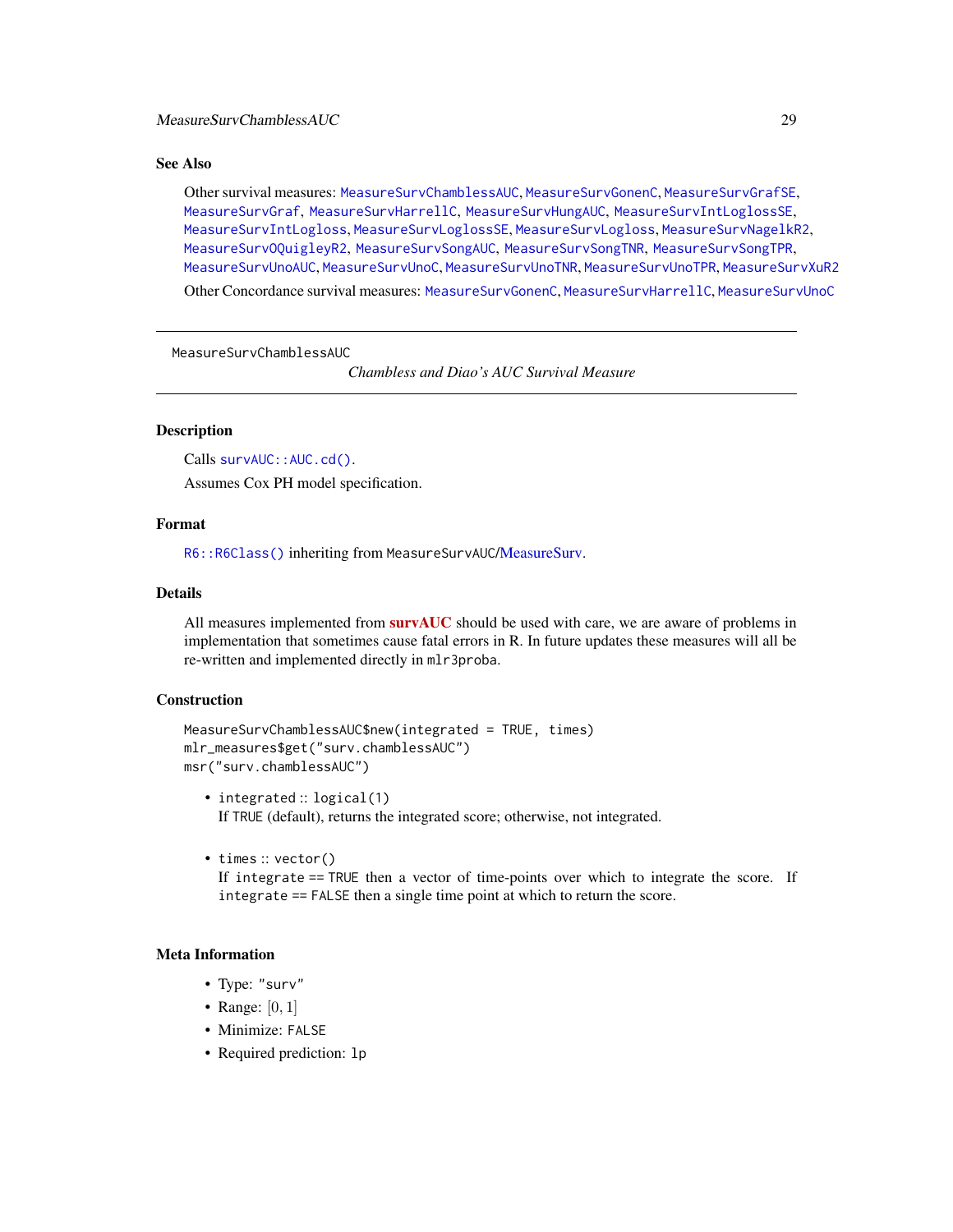<span id="page-29-0"></span>See MeasureSury, as well as all variables passed to the constructor.

#### References

Chambless LE, Diao G (2006). "Estimation of time-dependent area under the ROC curve for longterm risk prediction." *Statistics in Medicine*, 25(20), 3474–3486. doi: [10.1002/sim.2299.](https://doi.org/10.1002/sim.2299)

#### See Also

Other survival measures: [MeasureSurvBeggC](#page-27-1), [MeasureSurvGonenC](#page-29-1), [MeasureSurvGrafSE](#page-32-1), [MeasureSurvGraf](#page-30-1), [MeasureSurvHarrellC](#page-33-1), [MeasureSurvHungAUC](#page-34-1), [MeasureSurvIntLoglossSE](#page-37-1), [MeasureSurvIntLogloss](#page-35-1), [MeasureSurvLoglossSE](#page-39-1), [MeasureSurvLogloss](#page-38-1), [MeasureSurvNagelkR2](#page-40-1), [MeasureSurvOQuigleyR2](#page-41-1), [MeasureSurvSongAUC](#page-42-1), [MeasureSurvSongTNR](#page-44-1), [MeasureSurvSongTPR](#page-45-1), [MeasureSurvUnoAUC](#page-46-1), [MeasureSurvUnoC](#page-48-1), [MeasureSurvUnoTNR](#page-49-1), [MeasureSurvUnoTPR](#page-50-1), [MeasureSurvXuR2](#page-51-1)

Other AUC survival measures: [MeasureSurvHungAUC](#page-34-1), [MeasureSurvSongAUC](#page-42-1), [MeasureSurvSongTNR](#page-44-1), [MeasureSurvSongTPR](#page-45-1), [MeasureSurvUnoAUC](#page-46-1), [MeasureSurvUnoTNR](#page-49-1), [MeasureSurvUnoTPR](#page-50-1)

<span id="page-29-1"></span>MeasureSurvGonenC *Gonen and Heller's C-Index Survival Measure*

# Description

Calls survAUC:: GHCI().

Assumes Cox PH model specification.

#### Format

[R6::R6Class\(\)](#page-0-0) inheriting from [MeasureSurv.](#page-26-1)

#### Details

All measures implemented from  $survAUC$  should be used with care, we are aware of problems in implementation that sometimes cause fatal errors in R. In future updates these measures will all be re-written and implemented directly in mlr3proba.

#### Construction

```
MeasureSurvGonenC$new()
mlr_measures$get("surv.gonenC")
msr("surv.gonenC")
```
# Meta Information

- Type: "surv"
- Range:  $[0, 1]$
- Minimize: FALSE
- Required prediction: lp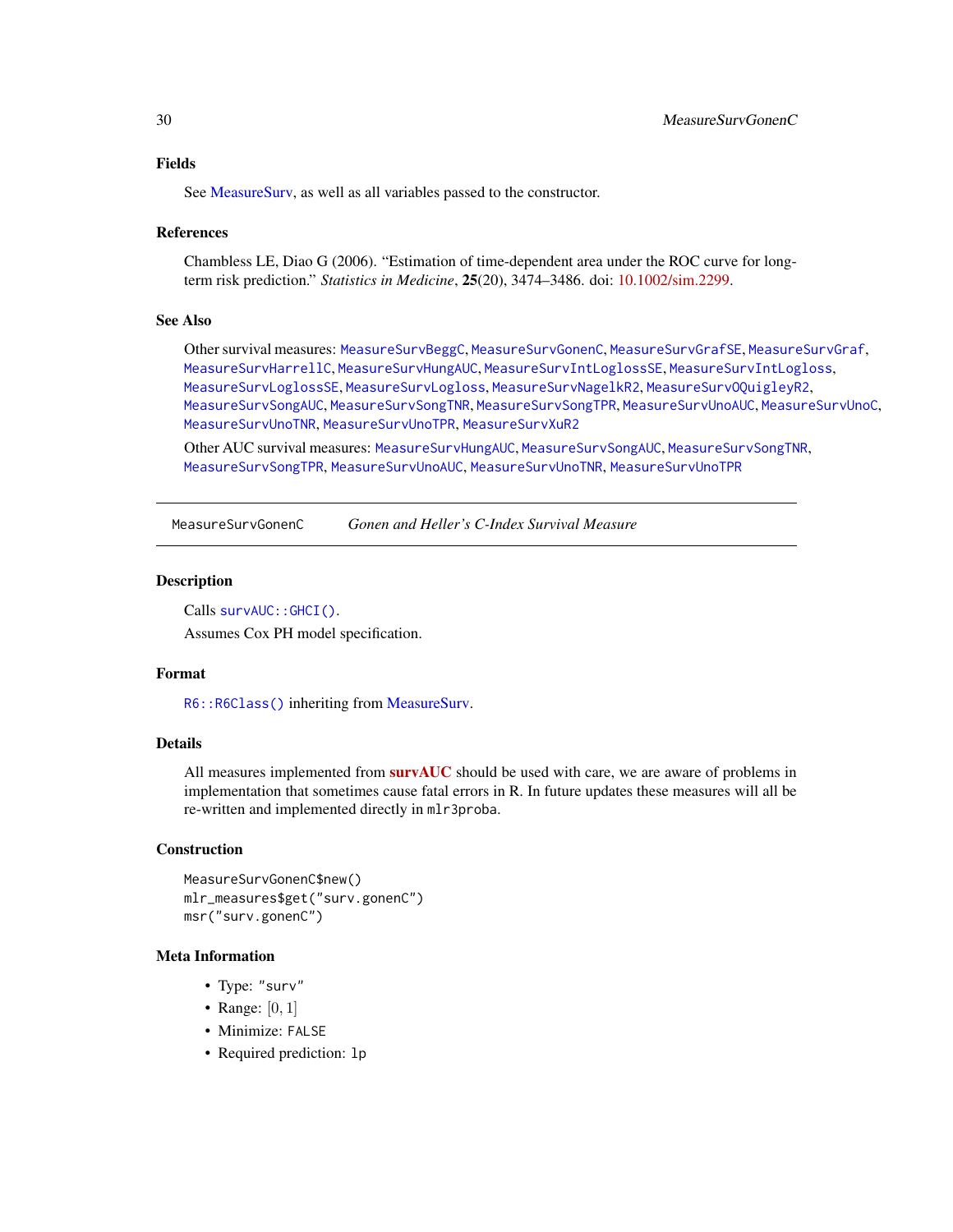# <span id="page-30-0"></span>MeasureSurvGraf 31

# Fields

See MeasureSury, as well as all variables passed to the constructor.

#### References

Gönen M, Heller G (2005). "Concordance probability and discriminatory power in proportional hazards regression." *Biometrika*, 92(4), 965–970. doi: [10.1093/biomet/92.4.965.](https://doi.org/10.1093/biomet/92.4.965)

#### See Also

Other survival measures: [MeasureSurvBeggC](#page-27-1), [MeasureSurvChamblessAUC](#page-28-1), [MeasureSurvGrafSE](#page-32-1), [MeasureSurvGraf](#page-30-1), [MeasureSurvHarrellC](#page-33-1), [MeasureSurvHungAUC](#page-34-1), [MeasureSurvIntLoglossSE](#page-37-1), [MeasureSurvIntLogloss](#page-35-1), [MeasureSurvLoglossSE](#page-39-1), [MeasureSurvLogloss](#page-38-1), [MeasureSurvNagelkR2](#page-40-1), [MeasureSurvOQuigleyR2](#page-41-1), [MeasureSurvSongAUC](#page-42-1), [MeasureSurvSongTNR](#page-44-1), [MeasureSurvSongTPR](#page-45-1), [MeasureSurvUnoAUC](#page-46-1), [MeasureSurvUnoC](#page-48-1), [MeasureSurvUnoTNR](#page-49-1), [MeasureSurvUnoTPR](#page-50-1), [MeasureSurvXuR2](#page-51-1)

Other Concordance survival measures: [MeasureSurvBeggC](#page-27-1), [MeasureSurvHarrellC](#page-33-1), [MeasureSurvUnoC](#page-48-1)

<span id="page-30-1"></span>MeasureSurvGraf *Integrated Graf Score Survival Measure*

#### <span id="page-30-2"></span>Description

Calculates the Integrated Graf Score, aka integrated Brier score or squared loss.

For an individual who dies at time  $t$ , with predicted Survival function,  $S$ , the Graf Score at time  $t^*$ is given by

$$
L(S, t|t^*) = [(S(t^*)^2)I(t \le t^*, \delta = 1)(1/G(t))] + [(1 - S(t^*))^2)I(t > t^*)(1/G(t^*))]
$$

where G is the Kaplan-Meier estimate of the censoring distribution.

Note: If comparing the integrated graf score to other packages, e.g. [pec::pec\(\)](#page-0-0), then method = 2 should be used, however the results may still be very slightly different as this package uses survfit to estimate the censoring distribution, in line with the Graf 1999 paper. Whereas some other packages use prodlim with reverse = TRUE (meaning Kaplan-Meier is not used).

If integrated == FALSE then the sample mean is taken for the single specified times,  $t^*$ , and the returned score is given by

$$
L(S, t|t^*) = \frac{1}{N} \sum_{i=1}^{N} L(S_i, t_i|t^*)
$$

where N is the number of observations,  $S_i$  is the predicted survival function for individual i and  $t_i$ is their true survival time.

If integrated  $=$  TRUE then an approximation to integration is made by taking the mean over all  $T$ unique time-points, and then the sample mean over all  $N$  observations.

$$
L(S) = \frac{1}{NT} \sum_{i=1}^{N} \sum_{j=1}^{T} L(S_i, t_i | t_j^*)
$$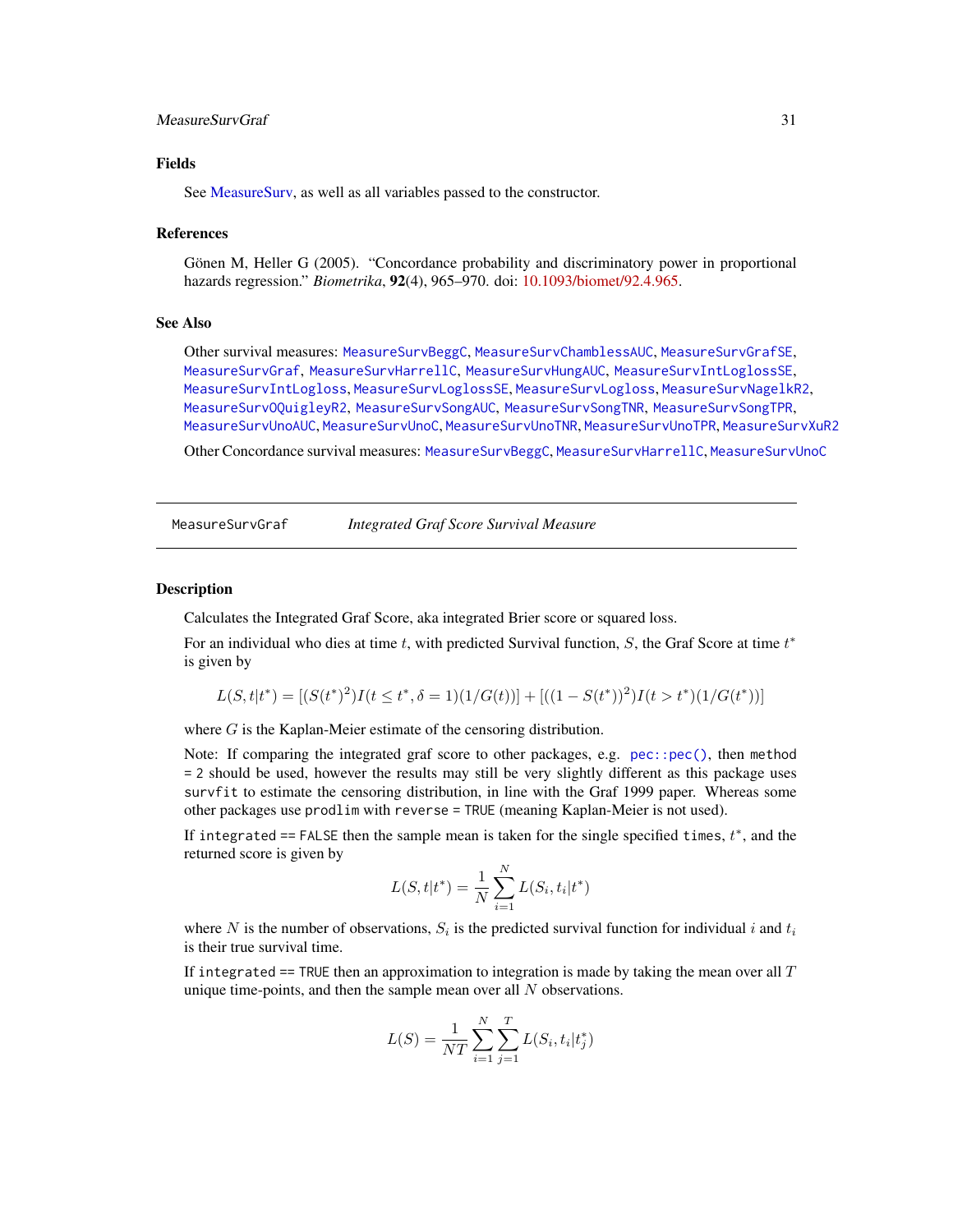# <span id="page-31-0"></span>Format

[R6::R6Class\(\)](#page-0-0) inheriting from MeasureSurvIntegrated[/MeasureSurv.](#page-26-1)

# Construction

```
MeasureSurvGraf$new(integrated = TRUE, times, method = 2)
mlr_measures$get("surv.graf")
msr("surv.graf")
```
- integrated :: logical(1) If TRUE (default), returns the integrated score; otherwise, not integrated.
- times :: vector()

If integrate == TRUE then a vector of time-points over which to integrate the score. If integrate == FALSE then a single time point at which to return the score.

# Meta Information

- Type: "surv"
- Range:  $[0, \infty)$
- Minimize: TRUE
- Required prediction: distr

#### Fields

See [MeasureSurv,](#page-26-1) as well as all variables passed to the constructor.

#### References

Graf E, Schmoor C, Sauerbrei W, Schumacher M (1999). "Assessment and comparison of prognostic classification schemes for survival data." *Statistics in Medicine*, 18(17-18), 2529–2545. doi: [10.1002/\(sici\)10970258\(19990915/30\)18:17/18<2529::aidsim274>3.0.co;25.](https://doi.org/10.1002/(sici)1097-0258(19990915/30)18:17/18<2529::aid-sim274>3.0.co;2-5)

# See Also

Other survival measures: [MeasureSurvBeggC](#page-27-1), [MeasureSurvChamblessAUC](#page-28-1), [MeasureSurvGonenC](#page-29-1), [MeasureSurvGrafSE](#page-32-1), [MeasureSurvHarrellC](#page-33-1), [MeasureSurvHungAUC](#page-34-1), [MeasureSurvIntLoglossSE](#page-37-1), [MeasureSurvIntLogloss](#page-35-1), [MeasureSurvLoglossSE](#page-39-1), [MeasureSurvLogloss](#page-38-1), [MeasureSurvNagelkR2](#page-40-1), [MeasureSurvOQuigleyR2](#page-41-1), [MeasureSurvSongAUC](#page-42-1), [MeasureSurvSongTNR](#page-44-1), [MeasureSurvSongTPR](#page-45-1), [MeasureSurvUnoAUC](#page-46-1), [MeasureSurvUnoC](#page-48-1), [MeasureSurvUnoTNR](#page-49-1), [MeasureSurvUnoTPR](#page-50-1), [MeasureSurvXuR2](#page-51-1)

Other Probabilistic survival measures: [MeasureSurvGrafSE](#page-32-1), [MeasureSurvIntLoglossSE](#page-37-1), [MeasureSurvIntLogloss](#page-35-1), [MeasureSurvLoglossSE](#page-39-1), [MeasureSurvLogloss](#page-38-1)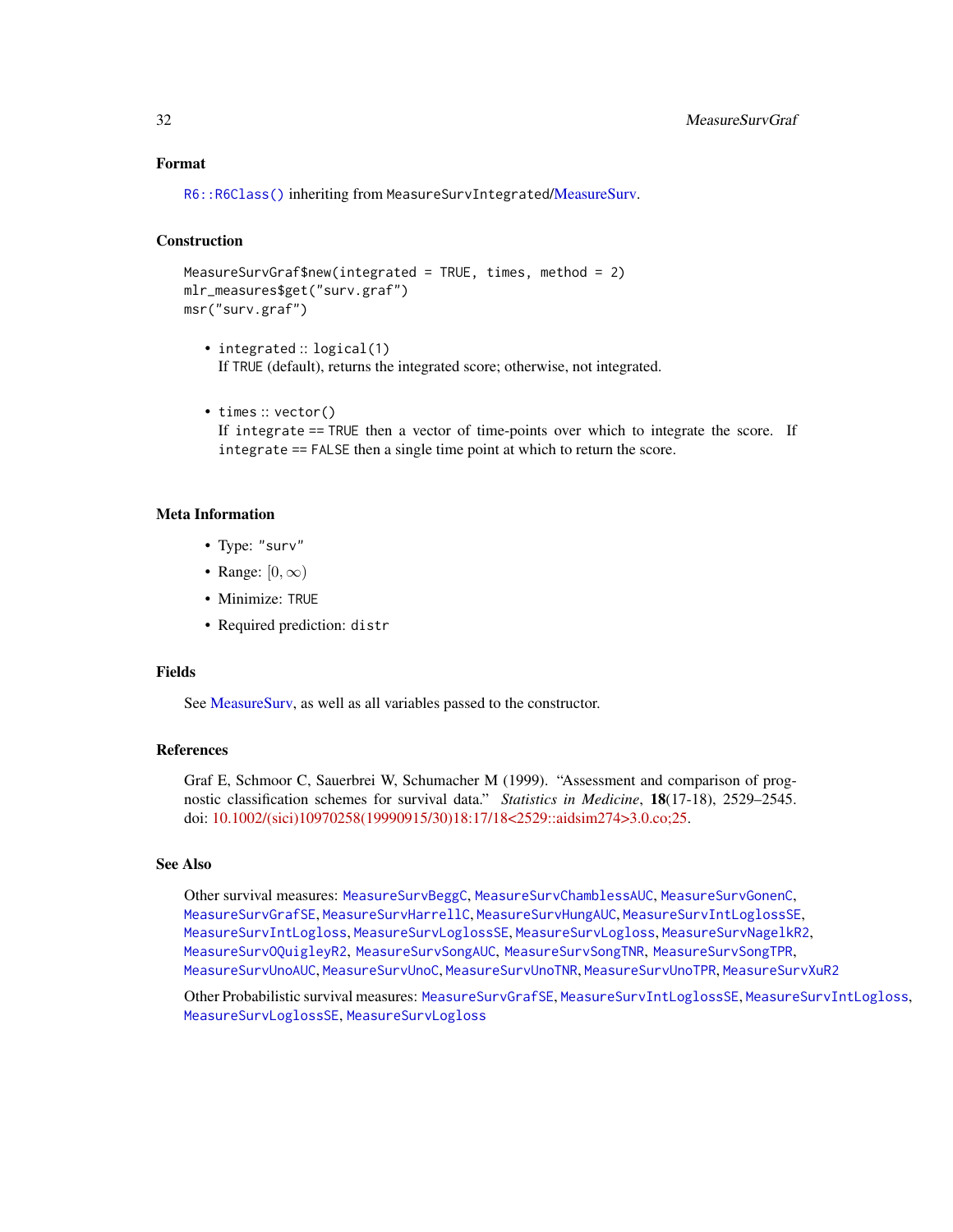<span id="page-32-1"></span><span id="page-32-0"></span>MeasureSurvGrafSE *Standard Error of Integrated Graf Score Survival Measure*

#### Description

Calculates the standard error of [MeasureSurvGraf.](#page-30-1)

If integrated == FALSE then the standard error of the loss, L, is approximated via,

$$
se(L) = sd(L)/\sqrt{N}
$$

where  $N$  are the number of observations in the test set, and  $sd$  is the standard deviation.

If integrated == TRUE then correlations between time-points need to be taken into account, therefore

$$
se(L) = \sqrt{\frac{\sum_{i=1}^{M} \sum_{j=1}^{M} \Sigma_{i,j}}{NT^2}}
$$

where  $\Sigma_{i,j}$  is the sample covariance matrix over M distinct time-points.

# Format

[R6::R6Class\(\)](#page-0-0) inheriting from MeasureSurvIntegrated[/MeasureSurv.](#page-26-1)

# **Construction**

MeasureSurvGrafSE\$new(integrated = TRUE, times) mlr\_measures\$get("surv.grafSE") msr("surv.grafSE")

• integrated :: logical(1) If TRUE (default), returns the integrated score; otherwise, not integrated.

• times :: vector() If integrate == TRUE then a vector of time-points over which to integrate the score. If integrate == FALSE then a single time point at which to return the score.

## Meta Information

- Type: "surv"
- Range:  $[0, \infty)$
- Minimize: TRUE
- Required prediction: distr

#### Fields

See [MeasureSurv,](#page-26-1) as well as all variables passed to the constructor.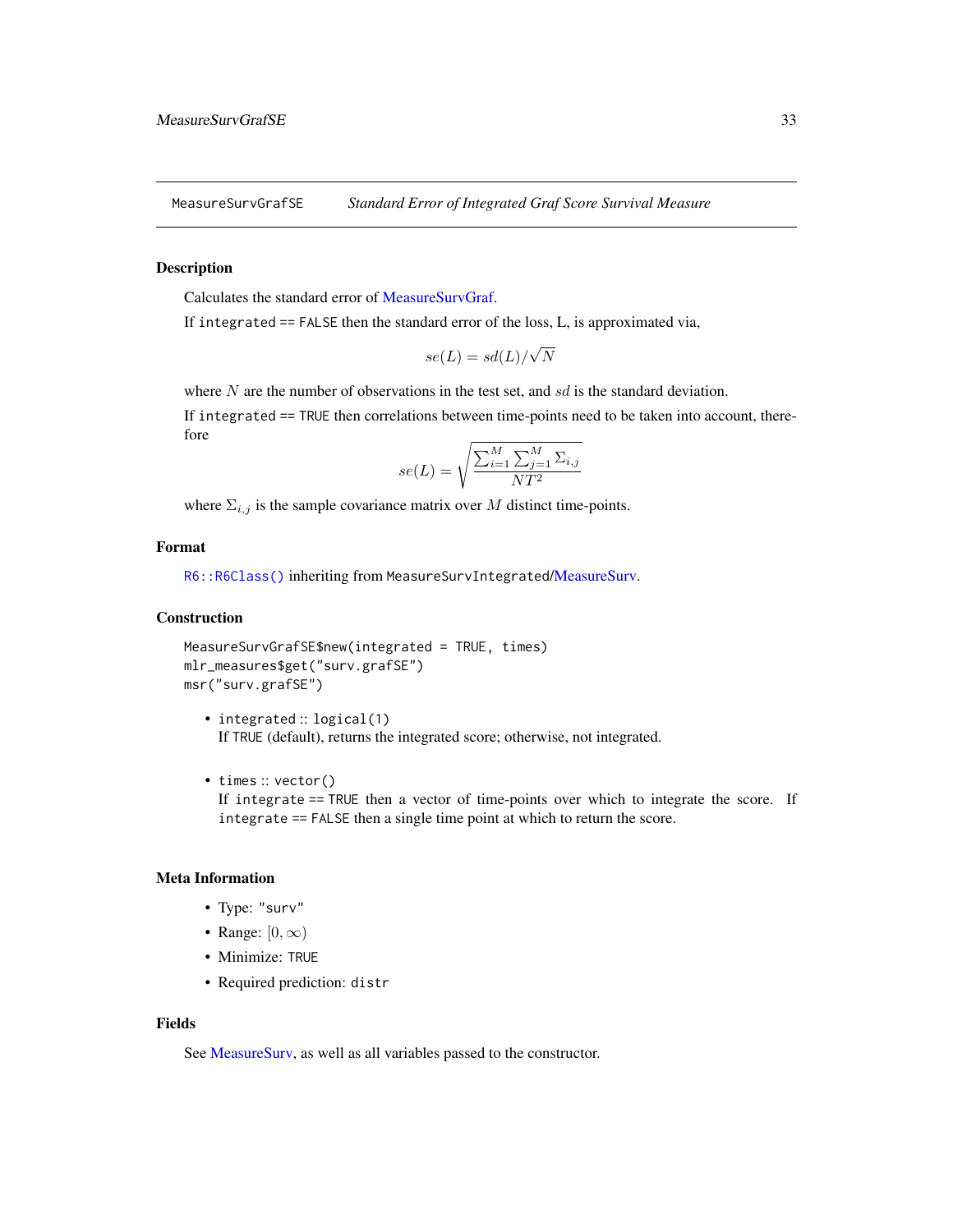#### <span id="page-33-0"></span>References

Graf E, Schmoor C, Sauerbrei W, Schumacher M (1999). "Assessment and comparison of prognostic classification schemes for survival data." *Statistics in Medicine*, 18(17-18), 2529–2545. doi: [10.1002/\(sici\)10970258\(19990915/30\)18:17/18<2529::aidsim274>3.0.co;25.](https://doi.org/10.1002/(sici)1097-0258(19990915/30)18:17/18<2529::aid-sim274>3.0.co;2-5)

#### See Also

Other survival measures: [MeasureSurvBeggC](#page-27-1), [MeasureSurvChamblessAUC](#page-28-1), [MeasureSurvGonenC](#page-29-1), [MeasureSurvGraf](#page-30-1), [MeasureSurvHarrellC](#page-33-1), [MeasureSurvHungAUC](#page-34-1), [MeasureSurvIntLoglossSE](#page-37-1), [MeasureSurvIntLogloss](#page-35-1), [MeasureSurvLoglossSE](#page-39-1), [MeasureSurvLogloss](#page-38-1), [MeasureSurvNagelkR2](#page-40-1), [MeasureSurvOQuigleyR2](#page-41-1), [MeasureSurvSongAUC](#page-42-1), [MeasureSurvSongTNR](#page-44-1), [MeasureSurvSongTPR](#page-45-1), [MeasureSurvUnoAUC](#page-46-1), [MeasureSurvUnoC](#page-48-1), [MeasureSurvUnoTNR](#page-49-1), [MeasureSurvUnoTPR](#page-50-1), [MeasureSurvXuR2](#page-51-1)

Other Probabilistic survival measures: [MeasureSurvGraf](#page-30-1), [MeasureSurvIntLoglossSE](#page-37-1), [MeasureSurvIntLogloss](#page-35-1), [MeasureSurvLoglossSE](#page-39-1), [MeasureSurvLogloss](#page-38-1)

<span id="page-33-1"></span>MeasureSurvHarrellC *Harrell's C-Index Survival Measure*

#### <span id="page-33-2"></span>Description

Calculates Harrell's C, equivalent to the Fortran implementation in [Hmisc](https://CRAN.R-project.org/package=Hmisc).

#### Format

[R6::R6Class\(\)](#page-0-0) inheriting from [MeasureSurv.](#page-26-1)

## **Construction**

```
MeasureSurvHarrellC$new()
mlr_measures$get("surv.harrellC")
msr("surv.harrellC")
```
#### Meta Information

- Type: "surv"
- Range:  $[0, 1]$
- Minimize: FALSE
- Required prediction: crank

# Fields

See [MeasureSurv,](#page-26-1) as well as all variables passed to the constructor.

#### References

Harrell FE, Califf RM, Pryor DB, Lee KL, Rosati RA (1982). "Evaluating the yield of medical tests." *Jama*, 247(18), 2543–2546.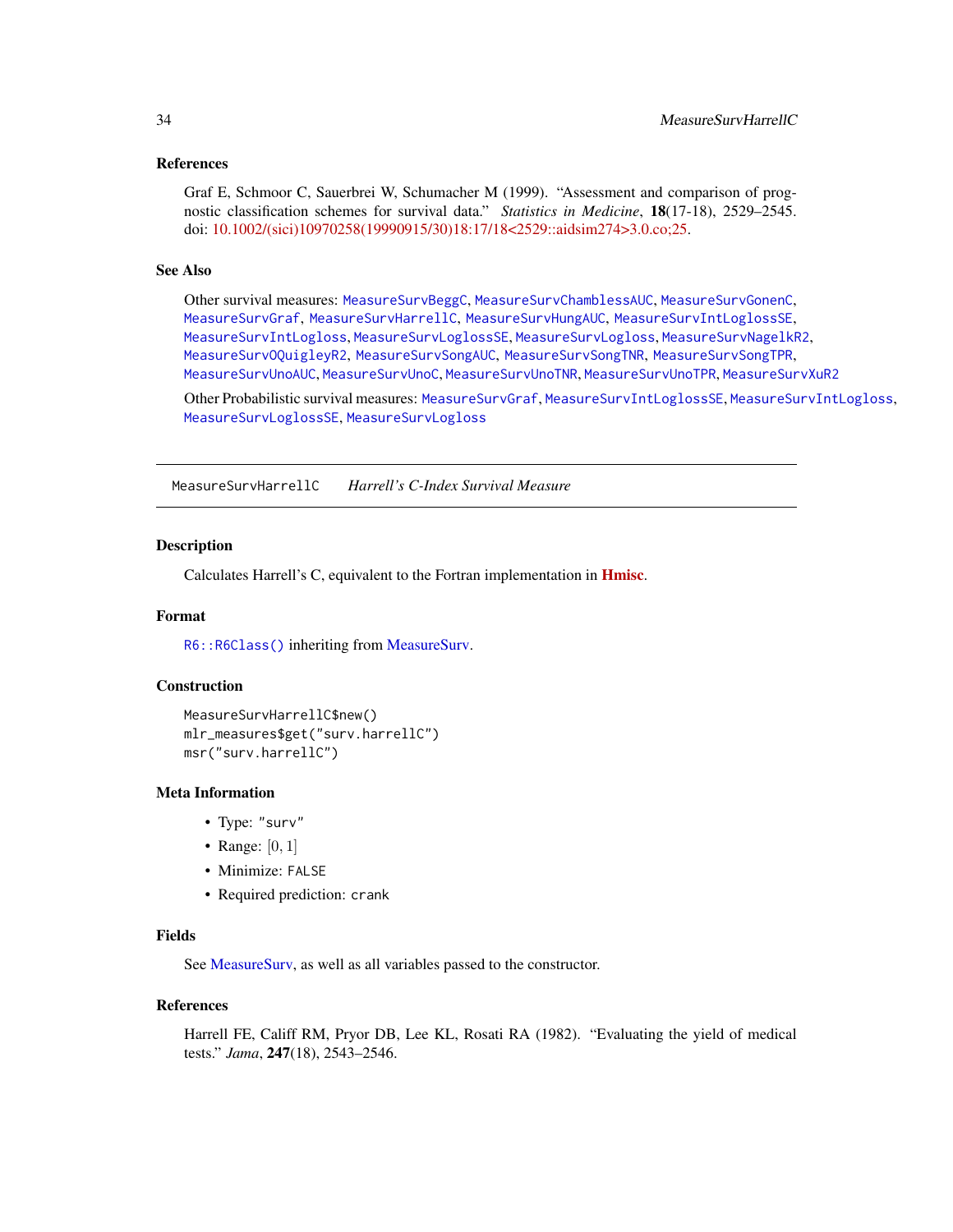#### <span id="page-34-0"></span>See Also

Other survival measures: [MeasureSurvBeggC](#page-27-1), [MeasureSurvChamblessAUC](#page-28-1), [MeasureSurvGonenC](#page-29-1), [MeasureSurvGrafSE](#page-32-1), [MeasureSurvGraf](#page-30-1), [MeasureSurvHungAUC](#page-34-1), [MeasureSurvIntLoglossSE](#page-37-1), [MeasureSurvIntLogloss](#page-35-1), [MeasureSurvLoglossSE](#page-39-1), [MeasureSurvLogloss](#page-38-1), [MeasureSurvNagelkR2](#page-40-1), [MeasureSurvOQuigleyR2](#page-41-1), [MeasureSurvSongAUC](#page-42-1), [MeasureSurvSongTNR](#page-44-1), [MeasureSurvSongTPR](#page-45-1), [MeasureSurvUnoAUC](#page-46-1), [MeasureSurvUnoC](#page-48-1), [MeasureSurvUnoTNR](#page-49-1), [MeasureSurvUnoTPR](#page-50-1), [MeasureSurvXuR2](#page-51-1)

Other Concordance survival measures: [MeasureSurvBeggC](#page-27-1), [MeasureSurvGonenC](#page-29-1), [MeasureSurvUnoC](#page-48-1)

<span id="page-34-1"></span>MeasureSurvHungAUC *Hung and Chiang's AUC Survival Measure*

# **Description**

Calls survAUC:: AUC.hc().

Assumes random censoring.

# Format

[R6::R6Class\(\)](#page-0-0) inheriting from MeasureSurvAUC[/MeasureSurv.](#page-26-1)

# Details

All measures implemented from [survAUC](https://CRAN.R-project.org/package=survAUC) should be used with care, we are aware of problems in implementation that sometimes cause fatal errors in R. In future updates these measures will all be re-written and implemented directly in mlr3proba.

# Construction

```
MeasureSurvHungAUC$new(integrated = TRUE, times)
mlr_measures$get("surv.hungAUC")
msr("surv.hungAUC")
```
- integrated :: logical(1) If TRUE (default), returns the integrated score; otherwise, not integrated.
- times :: vector()

If integrate == TRUE then a vector of time-points over which to integrate the score. If integrate == FALSE then a single time point at which to return the score.

# Meta Information

- Type: "surv"
- Range:  $[0, 1]$
- Minimize: FALSE
- Required prediction: lp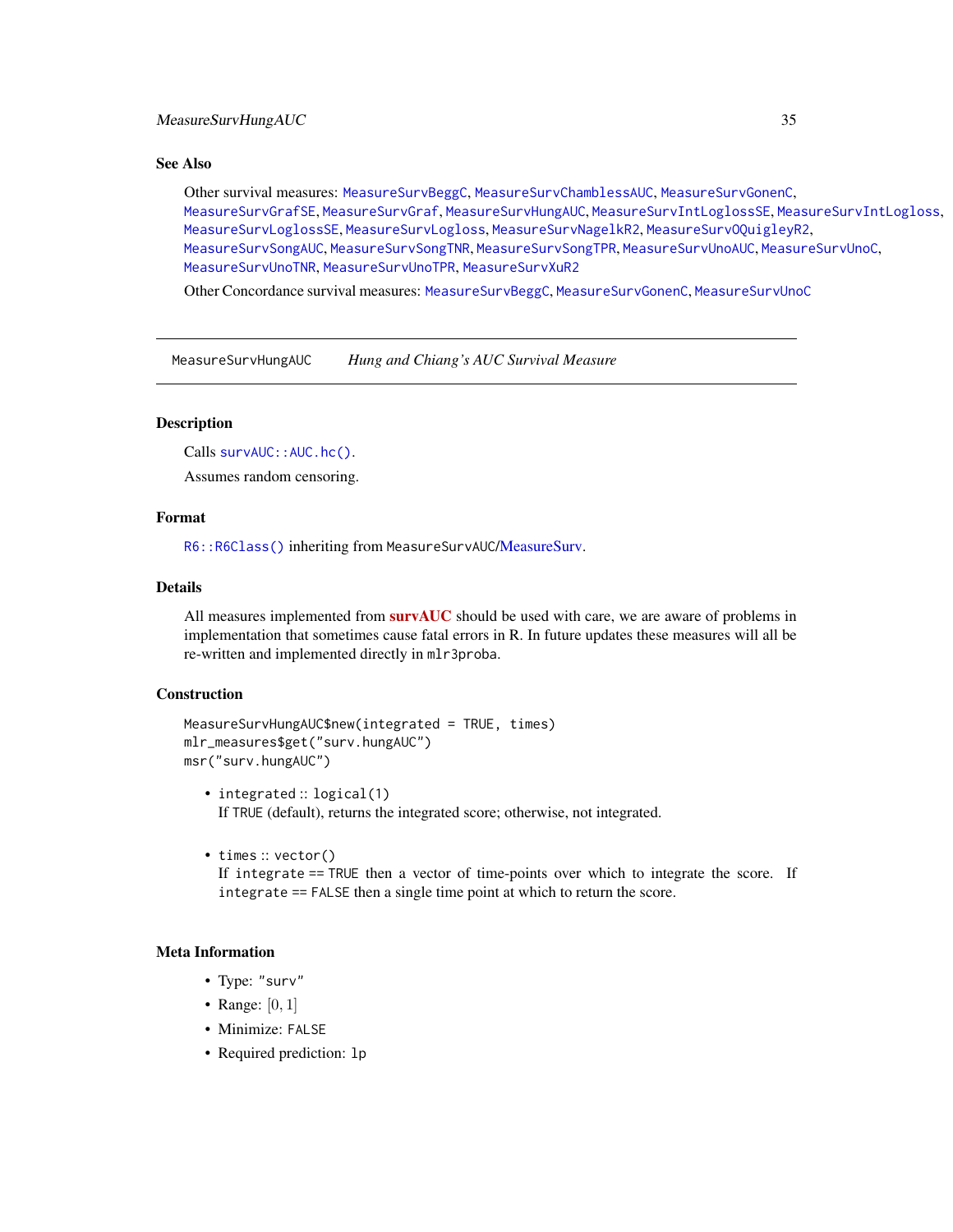<span id="page-35-0"></span>See MeasureSury, as well as all variables passed to the constructor.

#### References

Hung H, Chiang C (2010). "Estimation methods for time-dependent AUC models with survival data." *The Canadian Journal of Statistics / La Revue Canadienne de Statistique*, 38(1), 8–26. <http://www.jstor.org/stable/27805213>.

#### See Also

Other survival measures: [MeasureSurvBeggC](#page-27-1), [MeasureSurvChamblessAUC](#page-28-1), [MeasureSurvGonenC](#page-29-1), [MeasureSurvGrafSE](#page-32-1), [MeasureSurvGraf](#page-30-1), [MeasureSurvHarrellC](#page-33-1), [MeasureSurvIntLoglossSE](#page-37-1), [MeasureSurvIntLogloss](#page-35-1), [MeasureSurvLoglossSE](#page-39-1), [MeasureSurvLogloss](#page-38-1), [MeasureSurvNagelkR2](#page-40-1), [MeasureSurvOQuigleyR2](#page-41-1), [MeasureSurvSongAUC](#page-42-1), [MeasureSurvSongTNR](#page-44-1), [MeasureSurvSongTPR](#page-45-1), [MeasureSurvUnoAUC](#page-46-1), [MeasureSurvUnoC](#page-48-1), [MeasureSurvUnoTNR](#page-49-1), [MeasureSurvUnoTPR](#page-50-1), [MeasureSurvXuR2](#page-51-1)

Other AUC survival measures: [MeasureSurvChamblessAUC](#page-28-1), [MeasureSurvSongAUC](#page-42-1), [MeasureSurvSongTNR](#page-44-1), [MeasureSurvSongTPR](#page-45-1), [MeasureSurvUnoAUC](#page-46-1), [MeasureSurvUnoTNR](#page-49-1), [MeasureSurvUnoTPR](#page-50-1)

<span id="page-35-1"></span>MeasureSurvIntLogloss *Integrated Log loss Survival Measure*

#### **Description**

Calculates the integrated logarithmic (log), loss, aka integrated cross entropy.

For an individual who dies at time  $t$ , with predicted Survival function,  $S$ , the probabilistic log loss at time  $t^*$  is given by

$$
L(S, t | t^*) = -[log(1 - S(t^*))I(t \le t^*, \delta = 1)(1/G(t))] - [log(S(t^*))I(t > t^*)(1/G(t^*))]
$$

where G is the Kaplan-Meier estimate of the censoring distribution.

If integrated == FALSE then the sample mean is taken for the single specified times,  $t^*$ , and the returned score is given by

$$
L(S, t | t^*) = \frac{1}{N} \sum_{i=1}^{N} L(S_i, t_i | t^*)
$$

where N is the number of observations,  $S_i$  is the predicted survival function for individual i and  $t_i$ is their true survival time.

If integrated  $==$  TRUE then an approximation to integration is made by taking the mean over all  $T$ unique time-points, and then the sample mean over all  $N$  observations.

$$
L(S) = \frac{1}{NT} \sum_{i=1}^{N} \sum_{j=1}^{T} L(S_i, t_i | t_j^*)
$$

#### Format

[R6::R6Class\(\)](#page-0-0) inheriting from MeasureSurvIntegrated[/MeasureSurv.](#page-26-1)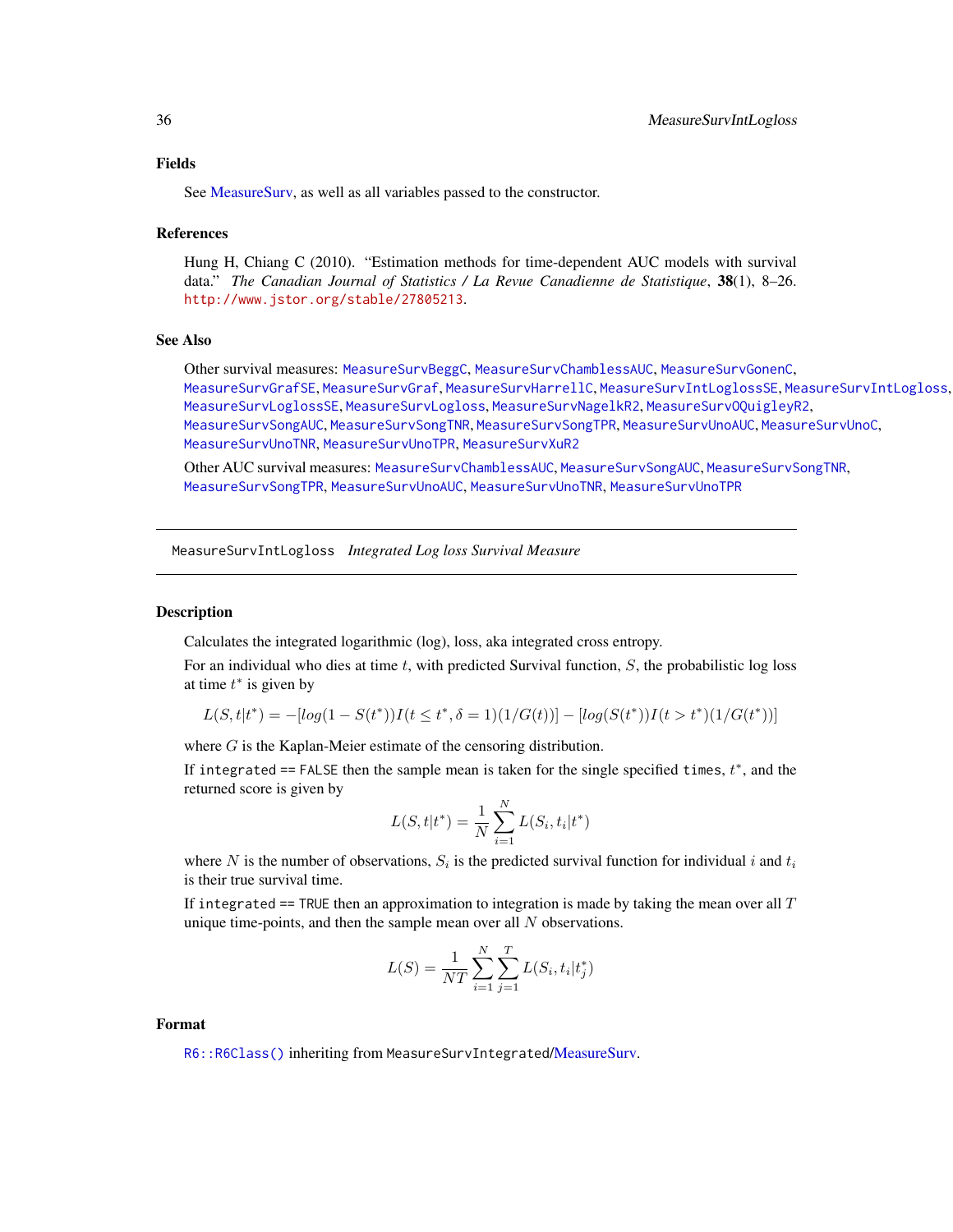#### <span id="page-36-0"></span>Construction

MeasureSurvIntLogloss\$new(integrated = TRUE, times, eps = 1e-15, method = 2) mlr\_measures\$get("surv.intlogloss") msr("surv.intlogloss")

- integrated :: logical(1) If TRUE (default), returns the integrated score; otherwise, not integrated.
- times :: vector()

If integrate == TRUE then a vector of time-points over which to integrate the score. If integrate == FALSE then a single time point at which to return the score.

• eps :: numeric(1)

Very small number to set zero-valued predicted probabilities to, in order to prevent errors in log(0) calculation.

#### Meta Information

- Type: "surv"
- Range:  $[0, \infty)$
- Minimize: TRUE
- Required prediction: distr

#### Fields

See [MeasureSurv,](#page-26-1) as well as all variables passed to the constructor.

As well as

• eps :: numeric $(1)$ 

Very small number to set zero-valued predicted probabilities to, in order to prevent errors in log(0) calculation.

# References

Graf E, Schmoor C, Sauerbrei W, Schumacher M (1999). "Assessment and comparison of prognostic classification schemes for survival data." *Statistics in Medicine*, 18(17-18), 2529–2545. doi: [10.1002/\(sici\)10970258\(19990915/30\)18:17/18<2529::aidsim274>3.0.co;25.](https://doi.org/10.1002/(sici)1097-0258(19990915/30)18:17/18<2529::aid-sim274>3.0.co;2-5)

#### See Also

Other survival measures: [MeasureSurvBeggC](#page-27-1), [MeasureSurvChamblessAUC](#page-28-1), [MeasureSurvGonenC](#page-29-1), [MeasureSurvGrafSE](#page-32-1), [MeasureSurvGraf](#page-30-1), [MeasureSurvHarrellC](#page-33-1), [MeasureSurvHungAUC](#page-34-1), [MeasureSurvIntLoglossSE](#page-37-1), [MeasureSurvLoglossSE](#page-39-1), [MeasureSurvLogloss](#page-38-1), [MeasureSurvNagelkR2](#page-40-1), [MeasureSurvOQuigleyR2](#page-41-1), [MeasureSurvSongAUC](#page-42-1), [MeasureSurvSongTNR](#page-44-1), [MeasureSurvSongTPR](#page-45-1), [MeasureSurvUnoAUC](#page-46-1), [MeasureSurvUnoC](#page-48-1), [MeasureSurvUnoTNR](#page-49-1), [MeasureSurvUnoTPR](#page-50-1), [MeasureSurvXuR2](#page-51-1)

Other Probabilistic survival measures: [MeasureSurvGrafSE](#page-32-1), [MeasureSurvGraf](#page-30-1), [MeasureSurvIntLoglossSE](#page-37-1), [MeasureSurvLoglossSE](#page-39-1), [MeasureSurvLogloss](#page-38-1)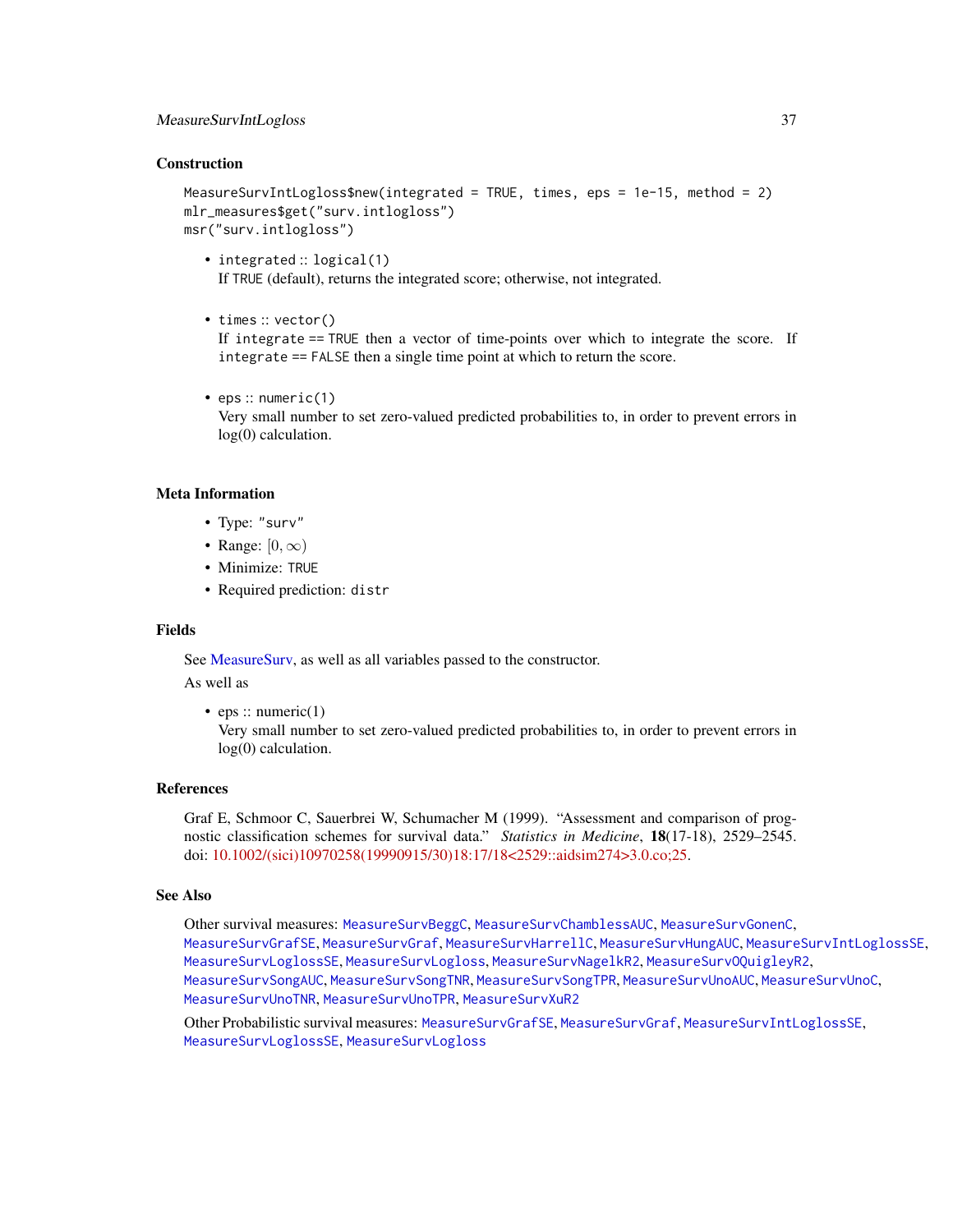```
MeasureSurvIntLoglossSE
```
*Standard Error of Integrated Log loss Survival Measure*

# **Description**

Calculates the standard error of [MeasureSurvIntLogloss.](#page-35-1)

If integrated == FALSE then the standard error of the loss, L, is approximated via,

$$
se(L) = sd(L)/\sqrt{N}
$$

where  $N$  are the number of observations in the test set, and  $sd$  is the standard deviation.

If integrated == TRUE then correlations between time-points need to be taken into account, therefore

$$
se(L) = \sqrt{\frac{\sum_{i=1}^{M} \sum_{j=1}^{M} \Sigma_{i,j}}{NT^2}}
$$

where  $\Sigma_{i,j}$  is the sample covariance matrix over M distinct time-points.

# Format

[R6::R6Class\(\)](#page-0-0) inheriting from MeasureSurvIntegrated[/MeasureSurv.](#page-26-1)

# **Construction**

```
MeasureSurvIntLoglossSE$new(integrated = TRUE, times, eps = 1e-15)
mlr_measures$get("surv.intloglossSE")
msr("surv.intloglossSE")
```
- integrated :: logical(1) If TRUE (default), returns the integrated score; otherwise, not integrated.
- times :: vector()

If integrate == TRUE then a vector of time-points over which to integrate the score. If integrate == FALSE then a single time point at which to return the score.

• eps :: numeric(1) Very small number to set zero-valued predicted probabilities to, in order to prevent errors in log(0) calculation.

# Meta Information

- Type: "surv"
- Range:  $[0, \infty)$
- Minimize: TRUE
- Required prediction: distr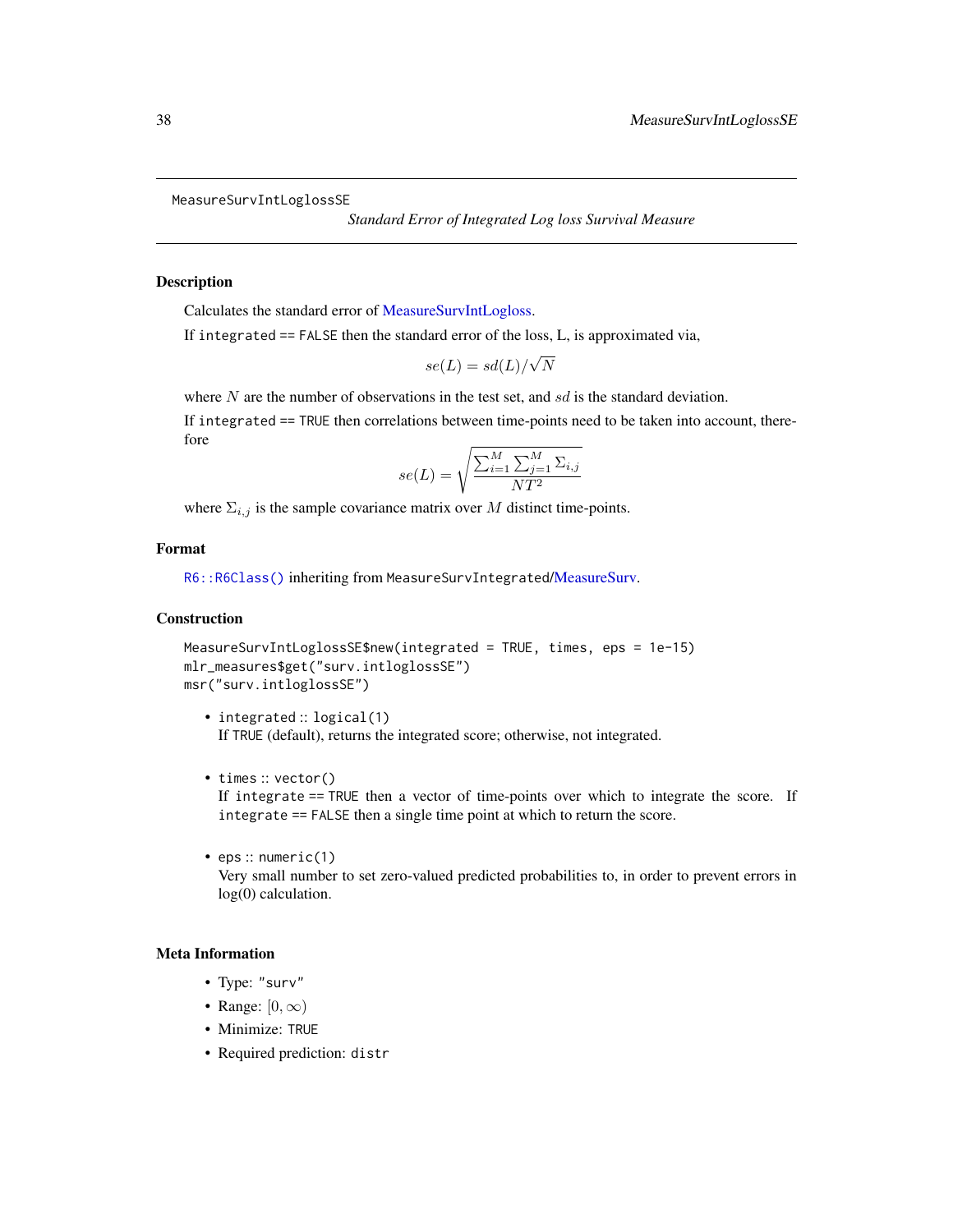# <span id="page-38-0"></span>MeasureSurvLogloss 39

# Fields

See [MeasureSurv,](#page-26-1) as well as all variables passed to the constructor.

As well as

• eps :: numeric(1)

Very small number to set zero-valued predicted probabilities to, in order to prevent errors in log(0) calculation.

# References

Graf E, Schmoor C, Sauerbrei W, Schumacher M (1999). "Assessment and comparison of prognostic classification schemes for survival data." *Statistics in Medicine*, 18(17-18), 2529–2545. doi: [10.1002/\(sici\)10970258\(19990915/30\)18:17/18<2529::aidsim274>3.0.co;25.](https://doi.org/10.1002/(sici)1097-0258(19990915/30)18:17/18<2529::aid-sim274>3.0.co;2-5)

# See Also

Other survival measures: [MeasureSurvBeggC](#page-27-1), [MeasureSurvChamblessAUC](#page-28-1), [MeasureSurvGonenC](#page-29-1), [MeasureSurvGrafSE](#page-32-1), [MeasureSurvGraf](#page-30-1), [MeasureSurvHarrellC](#page-33-1), [MeasureSurvHungAUC](#page-34-1), [MeasureSurvIntLogloss](#page-35-1), [MeasureSurvLoglossSE](#page-39-1), [MeasureSurvLogloss](#page-38-1), [MeasureSurvNagelkR2](#page-40-1), [MeasureSurvOQuigleyR2](#page-41-1), [MeasureSurvSongAUC](#page-42-1), [MeasureSurvSongTNR](#page-44-1), [MeasureSurvSongTPR](#page-45-1), [MeasureSurvUnoAUC](#page-46-1), [MeasureSurvUnoC](#page-48-1), [MeasureSurvUnoTNR](#page-49-1), [MeasureSurvUnoTPR](#page-50-1), [MeasureSurvXuR2](#page-51-1)

Other Probabilistic survival measures: [MeasureSurvGrafSE](#page-32-1), [MeasureSurvGraf](#page-30-1), [MeasureSurvIntLogloss](#page-35-1), [MeasureSurvLoglossSE](#page-39-1), [MeasureSurvLogloss](#page-38-1)

<span id="page-38-1"></span>MeasureSurvLogloss *Log loss Survival Measure*

# **Description**

Calculates the cross-entropy, or logarithmic (log), loss.

The logloss, in the context of probabilistic predictions, is defined as the negative log probability density function,  $f$ , evaluated at the observation time,  $t$ ,

$$
L(f, t) = -\log(f(t))
$$

Censored observations in the test set are ignored.

# Format

[R6::R6Class\(\)](#page-0-0) inheriting from [MeasureSurv.](#page-26-1)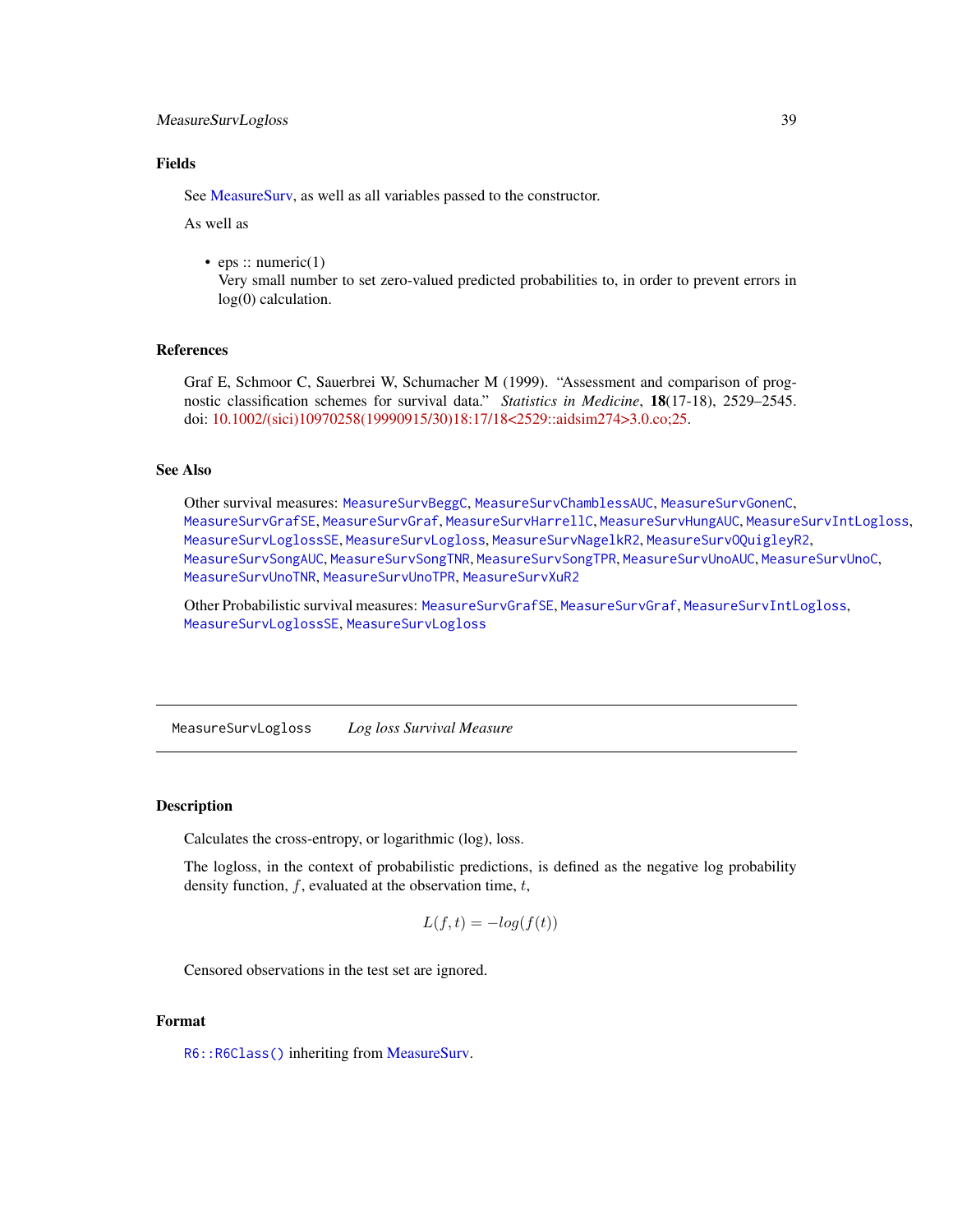# **Construction**

```
MeasureSurvLogloss$new(eps = 1e-15)
mlr_measures$get("surv.logloss")
msr("surv.logloss")
```
• eps :: numeric(1) Very small number to set zero-valued predicted probabilities to, in order to prevent errors in log(0) calculation.

#### Meta Information

- Type: "surv"
- Range:  $[0, \infty)$
- Minimize: TRUE
- Required prediction: distr

# Fields

See [MeasureSurv,](#page-26-1) as well as all variables passed to the constructor.

As well as

• eps :: numeric $(1)$ 

Very small number to set zero-valued predicted probabilities to, in order to prevent errors in log(0) calculation.

# See Also

Other survival measures: [MeasureSurvBeggC](#page-27-1), [MeasureSurvChamblessAUC](#page-28-1), [MeasureSurvGonenC](#page-29-1), [MeasureSurvGrafSE](#page-32-1), [MeasureSurvGraf](#page-30-1), [MeasureSurvHarrellC](#page-33-1), [MeasureSurvHungAUC](#page-34-1), [MeasureSurvIntLoglossSE](#page-37-1), [MeasureSurvIntLogloss](#page-35-1), [MeasureSurvLoglossSE](#page-39-1), [MeasureSurvNagelkR2](#page-40-1), [MeasureSurvOQuigleyR2](#page-41-1), [MeasureSurvSongAUC](#page-42-1), [MeasureSurvSongTNR](#page-44-1), [MeasureSurvSongTPR](#page-45-1), [MeasureSurvUnoAUC](#page-46-1), [MeasureSurvUnoC](#page-48-1), [MeasureSurvUnoTNR](#page-49-1), [MeasureSurvUnoTPR](#page-50-1), [MeasureSurvXuR2](#page-51-1)

Other Probabilistic survival measures: [MeasureSurvGrafSE](#page-32-1), [MeasureSurvGraf](#page-30-1), [MeasureSurvIntLoglossSE](#page-37-1), [MeasureSurvIntLogloss](#page-35-1), [MeasureSurvLoglossSE](#page-39-1)

<span id="page-39-1"></span>MeasureSurvLoglossSE *Standard Error of Log loss Survival Measure*

# **Description**

Calculates the standard error of [MeasureSurvLogloss.](#page-38-1)

The standard error of the Logloss, L, is approximated via,

$$
se(L) = sd(L)/\sqrt{N}
$$

where  $N$  are the number of observations in the test set, and  $sd$  is the standard deviation. Censored observations in the test set are ignored.

<span id="page-39-0"></span>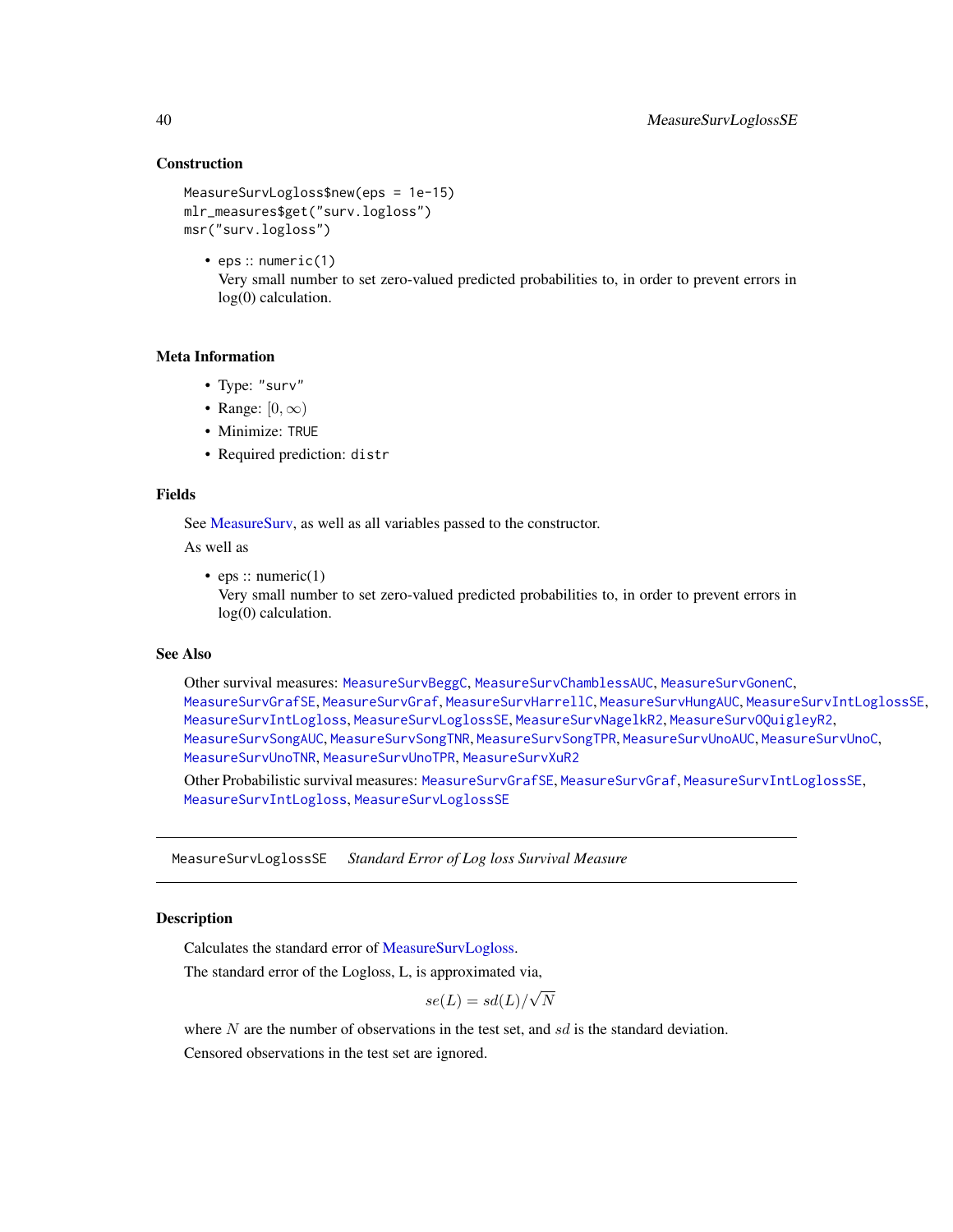# <span id="page-40-0"></span>MeasureSurvNagelkR2 41

#### Format

[R6::R6Class\(\)](#page-0-0) inheriting from [MeasureSurvLogloss](#page-38-1)[/MeasureSurv.](#page-26-1)

#### Construction

```
MeasureSurvLoglossSE$new(eps = 1e-15)
mlr_measures$get("surv.loglossSE")
msr("surv.loglossSE")
```
• eps :: numeric(1) Very small number to set zero-valued predicted probabilities to, in order to prevent errors in log(0) calculation.

#### Meta Information

- Type: "surv"
- Range:  $[0, \infty)$
- Minimize: TRUE
- Required prediction: distr

# Fields

See [MeasureSurv,](#page-26-1) as well as all variables passed to the constructor.

#### See Also

Other survival measures: [MeasureSurvBeggC](#page-27-1), [MeasureSurvChamblessAUC](#page-28-1), [MeasureSurvGonenC](#page-29-1), [MeasureSurvGrafSE](#page-32-1), [MeasureSurvGraf](#page-30-1), [MeasureSurvHarrellC](#page-33-1), [MeasureSurvHungAUC](#page-34-1), [MeasureSurvIntLoglossSE](#page-37-1), [MeasureSurvIntLogloss](#page-35-1), [MeasureSurvLogloss](#page-38-1), [MeasureSurvNagelkR2](#page-40-1), [MeasureSurvOQuigleyR2](#page-41-1), [MeasureSurvSongAUC](#page-42-1), [MeasureSurvSongTNR](#page-44-1), [MeasureSurvSongTPR](#page-45-1), [MeasureSurvUnoAUC](#page-46-1), [MeasureSurvUnoC](#page-48-1), [MeasureSurvUnoTNR](#page-49-1), [MeasureSurvUnoTPR](#page-50-1), [MeasureSurvXuR2](#page-51-1)

Other Probabilistic survival measures: [MeasureSurvGrafSE](#page-32-1), [MeasureSurvGraf](#page-30-1), [MeasureSurvIntLoglossSE](#page-37-1), [MeasureSurvIntLogloss](#page-35-1), [MeasureSurvLogloss](#page-38-1)

<span id="page-40-1"></span>MeasureSurvNagelkR2 *Nagelkerke's R2 Survival Measure*

# Description

Calls survAUC:: Nagelk().

Assumes Cox PH model specification.

# Format

[R6::R6Class\(\)](#page-0-0) inheriting from [MeasureSurv.](#page-26-1)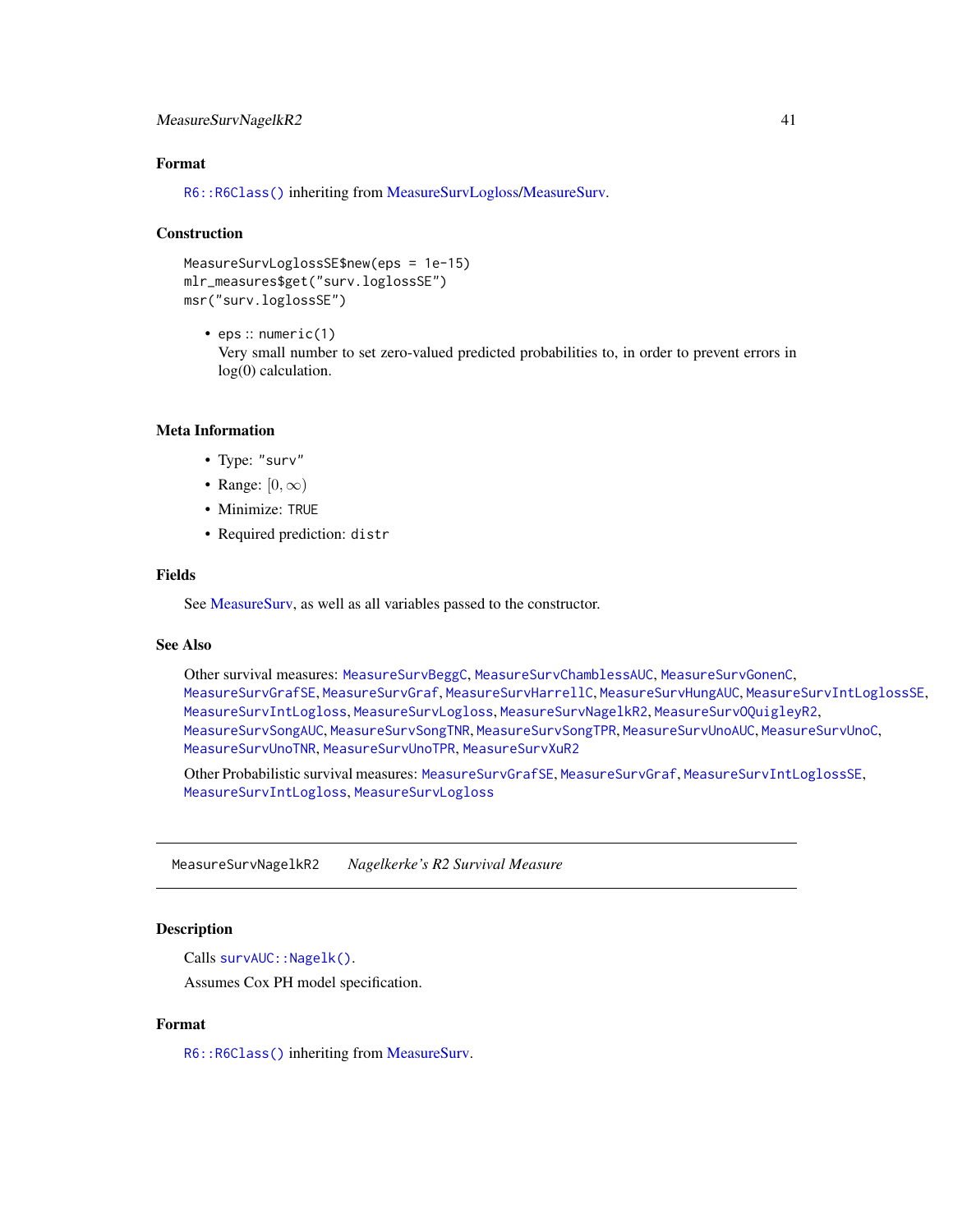<span id="page-41-0"></span>All measures implemented from  $survAUC$  should be used with care, we are aware of problems in implementation that sometimes cause fatal errors in R. In future updates these measures will all be re-written and implemented directly in mlr3proba.

#### Construction

```
MeasureSurvNagelkR2$new()
mlr_measures$get("surv.nagelkR2")
msr("surv.nagelkR2")
```
## Meta Information

- Type: "surv"
- Range:  $[0, 1]$
- Minimize: FALSE
- Required prediction: lp

# Fields

See [MeasureSurv,](#page-26-1) as well as all variables passed to the constructor.

# References

Nagelkerke NJ, others (1991). "A note on a general definition of the coefficient of determination." *Biometrika*, 78(3), 691–692.

#### See Also

Other survival measures: [MeasureSurvBeggC](#page-27-1), [MeasureSurvChamblessAUC](#page-28-1), [MeasureSurvGonenC](#page-29-1), [MeasureSurvGrafSE](#page-32-1), [MeasureSurvGraf](#page-30-1), [MeasureSurvHarrellC](#page-33-1), [MeasureSurvHungAUC](#page-34-1), [MeasureSurvIntLoglossSE](#page-37-1), [MeasureSurvIntLogloss](#page-35-1), [MeasureSurvLoglossSE](#page-39-1), [MeasureSurvLogloss](#page-38-1), [MeasureSurvOQuigleyR2](#page-41-1), [MeasureSurvSongAUC](#page-42-1), [MeasureSurvSongTNR](#page-44-1), [MeasureSurvSongTPR](#page-45-1), [MeasureSurvUnoAUC](#page-46-1), [MeasureSurvUnoC](#page-48-1), [MeasureSurvUnoTNR](#page-49-1), [MeasureSurvUnoTPR](#page-50-1), [MeasureSurvXuR2](#page-51-1)

Other R2 survival measures: [MeasureSurvOQuigleyR2](#page-41-1), [MeasureSurvXuR2](#page-51-1)

<span id="page-41-1"></span>MeasureSurvOQuigleyR2 *O'Quigley, Xu, and Stare's R2 Survival Measure*

# Description

```
Calls survAUC:: 0XS().
```
Assumes Cox PH model specification.

#### Format

[R6::R6Class\(\)](#page-0-0) inheriting from [MeasureSurv.](#page-26-1)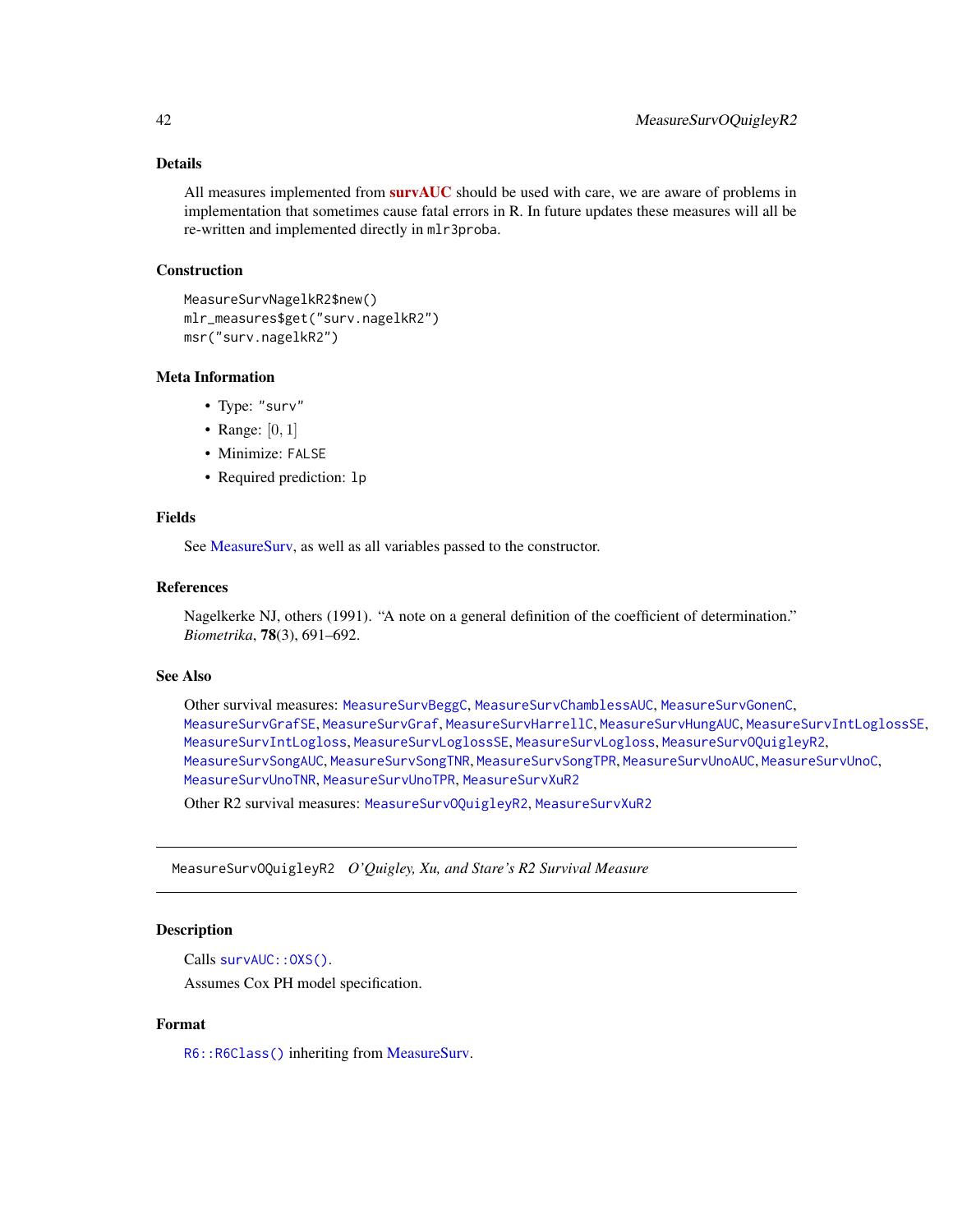<span id="page-42-0"></span>All measures implemented from  $survAUC$  should be used with care, we are aware of problems in implementation that sometimes cause fatal errors in R. In future updates these measures will all be re-written and implemented directly in mlr3proba.

# Construction

```
MeasureSurvOQuigleyR2$new()
mlr_measures$get("surv.oquigleyR2")
msr("surv.oquigleyR2")
```
## Meta Information

- Type: "surv"
- Range:  $[0, 1]$
- Minimize: FALSE
- Required prediction: lp

# Fields

See [MeasureSurv,](#page-26-1) as well as all variables passed to the constructor.

# References

O'Quigley J, Xu R, Stare J (2005). "Explained randomness in proportional hazards models." *Statistics in Medicine*, 24(3), 479–489. doi: [10.1002/sim.1946.](https://doi.org/10.1002/sim.1946)

#### See Also

Other survival measures: [MeasureSurvBeggC](#page-27-1), [MeasureSurvChamblessAUC](#page-28-1), [MeasureSurvGonenC](#page-29-1), [MeasureSurvGrafSE](#page-32-1), [MeasureSurvGraf](#page-30-1), [MeasureSurvHarrellC](#page-33-1), [MeasureSurvHungAUC](#page-34-1), [MeasureSurvIntLoglossSE](#page-37-1), [MeasureSurvIntLogloss](#page-35-1), [MeasureSurvLoglossSE](#page-39-1), [MeasureSurvLogloss](#page-38-1), [MeasureSurvNagelkR2](#page-40-1), [MeasureSurvSongAUC](#page-42-1), [MeasureSurvSongTNR](#page-44-1), [MeasureSurvSongTPR](#page-45-1), [MeasureSurvUnoAUC](#page-46-1), [MeasureSurvUnoC](#page-48-1), [MeasureSurvUnoTNR](#page-49-1), [MeasureSurvUnoTPR](#page-50-1), [MeasureSurvXuR2](#page-51-1)

Other R2 survival measures: [MeasureSurvNagelkR2](#page-40-1), [MeasureSurvXuR2](#page-51-1)

<span id="page-42-1"></span>MeasureSurvSongAUC *Song and Zhou's AUC Survival Measure*

#### Description

Calls survAUC:: AUC.sh().

Assumes Cox PH model specification.

# Format

[R6::R6Class\(\)](#page-0-0) inheriting from MeasureSurvAUC[/MeasureSurv.](#page-26-1)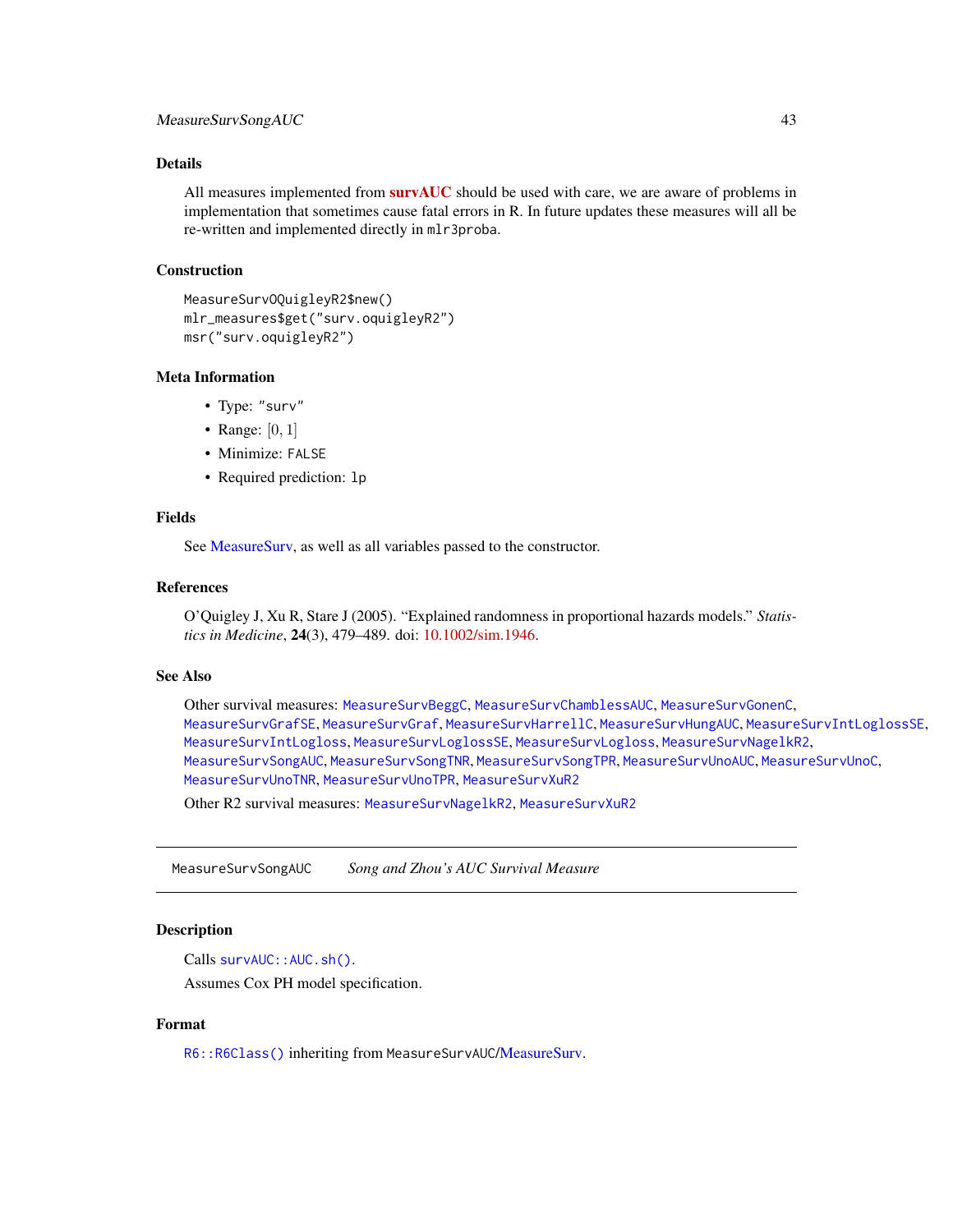<span id="page-43-0"></span>All measures implemented from  $survAUC$  should be used with care, we are aware of problems in implementation that sometimes cause fatal errors in R. In future updates these measures will all be re-written and implemented directly in mlr3proba.

#### **Construction**

```
MeasureSurvSongAUC$new(integrated = TRUE, times, type = c("incident","cumulative"))
mlr_measures$get("surv.songAUC")
msr("surv.songAUC")
```
- integrated :: logical(1) If TRUE (default), returns the integrated score; otherwise, not integrated.
- times :: vector()

If integrate == TRUE then a vector of time-points over which to integrate the score. If integrate == FALSE then a single time point at which to return the score.

• type :: character(1) Determines the type of score, one of: 'cumulative', 'incident'. Default 'incident'.

# Meta Information

- Type: "surv"
- Range:  $[0, 1]$
- Minimize: FALSE
- Required prediction: lp

#### Fields

See [MeasureSurv,](#page-26-1) as well as all variables passed to the constructor.

## References

Song X, Zhou X (2008). "A semiparametric approach for the covariate specific ROC curve with survival outcome." *Statistica Sinica*, 18(3), 947–65. <http://www.jstor.org/stable/24308524>.

#### See Also

Other survival measures: [MeasureSurvBeggC](#page-27-1), [MeasureSurvChamblessAUC](#page-28-1), [MeasureSurvGonenC](#page-29-1), [MeasureSurvGrafSE](#page-32-1), [MeasureSurvGraf](#page-30-1), [MeasureSurvHarrellC](#page-33-1), [MeasureSurvHungAUC](#page-34-1), [MeasureSurvIntLoglossSE](#page-37-1), [MeasureSurvIntLogloss](#page-35-1), [MeasureSurvLoglossSE](#page-39-1), [MeasureSurvLogloss](#page-38-1), [MeasureSurvNagelkR2](#page-40-1), [MeasureSurvOQuigleyR2](#page-41-1), [MeasureSurvSongTNR](#page-44-1), [MeasureSurvSongTPR](#page-45-1), [MeasureSurvUnoAUC](#page-46-1), [MeasureSurvUnoC](#page-48-1), [MeasureSurvUnoTNR](#page-49-1), [MeasureSurvUnoTPR](#page-50-1), [MeasureSurvXuR2](#page-51-1)

Other AUC survival measures: [MeasureSurvChamblessAUC](#page-28-1), [MeasureSurvHungAUC](#page-34-1), [MeasureSurvSongTNR](#page-44-1), [MeasureSurvSongTPR](#page-45-1), [MeasureSurvUnoAUC](#page-46-1), [MeasureSurvUnoTNR](#page-49-1), [MeasureSurvUnoTPR](#page-50-1)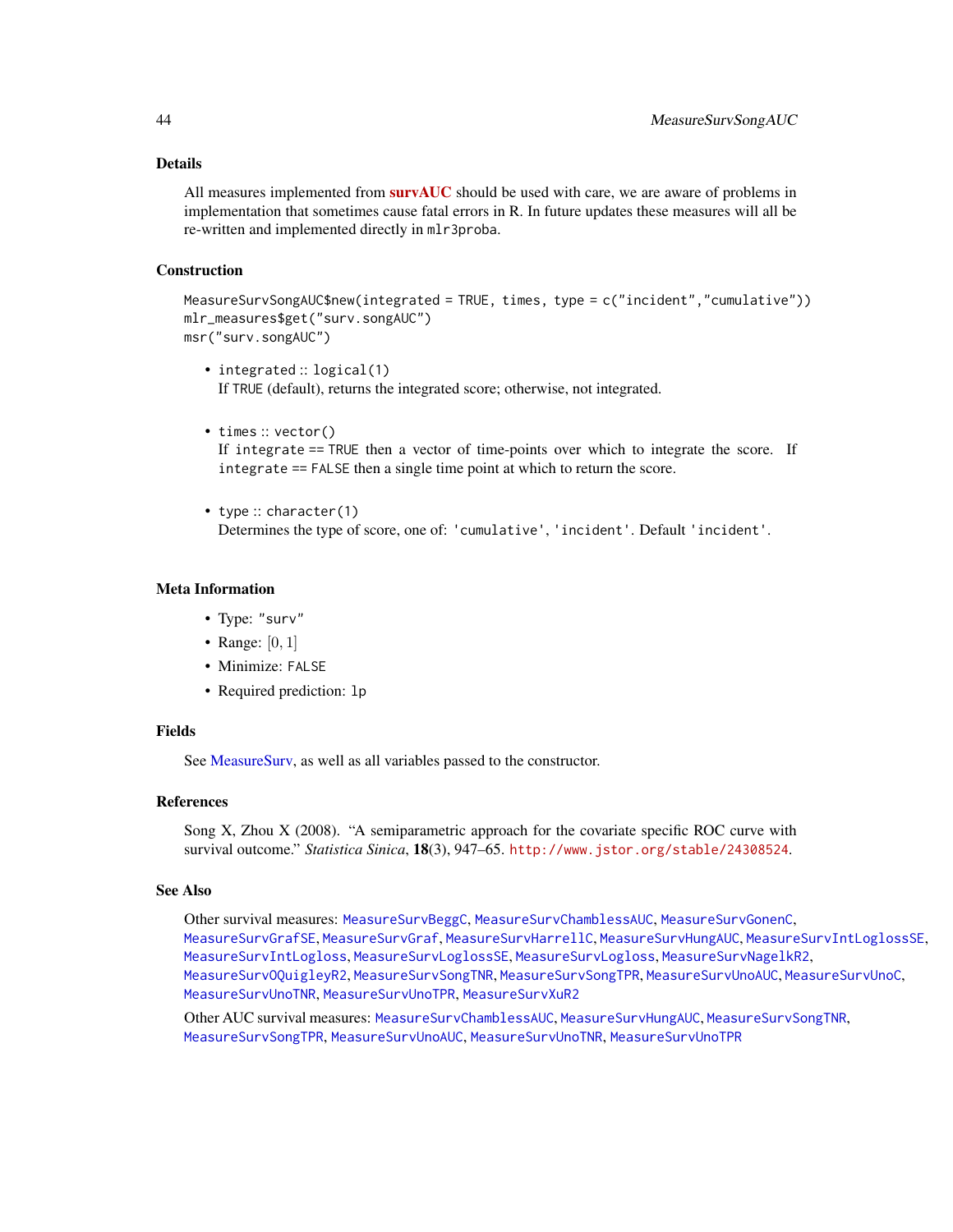<span id="page-44-1"></span><span id="page-44-0"></span>MeasureSurvSongTNR *Song and Zhou's TNR Survival Measure*

#### Description

Calls survAUC:: spec.sh().

Assumes Cox PH model specification.

times and 1p\_thresh are arbitrarily set to 0 to prevent crashing, these should be further specified.

#### Format

[R6::R6Class\(\)](#page-0-0) inheriting from MeasureSurvAUC[/MeasureSurv.](#page-26-1)

#### Details

All measures implemented from [survAUC](https://CRAN.R-project.org/package=survAUC) should be used with care, we are aware of problems in implementation that sometimes cause fatal errors in R. In future updates these measures will all be re-written and implemented directly in mlr3proba.

#### Construction

```
MeasureSurvSongTNR$new(times = 0, lp_thresh = 0)
mlr_measures$get("surv.songTNR")
msr("surv.songTNR")
```
- times :: vector() If integrate == TRUE then a vector of time-points over which to integrate the score. If integrate == FALSE then a single time point at which to return the score.
- lp\_thresh :: numeric(1) Determines where to threshold the linear predictor for calculating the TPR/TNR.

# Meta Information

- Type: "surv"
- Range:  $[0, 1]$
- Minimize: FALSE
- Required prediction: lp

#### Fields

See [MeasureSurv,](#page-26-1) as well as all variables passed to the constructor.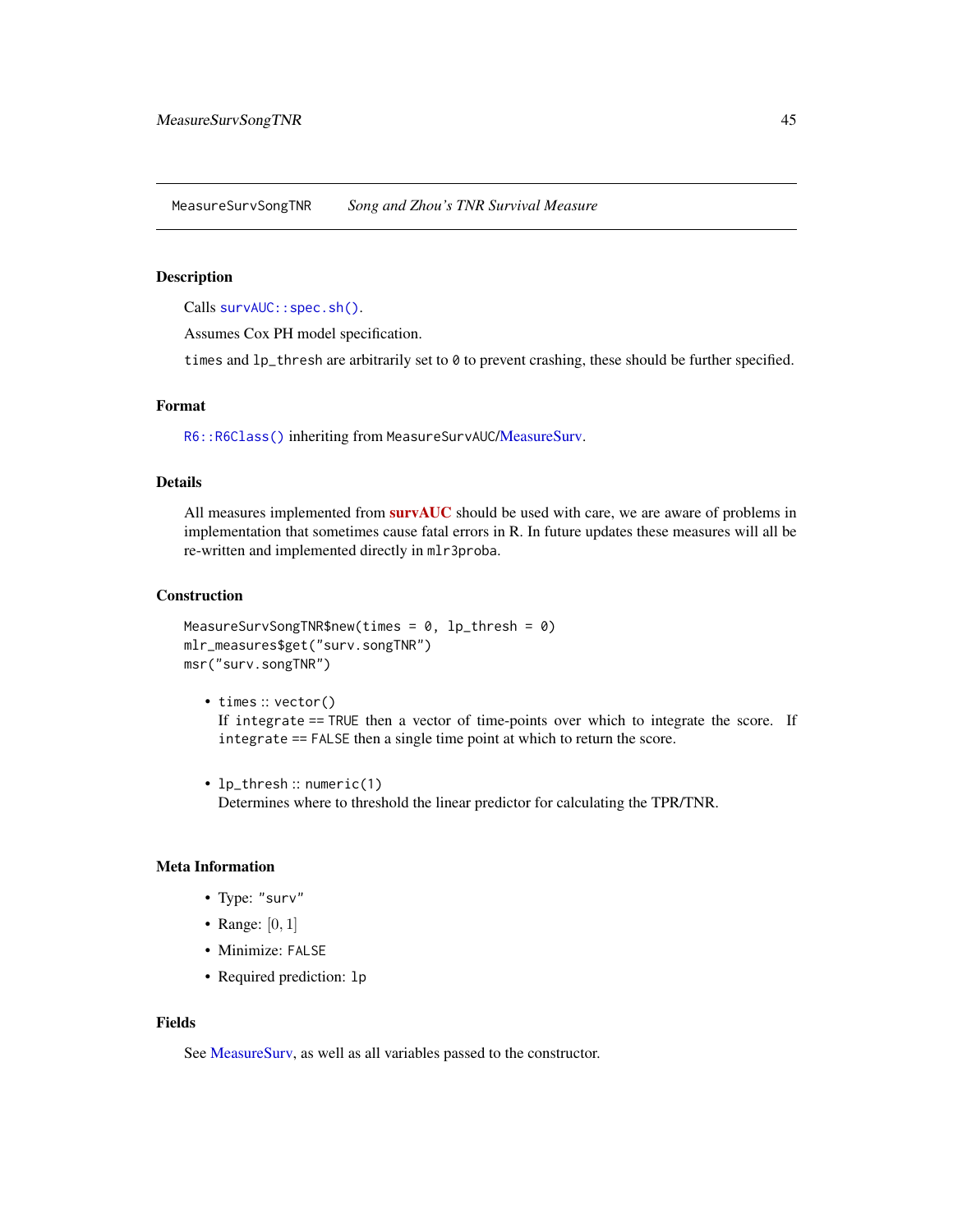# <span id="page-45-0"></span>References

Song X, Zhou X (2008). "A semiparametric approach for the covariate specific ROC curve with survival outcome." *Statistica Sinica*, 18(3), 947–65. <http://www.jstor.org/stable/24308524>.

# See Also

Other survival measures: [MeasureSurvBeggC](#page-27-1), [MeasureSurvChamblessAUC](#page-28-1), [MeasureSurvGonenC](#page-29-1), [MeasureSurvGrafSE](#page-32-1), [MeasureSurvGraf](#page-30-1), [MeasureSurvHarrellC](#page-33-1), [MeasureSurvHungAUC](#page-34-1), [MeasureSurvIntLoglossSE](#page-37-1), [MeasureSurvIntLogloss](#page-35-1), [MeasureSurvLoglossSE](#page-39-1), [MeasureSurvLogloss](#page-38-1), [MeasureSurvNagelkR2](#page-40-1), [MeasureSurvOQuigleyR2](#page-41-1), [MeasureSurvSongAUC](#page-42-1), [MeasureSurvSongTPR](#page-45-1), [MeasureSurvUnoAUC](#page-46-1), [MeasureSurvUnoC](#page-48-1), [MeasureSurvUnoTNR](#page-49-1), [MeasureSurvUnoTPR](#page-50-1), [MeasureSurvXuR2](#page-51-1)

Other AUC survival measures: [MeasureSurvChamblessAUC](#page-28-1), [MeasureSurvHungAUC](#page-34-1), [MeasureSurvSongAUC](#page-42-1), [MeasureSurvSongTPR](#page-45-1), [MeasureSurvUnoAUC](#page-46-1), [MeasureSurvUnoTNR](#page-49-1), [MeasureSurvUnoTPR](#page-50-1)

<span id="page-45-1"></span>MeasureSurvSongTPR *Song and Zhou's TPR Survival Measure*

#### **Description**

Calls [survAUC::sens.sh\(\)](#page-0-0).

Assumes Cox PH model specification.

times and  $lp_t$  thresh are arbitrarily set to  $\theta$  to prevent crashing, these should be further specified.

# Format

[R6::R6Class\(\)](#page-0-0) inheriting from MeasureSurvAUC[/MeasureSurv.](#page-26-1)

# Details

All measures implemented from **[survAUC](https://CRAN.R-project.org/package=survAUC)** should be used with care, we are aware of problems in implementation that sometimes cause fatal errors in R. In future updates these measures will all be re-written and implemented directly in mlr3proba.

#### Construction

MeasureSurvSongTPR\$new(times =  $0$ , lp\_thresh =  $0$ , type =  $c("incident", "cumulative")$ ) mlr\_measures\$get("surv.songTPR") msr("surv.songTPR")

• times :: vector()

If integrate == TRUE then a vector of time-points over which to integrate the score. If integrate == FALSE then a single time point at which to return the score.

• lp\_thresh :: numeric(1) Determines where to threshold the linear predictor for calculating the TPR/TNR.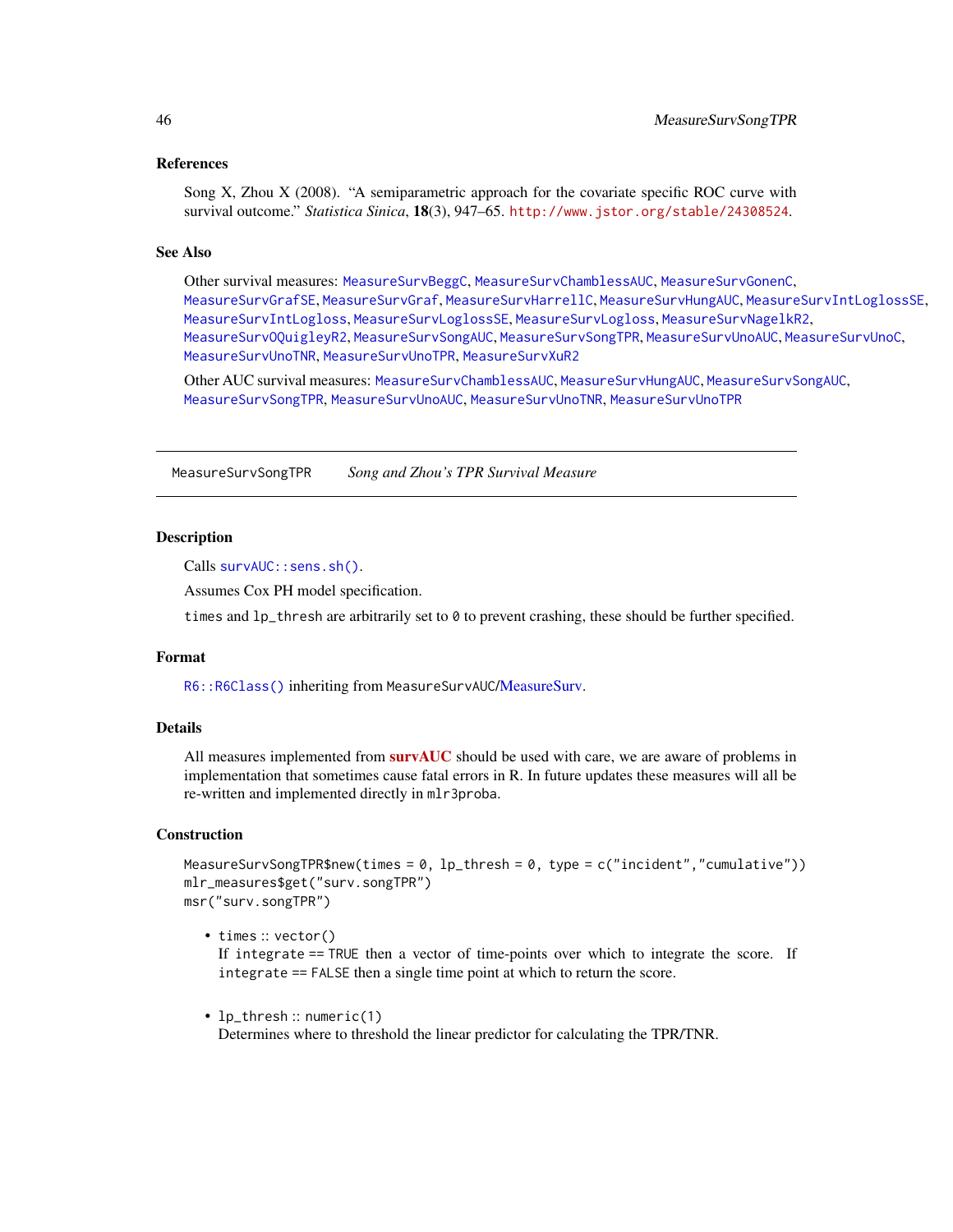# <span id="page-46-0"></span>MeasureSurvUnoAUC 47

• type :: character(1) Determines the type of score, one of: 'cumulative', 'incident'. Default 'incident'.

#### Meta Information

- Type: "surv"
- Range:  $[0, 1]$
- Minimize: FALSE
- Required prediction: lp

# Fields

See [MeasureSurv,](#page-26-1) as well as all variables passed to the constructor.

#### References

Song X, Zhou X (2008). "A semiparametric approach for the covariate specific ROC curve with survival outcome." *Statistica Sinica*, 18(3), 947–65. <http://www.jstor.org/stable/24308524>.

#### See Also

Other survival measures: [MeasureSurvBeggC](#page-27-1), [MeasureSurvChamblessAUC](#page-28-1), [MeasureSurvGonenC](#page-29-1), [MeasureSurvGrafSE](#page-32-1), [MeasureSurvGraf](#page-30-1), [MeasureSurvHarrellC](#page-33-1), [MeasureSurvHungAUC](#page-34-1), [MeasureSurvIntLoglossSE](#page-37-1), [MeasureSurvIntLogloss](#page-35-1), [MeasureSurvLoglossSE](#page-39-1), [MeasureSurvLogloss](#page-38-1), [MeasureSurvNagelkR2](#page-40-1), [MeasureSurvOQuigleyR2](#page-41-1), [MeasureSurvSongAUC](#page-42-1), [MeasureSurvSongTNR](#page-44-1), [MeasureSurvUnoAUC](#page-46-1), [MeasureSurvUnoC](#page-48-1), [MeasureSurvUnoTNR](#page-49-1), [MeasureSurvUnoTPR](#page-50-1), [MeasureSurvXuR2](#page-51-1)

Other AUC survival measures: [MeasureSurvChamblessAUC](#page-28-1), [MeasureSurvHungAUC](#page-34-1), [MeasureSurvSongAUC](#page-42-1), [MeasureSurvSongTNR](#page-44-1), [MeasureSurvUnoAUC](#page-46-1), [MeasureSurvUnoTNR](#page-49-1), [MeasureSurvUnoTPR](#page-50-1)

<span id="page-46-1"></span>MeasureSurvUnoAUC *Uno's AUC Survival Measure*

# **Description**

Calls survAUC:: AUC.uno().

Assumes random censoring.

# Format

[R6::R6Class\(\)](#page-0-0) inheriting from MeasureSurvAUC[/MeasureSurv.](#page-26-1)

# Details

All measures implemented from **[survAUC](https://CRAN.R-project.org/package=survAUC)** should be used with care, we are aware of problems in implementation that sometimes cause fatal errors in R. In future updates these measures will all be re-written and implemented directly in mlr3proba.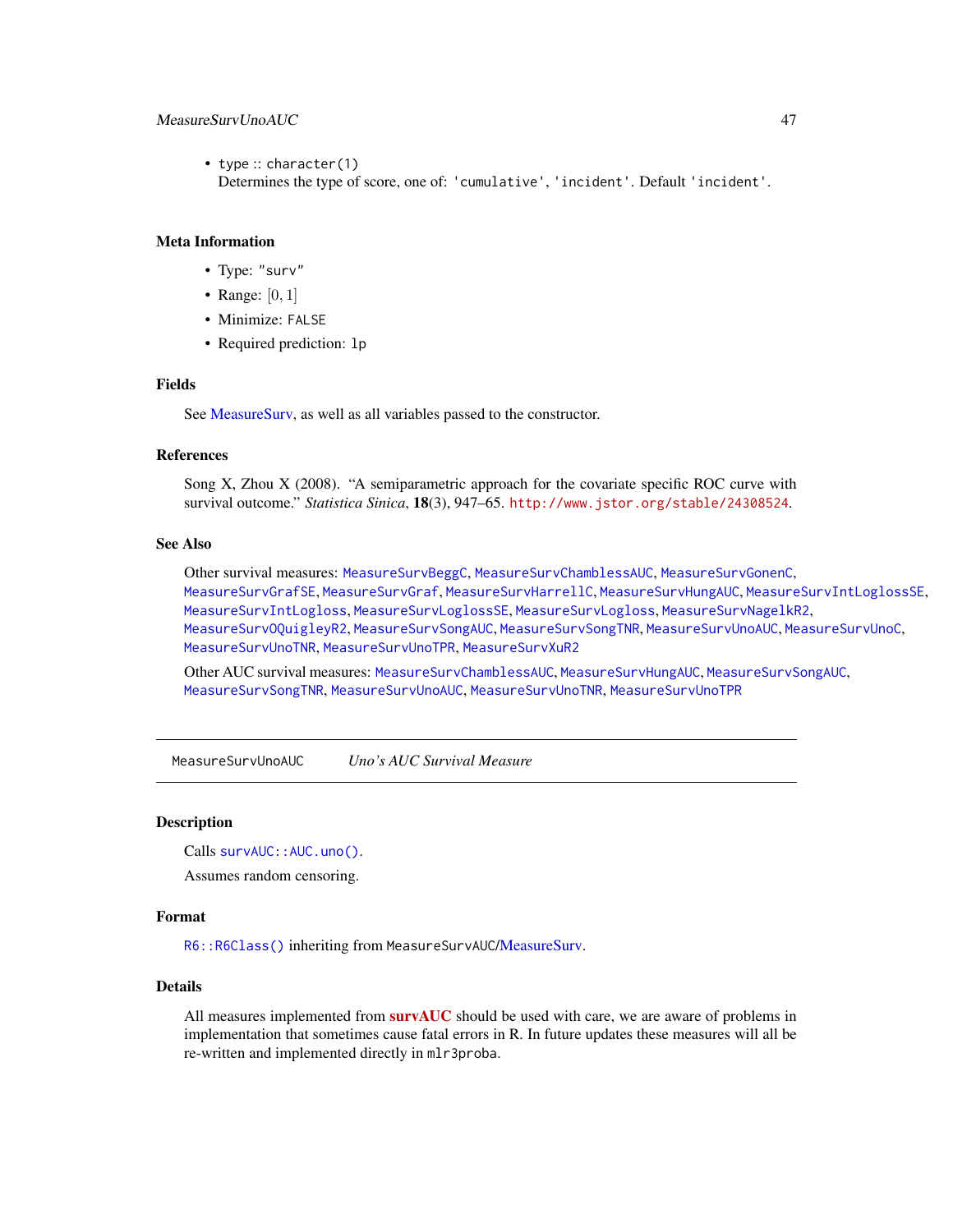# **Construction**

```
MeasureSurvUnoAUC$new(integrated = TRUE, times)
mlr_measures$get("surv.unoAUC")
msr("surv.unoAUC")
```
- integrated :: logical(1) If TRUE (default), returns the integrated score; otherwise, not integrated.
- times :: vector() If integrate == TRUE then a vector of time-points over which to integrate the score. If integrate == FALSE then a single time point at which to return the score.

#### Meta Information

- Type: "surv"
- Range:  $[0, 1]$
- Minimize: FALSE
- Required prediction: lp

#### Fields

See [MeasureSurv,](#page-26-1) as well as all variables passed to the constructor.

#### References

Uno H, Cai T, Tian L, Wei LJ (2007). "Evaluating Prediction Rules fort-Year Survivors With Censored Regression Models." *Journal of the American Statistical Association*, 102(478), 527– 537. doi: [10.1198/016214507000000149.](https://doi.org/10.1198/016214507000000149)

# See Also

Other survival measures: [MeasureSurvBeggC](#page-27-1), [MeasureSurvChamblessAUC](#page-28-1), [MeasureSurvGonenC](#page-29-1), [MeasureSurvGrafSE](#page-32-1), [MeasureSurvGraf](#page-30-1), [MeasureSurvHarrellC](#page-33-1), [MeasureSurvHungAUC](#page-34-1), [MeasureSurvIntLoglossSE](#page-37-1), [MeasureSurvIntLogloss](#page-35-1), [MeasureSurvLoglossSE](#page-39-1), [MeasureSurvLogloss](#page-38-1), [MeasureSurvNagelkR2](#page-40-1), [MeasureSurvOQuigleyR2](#page-41-1), [MeasureSurvSongAUC](#page-42-1), [MeasureSurvSongTNR](#page-44-1), [MeasureSurvSongTPR](#page-45-1), [MeasureSurvUnoC](#page-48-1), [MeasureSurvUnoTNR](#page-49-1), [MeasureSurvUnoTPR](#page-50-1), [MeasureSurvXuR2](#page-51-1)

Other AUC survival measures: [MeasureSurvChamblessAUC](#page-28-1), [MeasureSurvHungAUC](#page-34-1), [MeasureSurvSongAUC](#page-42-1), [MeasureSurvSongTNR](#page-44-1), [MeasureSurvSongTPR](#page-45-1), [MeasureSurvUnoTNR](#page-49-1), [MeasureSurvUnoTPR](#page-50-1)

<span id="page-47-0"></span>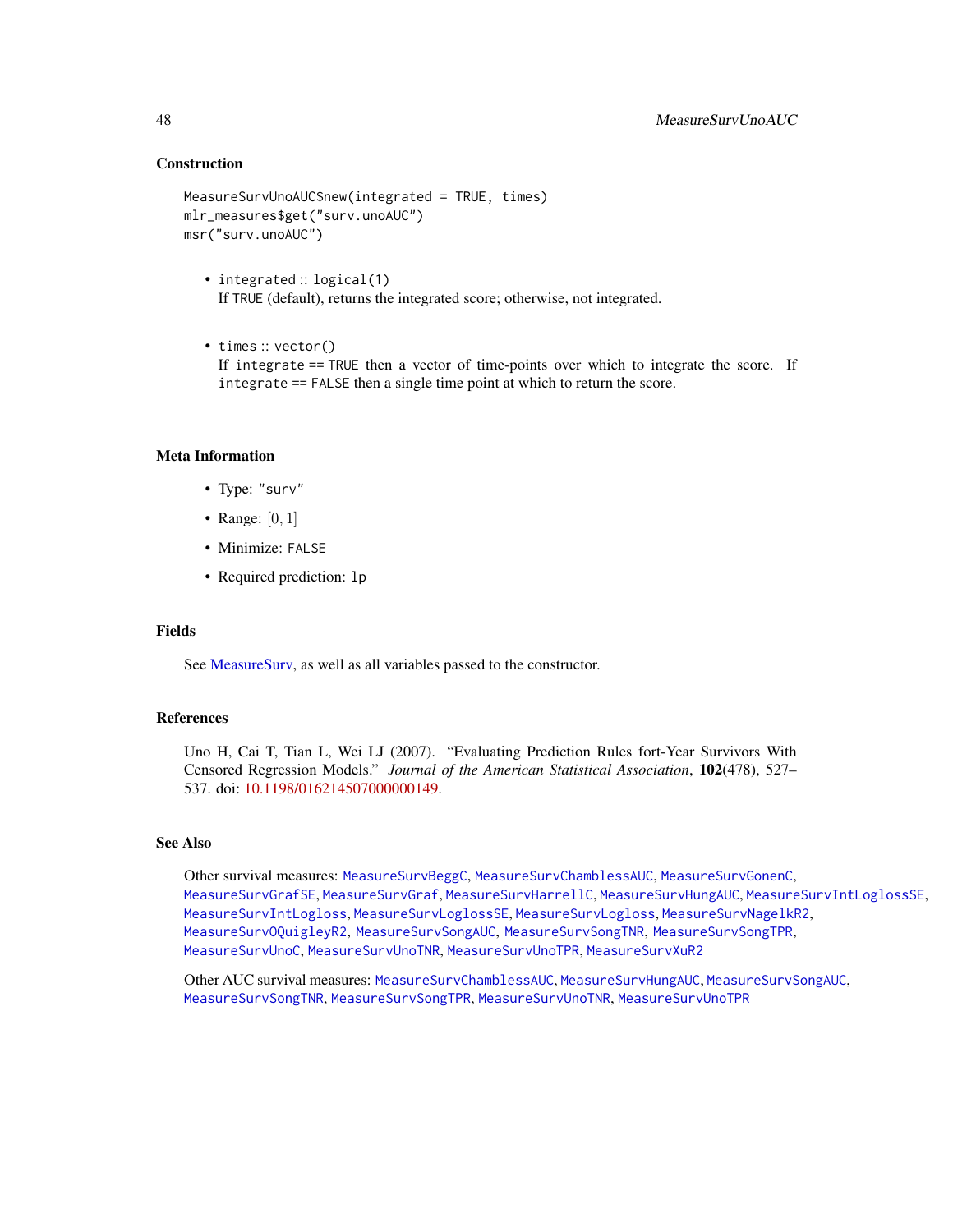#### <span id="page-48-1"></span><span id="page-48-0"></span>Description

Calls [survAUC::UnoC\(\)](#page-0-0).

Assumes random censoring.

# Format

[R6::R6Class\(\)](#page-0-0) inheriting from [MeasureSurv.](#page-26-1)

#### Details

All measures implemented from **[survAUC](https://CRAN.R-project.org/package=survAUC)** should be used with care, we are aware of problems in implementation that sometimes cause fatal errors in R. In future updates these measures will all be re-written and implemented directly in mlr3proba.

# Construction

MeasureSurvUnoC\$new() mlr\_measures\$get("surv.unoC") msr("surv.unoC")

# Meta Information

- Type: "surv"
- Range: [0, 1]
- Minimize: FALSE
- Required prediction: crank

# Fields

See [MeasureSurv,](#page-26-1) as well as all variables passed to the constructor.

# References

Uno H, Cai T, Pencina MJ, D'Agostino RB, Wei LJ (2011). "On the C-statistics for evaluating overall adequacy of risk prediction procedures with censored survival data." *Statistics in Medicine*, n/a–n/a. doi: [10.1002/sim.4154.](https://doi.org/10.1002/sim.4154)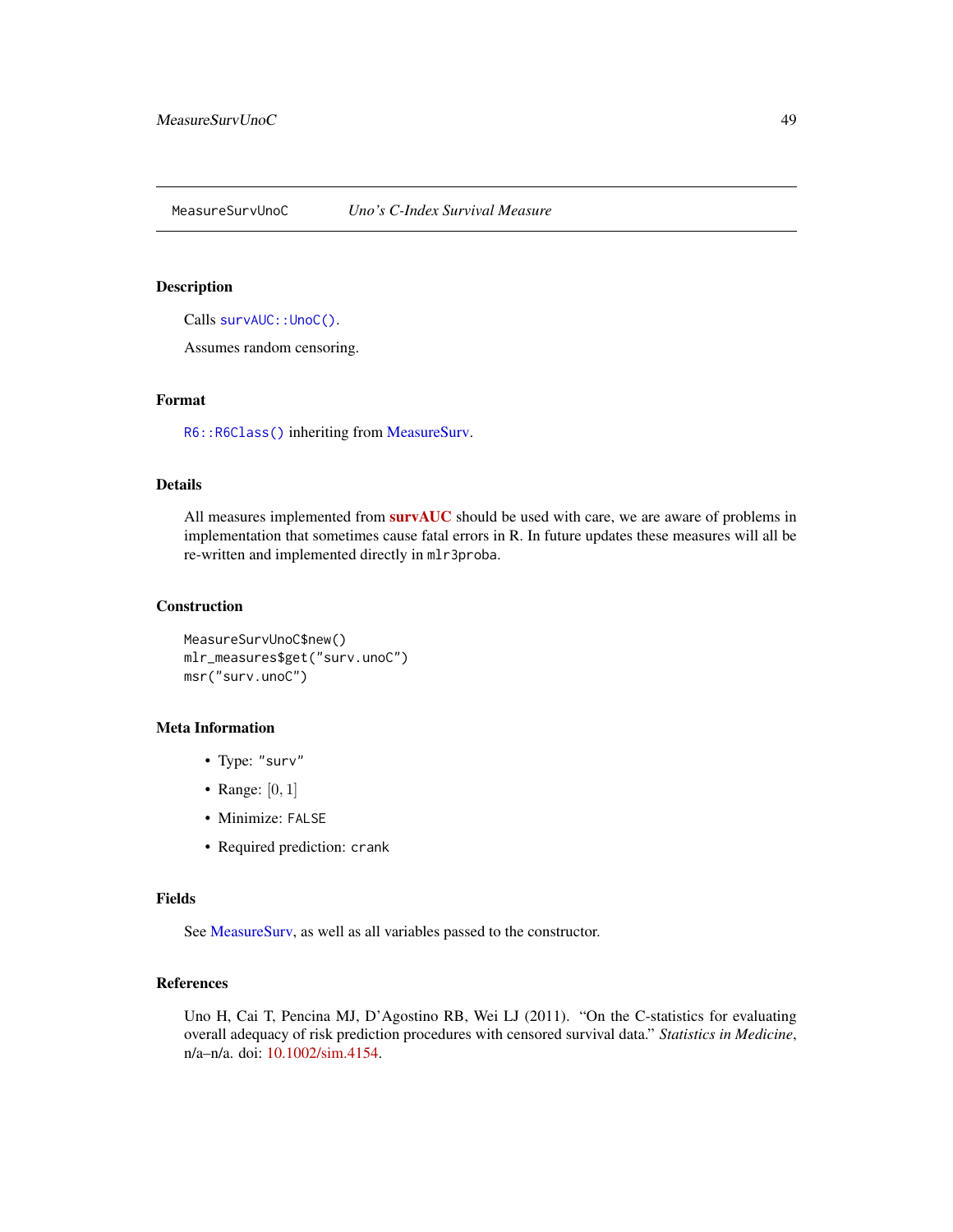# <span id="page-49-0"></span>See Also

Other survival measures: [MeasureSurvBeggC](#page-27-1), [MeasureSurvChamblessAUC](#page-28-1), [MeasureSurvGonenC](#page-29-1), [MeasureSurvGrafSE](#page-32-1), [MeasureSurvGraf](#page-30-1), [MeasureSurvHarrellC](#page-33-1), [MeasureSurvHungAUC](#page-34-1), [MeasureSurvIntLoglossSE](#page-37-1), [MeasureSurvIntLogloss](#page-35-1), [MeasureSurvLoglossSE](#page-39-1), [MeasureSurvLogloss](#page-38-1), [MeasureSurvNagelkR2](#page-40-1), [MeasureSurvOQuigleyR2](#page-41-1), [MeasureSurvSongAUC](#page-42-1), [MeasureSurvSongTNR](#page-44-1), [MeasureSurvSongTPR](#page-45-1), [MeasureSurvUnoAUC](#page-46-1), [MeasureSurvUnoTNR](#page-49-1), [MeasureSurvUnoTPR](#page-50-1), [MeasureSurvXuR2](#page-51-1)

Other Concordance survival measures: [MeasureSurvBeggC](#page-27-1), [MeasureSurvGonenC](#page-29-1), [MeasureSurvHarrellC](#page-33-1)

<span id="page-49-1"></span>MeasureSurvUnoTNR *Uno's TNR Survival Measure*

# Description

Calls [survAUC::spec.uno\(\)](#page-0-0).

Assumes random censoring.

times and 1p\_thresh are arbitrarily set to 0 to prevent crashing, these should be further specified.

# Format

[R6::R6Class\(\)](#page-0-0) inheriting from MeasureSurvAUC[/MeasureSurv.](#page-26-1)

#### Details

All measures implemented from **[survAUC](https://CRAN.R-project.org/package=survAUC)** should be used with care, we are aware of problems in implementation that sometimes cause fatal errors in R. In future updates these measures will all be re-written and implemented directly in mlr3proba.

# Construction

```
MeasureSurvUnoTNR$new(times = 0, lp_thresh = 0)
mlr_measures$get("surv.unoTNR")
msr("surv.unoTNR")
```
- times :: vector() If integrate == TRUE then a vector of time-points over which to integrate the score. If integrate == FALSE then a single time point at which to return the score.
- lp\_thresh :: numeric(1) Determines where to threshold the linear predictor for calculating the TPR/TNR.

# Meta Information

- Type: "surv"
- Range:  $[0, 1]$
- Minimize: FALSE
- Required prediction: lp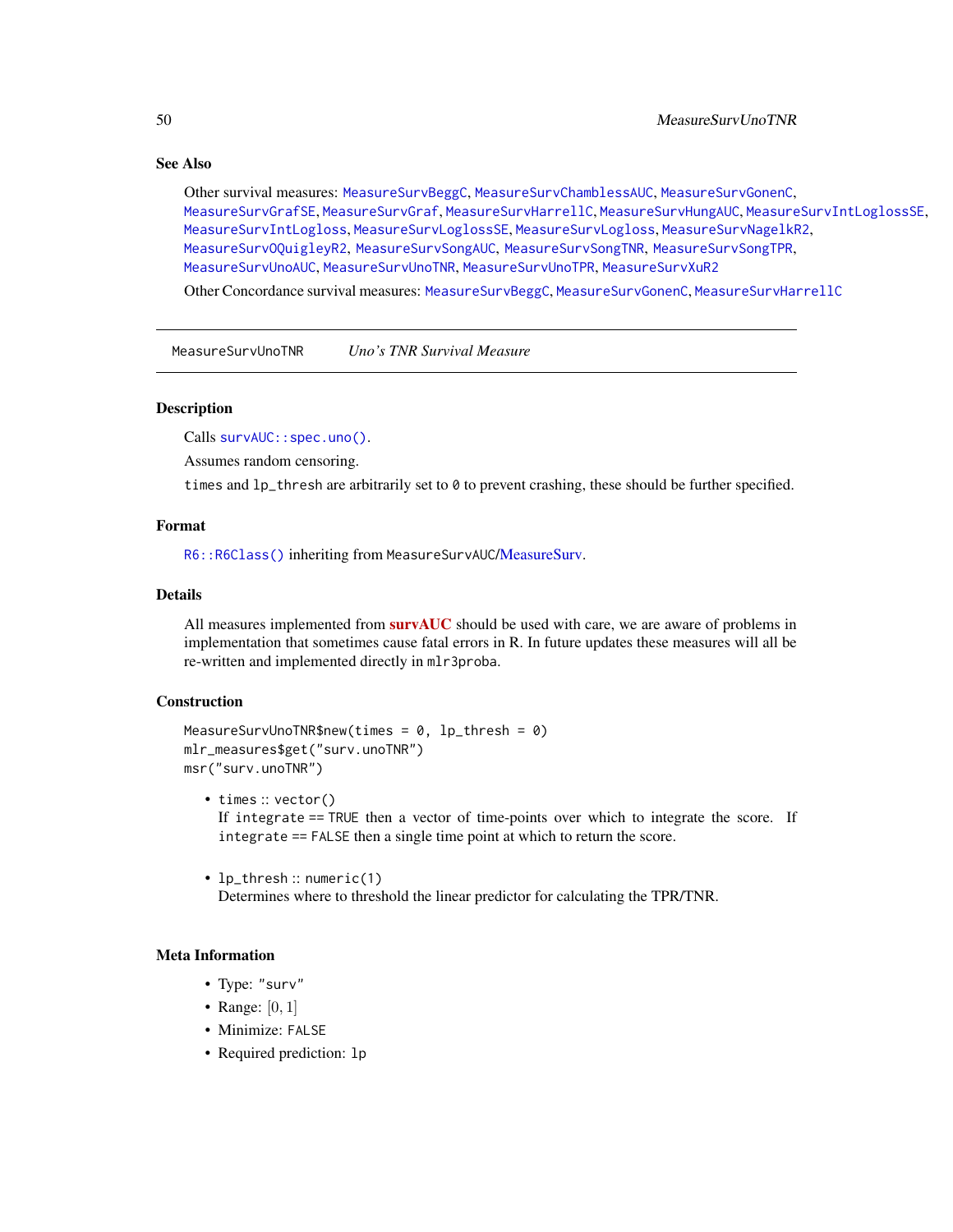# <span id="page-50-0"></span>MeasureSurvUnoTPR 51

# Fields

See MeasureSury, as well as all variables passed to the constructor.

#### References

Uno H, Cai T, Tian L, Wei LJ (2007). "Evaluating Prediction Rules fort-Year Survivors With Censored Regression Models." *Journal of the American Statistical Association*, 102(478), 527– 537. doi: [10.1198/016214507000000149.](https://doi.org/10.1198/016214507000000149)

# See Also

Other survival measures: [MeasureSurvBeggC](#page-27-1), [MeasureSurvChamblessAUC](#page-28-1), [MeasureSurvGonenC](#page-29-1), [MeasureSurvGrafSE](#page-32-1), [MeasureSurvGraf](#page-30-1), [MeasureSurvHarrellC](#page-33-1), [MeasureSurvHungAUC](#page-34-1), [MeasureSurvIntLoglossSE](#page-37-1), [MeasureSurvIntLogloss](#page-35-1), [MeasureSurvLoglossSE](#page-39-1), [MeasureSurvLogloss](#page-38-1), [MeasureSurvNagelkR2](#page-40-1), [MeasureSurvOQuigleyR2](#page-41-1), [MeasureSurvSongAUC](#page-42-1), [MeasureSurvSongTNR](#page-44-1), [MeasureSurvSongTPR](#page-45-1), [MeasureSurvUnoAUC](#page-46-1), [MeasureSurvUnoC](#page-48-1), [MeasureSurvUnoTPR](#page-50-1), [MeasureSurvXuR2](#page-51-1)

Other AUC survival measures: [MeasureSurvChamblessAUC](#page-28-1), [MeasureSurvHungAUC](#page-34-1), [MeasureSurvSongAUC](#page-42-1), [MeasureSurvSongTNR](#page-44-1), [MeasureSurvSongTPR](#page-45-1), [MeasureSurvUnoAUC](#page-46-1), [MeasureSurvUnoTPR](#page-50-1)

<span id="page-50-1"></span>MeasureSurvUnoTPR *Uno's TPR Survival Measure*

#### Description

Calls [survAUC::sens.uno\(\)](#page-0-0).

Assumes random censoring.

times and 1p\_thresh are arbitrarily set to 0 to prevent crashing, these should be further specified.

#### Format

[R6::R6Class\(\)](#page-0-0) inheriting from MeasureSurvAUC[/MeasureSurv.](#page-26-1)

# Details

All measures implemented from **[survAUC](https://CRAN.R-project.org/package=survAUC)** should be used with care, we are aware of problems in implementation that sometimes cause fatal errors in R. In future updates these measures will all be re-written and implemented directly in mlr3proba.

# Construction

```
MeasureSurvUnoTPR$new(times = 0, lp_thresh = 0)
mlr_measures$get("surv.unoTPR")
msr("surv.unoTPR")
```
• times :: vector() If integrate == TRUE then a vector of time-points over which to integrate the score. If integrate == FALSE then a single time point at which to return the score.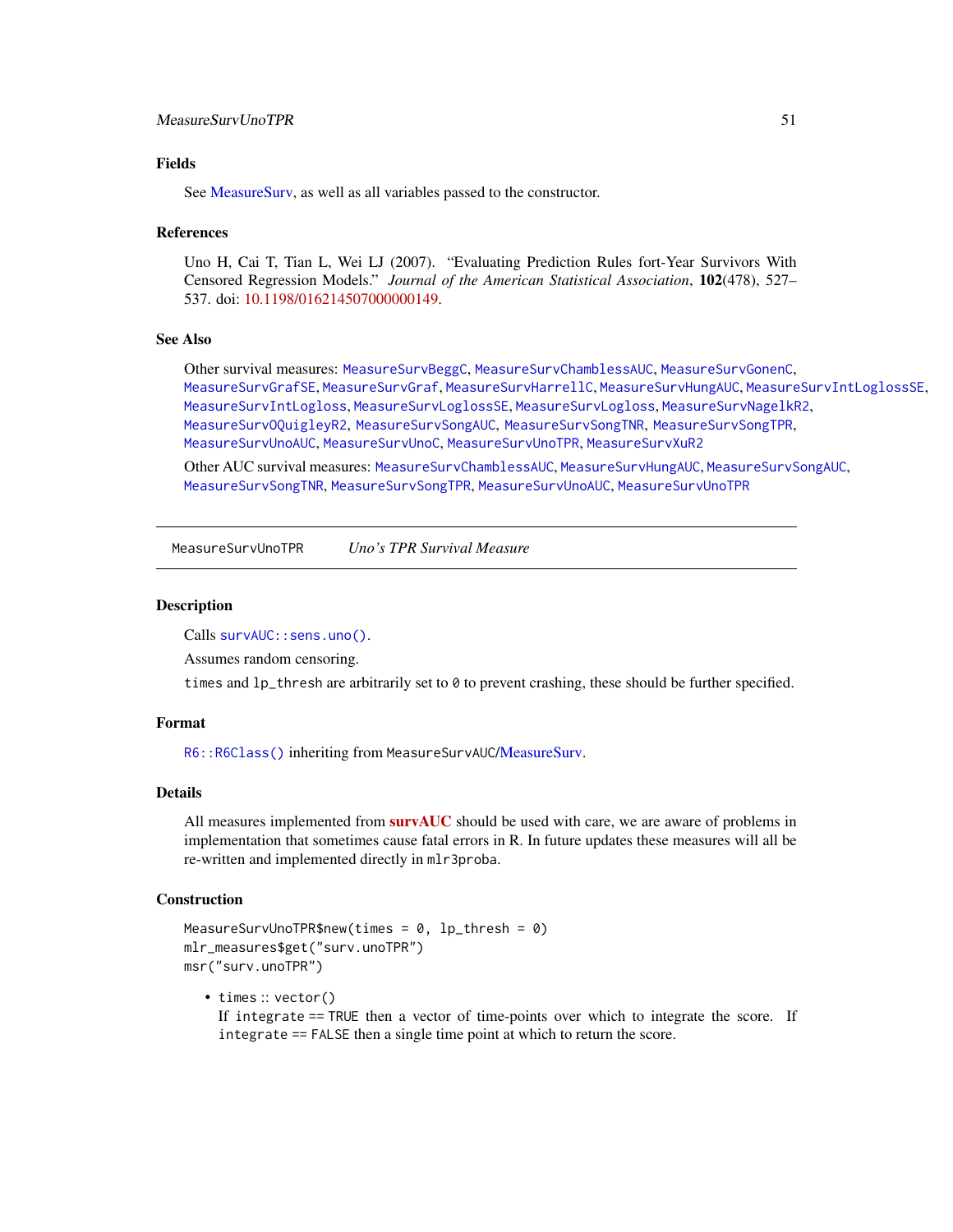<span id="page-51-0"></span>• lp\_thresh :: numeric(1)

Determines where to threshold the linear predictor for calculating the TPR/TNR.

# Meta Information

- Type: "surv"
- Range:  $[0, 1]$
- Minimize: FALSE
- Required prediction: lp

# Fields

See [MeasureSurv,](#page-26-1) as well as all variables passed to the constructor.

# **References**

Uno H, Cai T, Tian L, Wei LJ (2007). "Evaluating Prediction Rules fort-Year Survivors With Censored Regression Models." *Journal of the American Statistical Association*, 102(478), 527– 537. doi: [10.1198/016214507000000149.](https://doi.org/10.1198/016214507000000149)

# See Also

Other survival measures: [MeasureSurvBeggC](#page-27-1), [MeasureSurvChamblessAUC](#page-28-1), [MeasureSurvGonenC](#page-29-1), [MeasureSurvGrafSE](#page-32-1), [MeasureSurvGraf](#page-30-1), [MeasureSurvHarrellC](#page-33-1), [MeasureSurvHungAUC](#page-34-1), [MeasureSurvIntLoglossSE](#page-37-1), [MeasureSurvIntLogloss](#page-35-1), [MeasureSurvLoglossSE](#page-39-1), [MeasureSurvLogloss](#page-38-1), [MeasureSurvNagelkR2](#page-40-1), [MeasureSurvOQuigleyR2](#page-41-1), [MeasureSurvSongAUC](#page-42-1), [MeasureSurvSongTNR](#page-44-1), [MeasureSurvSongTPR](#page-45-1), [MeasureSurvUnoAUC](#page-46-1), [MeasureSurvUnoC](#page-48-1), [MeasureSurvUnoTNR](#page-49-1), [MeasureSurvXuR2](#page-51-1)

Other AUC survival measures: [MeasureSurvChamblessAUC](#page-28-1), [MeasureSurvHungAUC](#page-34-1), [MeasureSurvSongAUC](#page-42-1), [MeasureSurvSongTNR](#page-44-1), [MeasureSurvSongTPR](#page-45-1), [MeasureSurvUnoAUC](#page-46-1), [MeasureSurvUnoTNR](#page-49-1)

<span id="page-51-1"></span>MeasureSurvXuR2 *Xu and O'Quigley's R2 Survival Measure*

#### Description

Calls survAUC:: XO().

Assumes Cox PH model specification.

## Format

[R6::R6Class\(\)](#page-0-0) inheriting from [MeasureSurv.](#page-26-1)

# Details

All measures implemented from **[survAUC](https://CRAN.R-project.org/package=survAUC)** should be used with care, we are aware of problems in implementation that sometimes cause fatal errors in R. In future updates these measures will all be re-written and implemented directly in mlr3proba.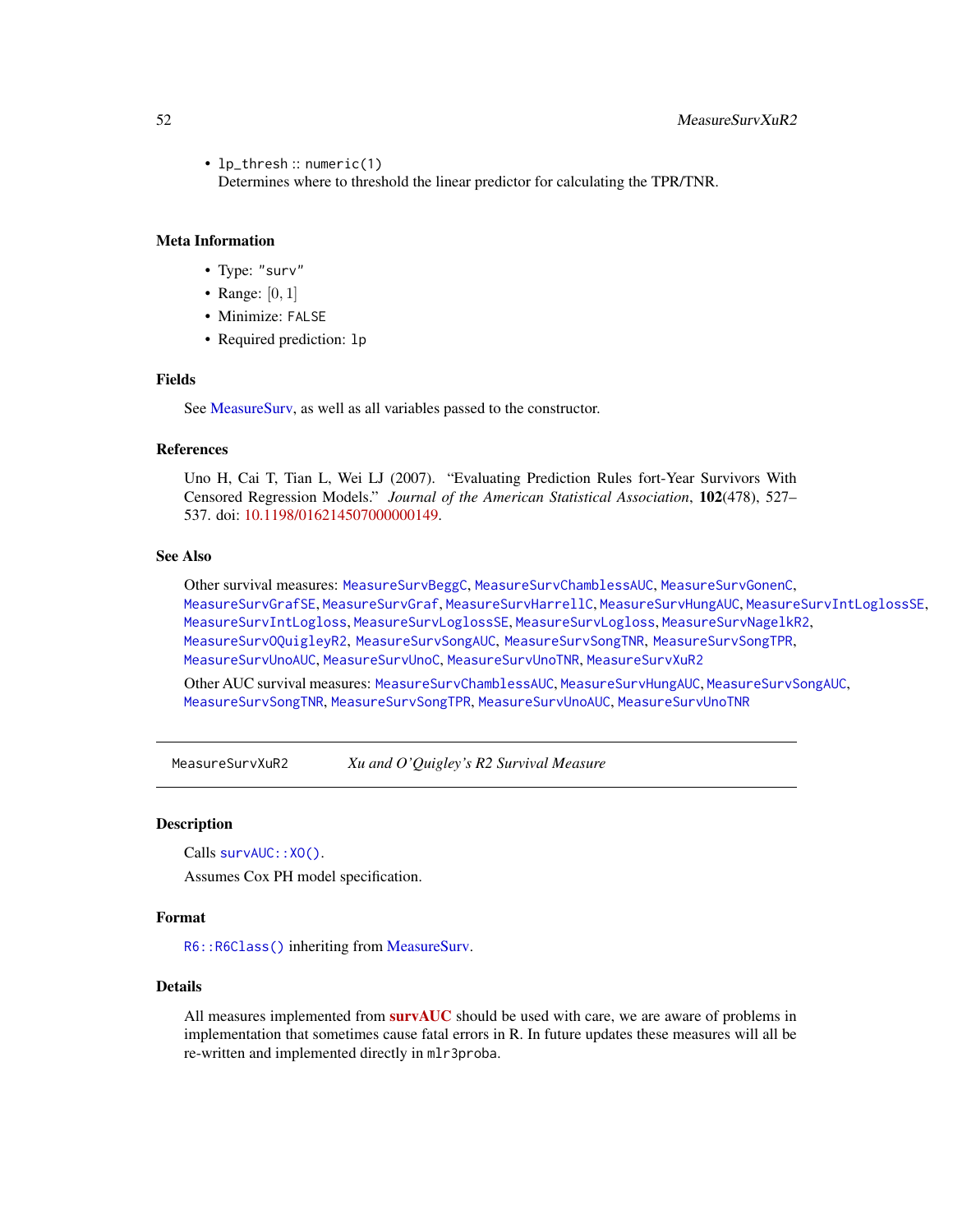# <span id="page-52-0"></span>mlr\_tasks\_lung 53

# Construction

```
MeasureSurvXuR2$new()
mlr_measures$get("surv.xuR2")
msr("surv.xuR2")
```
#### Meta Information

- Type: "surv"
- Range:  $[0, 1]$
- Minimize: FALSE
- Required prediction: lp

# Fields

See [MeasureSurv,](#page-26-1) as well as all variables passed to the constructor.

# References

Xu R, O'Quigley J (1999). "A R2 type measure of dependence for proportional hazards models." *Journal of Nonparametric Statistics*, 12(1), 83–107. doi: [10.1080/10485259908832799.](https://doi.org/10.1080/10485259908832799)

#### See Also

Other survival measures: [MeasureSurvBeggC](#page-27-1), [MeasureSurvChamblessAUC](#page-28-1), [MeasureSurvGonenC](#page-29-1), [MeasureSurvGrafSE](#page-32-1), [MeasureSurvGraf](#page-30-1), [MeasureSurvHarrellC](#page-33-1), [MeasureSurvHungAUC](#page-34-1), [MeasureSurvIntLoglossSE](#page-37-1), [MeasureSurvIntLogloss](#page-35-1), [MeasureSurvLoglossSE](#page-39-1), [MeasureSurvLogloss](#page-38-1), [MeasureSurvNagelkR2](#page-40-1), [MeasureSurvOQuigleyR2](#page-41-1), [MeasureSurvSongAUC](#page-42-1), [MeasureSurvSongTNR](#page-44-1), [MeasureSurvSongTPR](#page-45-1), [MeasureSurvUnoAUC](#page-46-1), [MeasureSurvUnoC](#page-48-1), [MeasureSurvUnoTNR](#page-49-1), [MeasureSurvUnoTPR](#page-50-1)

Other R2 survival measures: [MeasureSurvNagelkR2](#page-40-1), [MeasureSurvOQuigleyR2](#page-41-1)

mlr\_tasks\_lung *Lung Cancer Survival Task*

#### Description

A survival task for the [survival::lung](#page-0-0) data set. Column "sex" has been converted to a factor, all others have been converted to integer.

# Format

[R6::R6Class](#page-0-0) inheriting from [TaskSurv.](#page-60-1)

#### Construction

mlr3::mlr\_tasks\$get("lung") mlr3::tsk("lung")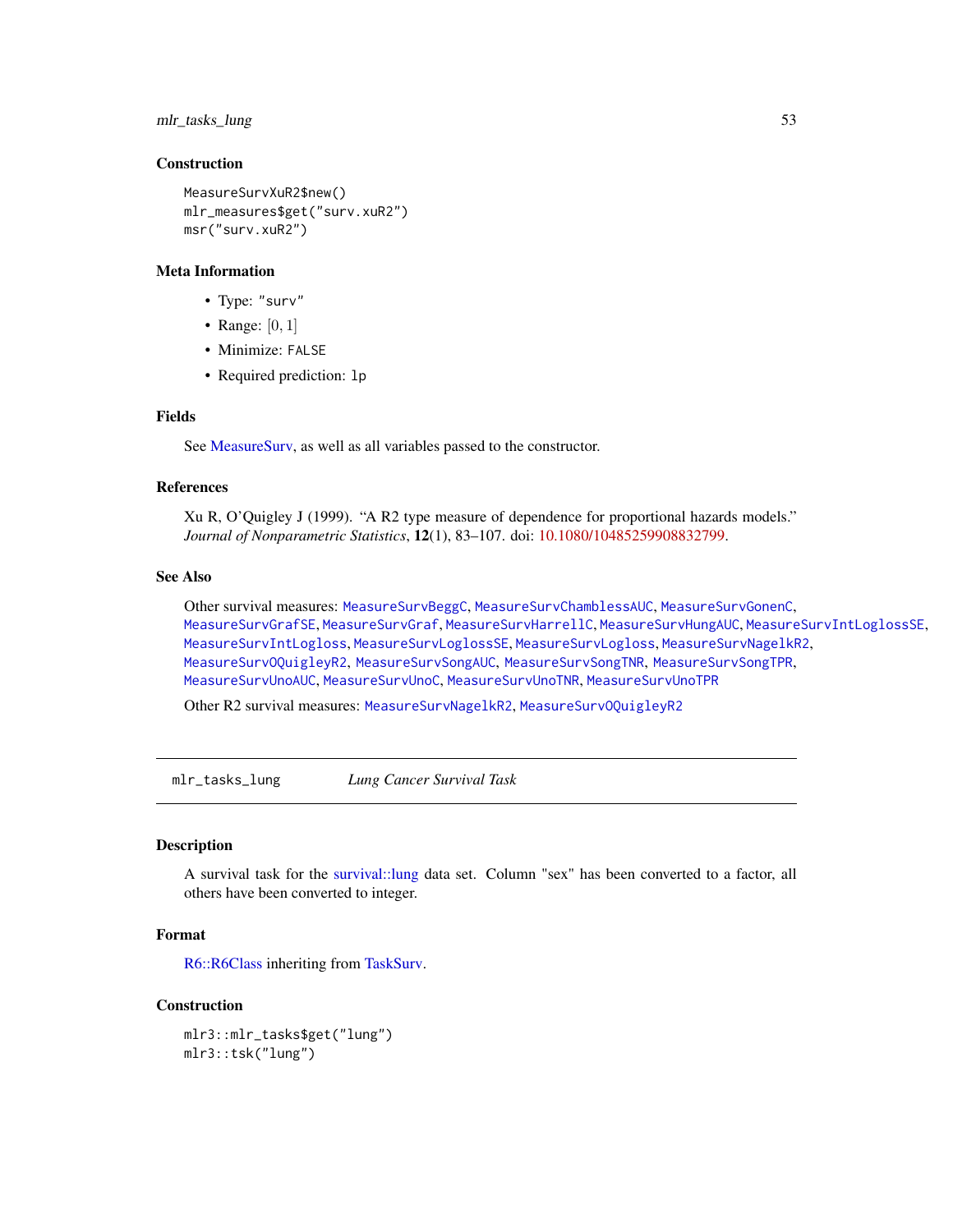# <span id="page-53-0"></span>See Also

[Dictionary](#page-0-0) of [Tasks:](#page-0-0) [mlr3::mlr\\_tasks](#page-0-0)

mlr\_tasks\_rats *Rats Survival Task*

# Description

A survival task for the [survival::rats](#page-0-0) data set. Column "sex" has been converted to a factor, all others have been converted to integer.

# Format

[R6::R6Class](#page-0-0) inheriting from [TaskSurv.](#page-60-1)

# Construction

mlr3::mlr\_tasks\$get("rats") mlr3::tsk("rats")

# See Also

[Dictionary](#page-0-0) of [Tasks:](#page-0-0) [mlr3::mlr\\_tasks](#page-0-0)

```
mlr_tasks_unemployment
```
*Unemployment Duration Task*

# Description

A survival task for the "UnempDur" data set in package [Ecdat](https://CRAN.R-project.org/package=Ecdat). Contains the following columns of the original data set: "spell" (time), "censor1" (status), "age", "ui", "logwage", and "tenure".

#### Format

[R6::R6Class](#page-0-0) inheriting from [TaskSurv.](#page-60-1)

# Construction

```
mlr3::mlr_tasks$get("unemployment")
mlr3::tsk("unemployment")
```
# See Also

[Dictionary](#page-0-0) of [Tasks:](#page-0-0) [mlr3::mlr\\_tasks](#page-0-0)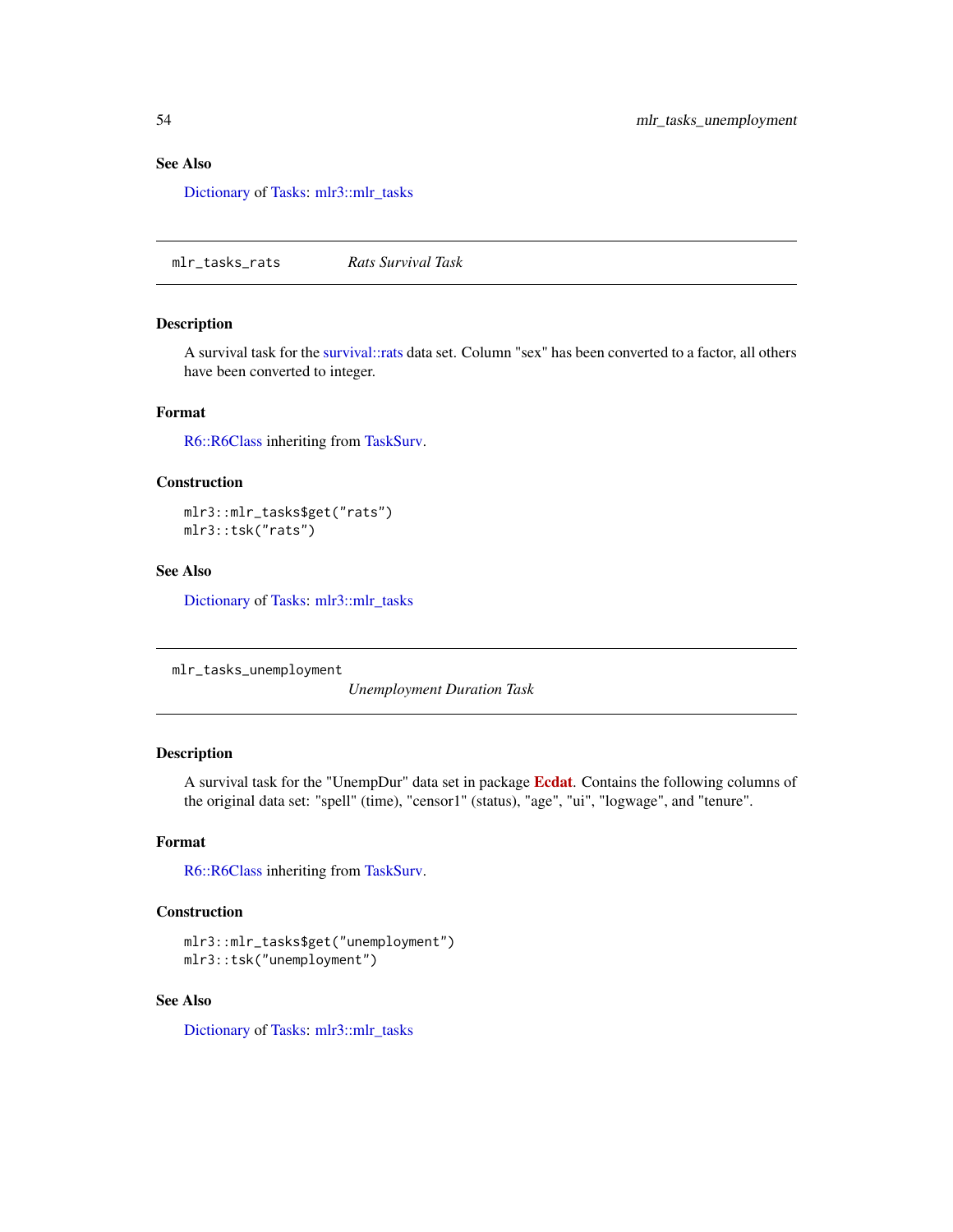<span id="page-54-1"></span><span id="page-54-0"></span>PipeOpCrankCompositor *PipeOpCrankCompositor*

#### Description

Uses a predicted distr in a [PredictionSurv](#page-58-1) to estimate (or 'compose') a crank prediction.

# Format

[R6Class](#page-0-0) inheriting from [PipeOp](#page-0-0).

#### Construction

PipeOpCrankCompositor\$new(id = "crankcompose", param\_vals = list(method = "mean"))

- id: character(1) Identifier of the resulting object, default "crankcompose".
- param\_vals :: named list List of hyperparameter settings, overwriting the hyperparameter settings that would otherwise be set during construction. Default list().

# Input and Output Channels

[PipeOpCrankCompositor](#page-54-1) has one input channel named "input", which takes NULL during training and [PredictionSurv](#page-58-1) during prediction.

[PipeOpCrankCompositor](#page-54-1) has one output channel named "output", producing NULL during training and a [PredictionSurv](#page-58-1) during prediction.

The output during prediction is the [PredictionSurv](#page-58-1) from the "pred" input but with the crank predict type overwritten by the given estimation method.

#### **State**

```
The $state is left empty (list()).
```
### Parameters

• method :: character(1)

Determines what method should be used to produce a continuous ranking from the distribution. One of median or mean corresponding to the respective functions in the predicted survival distribution. Note that for models with a proportional hazards form, the ranking implied by mean and median will be identical (but not the value of crank itself). Default is mean.

#### Internals

The median or mean will use analytical expressions if possible but if not they are calculated using [distr6::median.Distribution](#page-0-0) or [distr6::mean.Distribution](#page-0-0) respectively.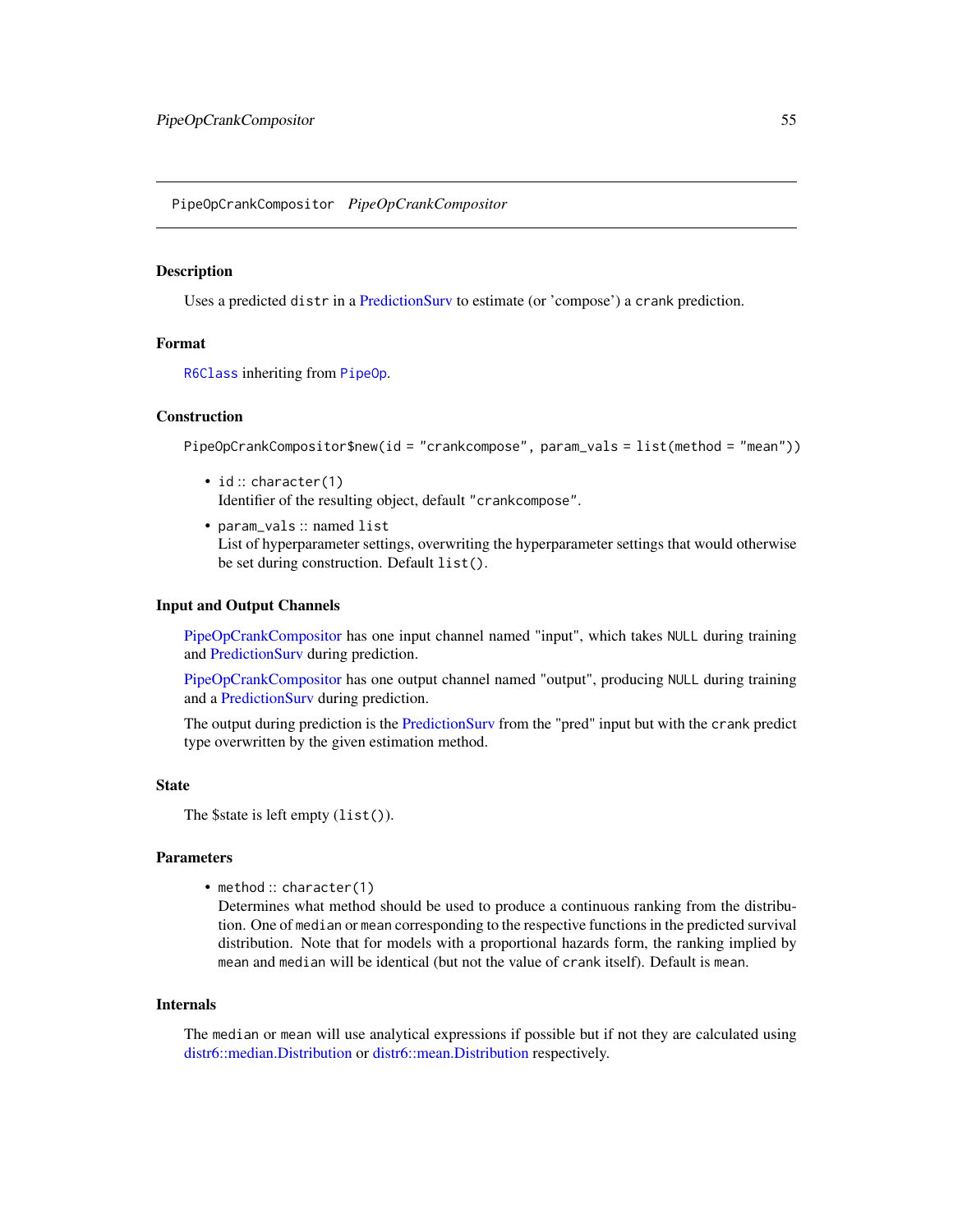# <span id="page-55-0"></span>Fields

Only fields inherited from [PipeOp.](#page-0-0)

# **Methods**

Only methods inherited from [PipeOp.](#page-0-0)

# See Also

[mlr3pipelines::PipeOp](#page-0-0) and [crankcompositor](#page-3-1)

Other survival compositors: [PipeOpDistrCompositor](#page-55-1)

#### Examples

```
library(mlr3)
library(mlr3pipelines)
set.seed(1)
# Three methods to predict a `crank` from `surv.rpart`
task = tgen("simsurv")$generate(30)
# Method 1 - Train and predict separately then compose
learn = lrn("surv.coxph")$train(task)$predict(task)
poc = po("crankcompose", param_vals = list(method = "mean"))
poc$predict(list(learn))
# Examples not run to save run-time.
## Not run:
# Method 2 - Create a graph manually
gr = Graph$new()$
 add_pipeop(po("learner", lrn("surv.ranger")))$
 add_pipeop(po("crankcompose"))$
 add_edge("surv.ranger", "crankcompose")
gr$train(task)
gr$predict(task)
# Method 3 - Syntactic sugar: Wrap the learner in a graph
ranger.crank = crankcompositor(learner = lrn("surv.ranger"),
                            method = "median")
resample(task, ranger.crank, rsmp("cv", folds = 2))$predictions()
## End(Not run)
```
<span id="page-55-1"></span>PipeOpDistrCompositor *PipeOpDistrCompositor*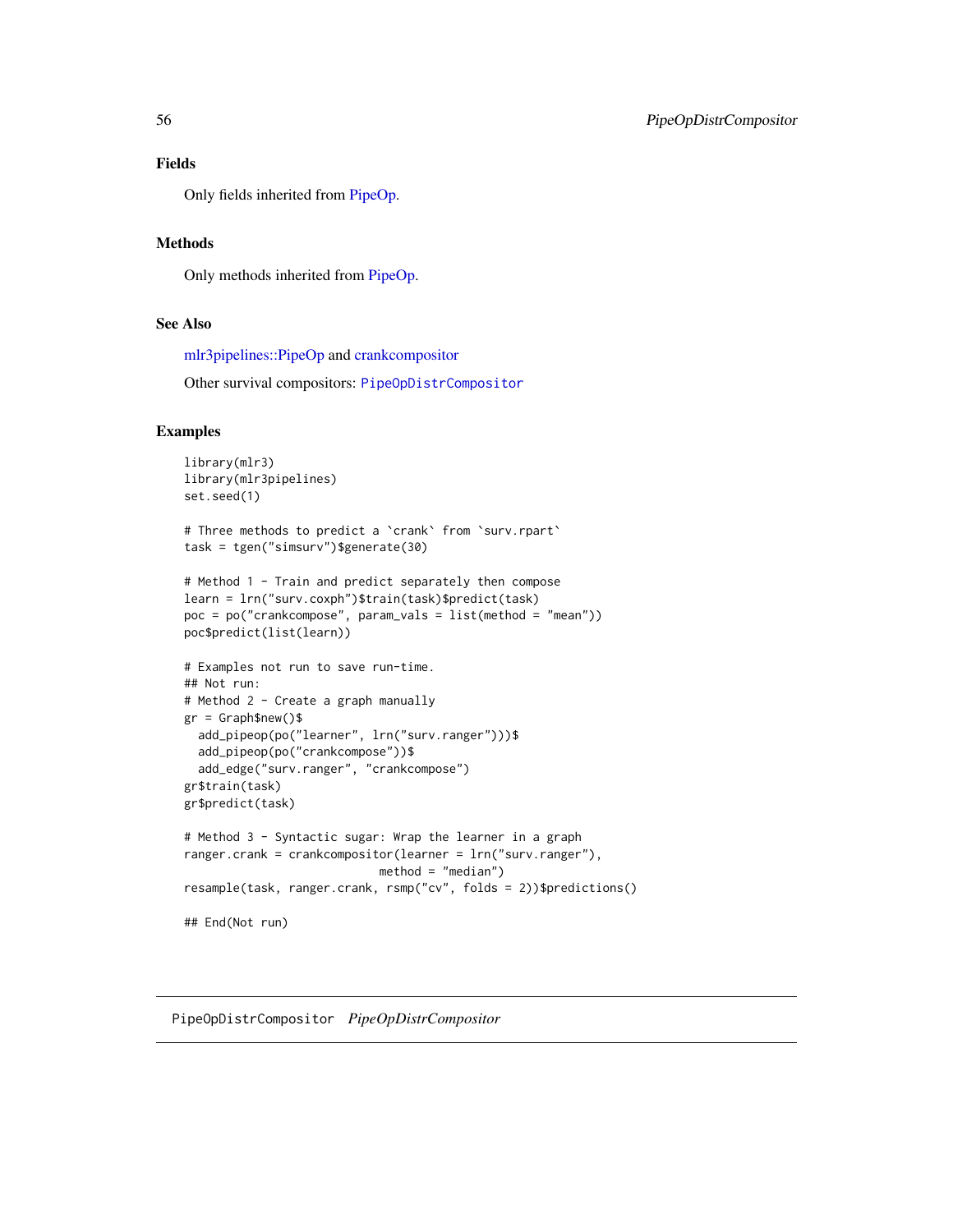#### <span id="page-56-0"></span>Description

Estimates (or 'composes') a survival distribution from a predicted baseline distr and a crank or lp from two [PredictionSurvs](#page-58-1).

Compositor Assumptions:

- The baseline distr is a discrete estimator, i.e. [LearnerSurvKaplan](#page-16-1) or [LearnerSurvNelson](#page-18-1)
- The composed distr is of a linear form
- If lp is missing then crank is equivalent

These assumptions are strong and may not be reasonable. Future updates will upgrade this compositor to be more flexible.

# Format

[R6Class](#page-0-0) inheriting from [PipeOp](#page-0-0).

# Construction

PipeOpDistrCompositor\$new(id = "distrcompose", param\_vals = list())

- id: character(1) Identifier of the resulting object, default "distrcompose".
- param\_vals :: named list List of hyperparameter settings, overwriting the hyperparameter settings that would otherwise be set during construction. Default list().

#### Input and Output Channels

[PipeOpDistrCompositor](#page-55-1) has two input channels, "base" and "pred". Both input channels take NULL during training and [PredictionSurv](#page-58-1) during prediction.

[PipeOpDistrCompositor](#page-55-1) has one output channel named "output", producing NULL during training and a [PredictionSurv](#page-58-1) during prediction.

The output during prediction is the [PredictionSurv](#page-58-1) from the "pred" input but with an extra (or overwritten) column for distr predict type; which is composed from the distr of "base" and lp or crank of "pred".

# **State**

The \$state is left empty (list()).

#### Parameters

The parameters are:

• form: character(1)

Determines the form that the predicted linear survival model should take. This is either, accelerated-failure time, aft, proportional hazards, ph, or proportional odds, po. Default aft.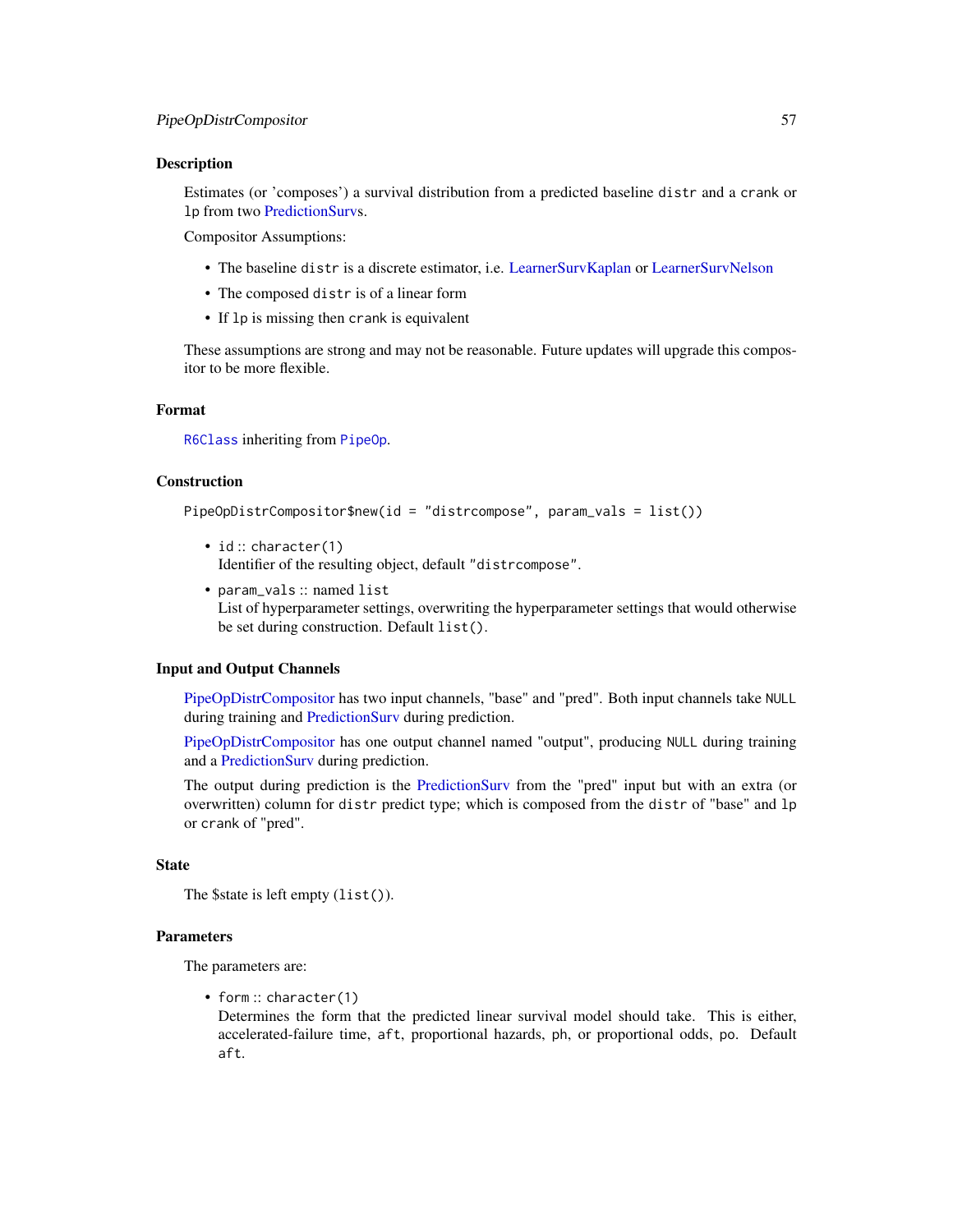• overwrite :: logical(1)

If FALSE (default) then if the "pred" input already has a distr, the compositor does nothing and returns the given [PredictionSurv.](#page-58-1) If TRUE then the distr is overwritten with the distr composed from lp/crank - this is useful for changing the prediction distr from one model form to another.

#### Internals

The respective forms above have respective survival distributions:

$$
aft: S(t) = S_0(\frac{t}{exp(lp)})
$$

$$
ph: S(t) = S_0(t)^{exp(lp)}
$$

$$
po: S(t) = \frac{S_0(t)}{exp(-lp) + (1 - exp(-lp))S_0(t)}
$$

where  $S_0$  is the estimated baseline survival distribution, and  $lp$  is the predicted linear predictor. If the input model does not predict a linear predictor then crank is assumed to be the 1p - this may be a strong and unreasonable assumption.

# Fields

Only fields inherited from [PipeOp.](#page-0-0)

#### Methods

Only methods inherited from [PipeOp.](#page-0-0)

# See Also

[mlr3pipelines::PipeOp](#page-0-0) and [distrcompositor](#page-4-1) Other survival compositors: [PipeOpCrankCompositor](#page-54-1)

#### Examples

```
library(mlr3)
library(mlr3pipelines)
set.seed(42)
# Three methods to transform the cox ph predicted `distr` to an
# accelerated failure time model
task = tgen("simsurv")$generate(30)
# Method 1 - Train and predict separately then compose
base = lrn("surv.kaplan")$train(task)$predict(task)
pred = lrn("surv.coxph")$train(task)$predict(task)
pod = po("distrcompose", param_vals = list(form = "aft", overwrite = TRUE))
pod$predict(list(base = base, pred = pred))
```
# Examples not run to save run-time.

<span id="page-57-0"></span>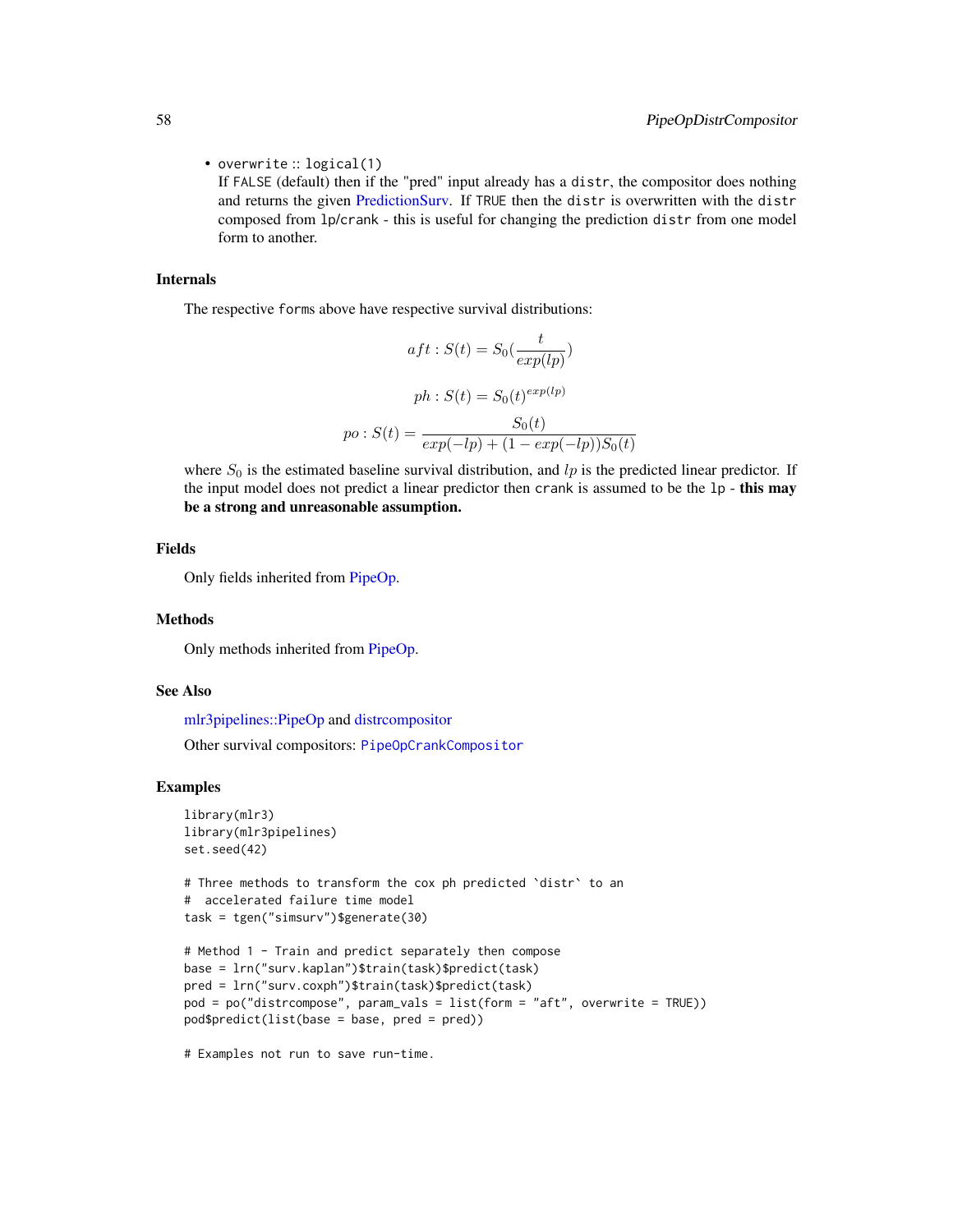# <span id="page-58-0"></span>PredictionSurv 59

```
## Not run:
# Method 2 - Create a graph manually
gr = Graph$new()$
 add_pipeop(po("learner", lrn("surv.kaplan")))$
 add_pipeop(po("learner", lrn("surv.glmnet")))$
 add_pipeop(po("distrcompose"))$
 add_edge("surv.kaplan", "distrcompose", dst_channel = "base")$
 add_edge("surv.glmnet", "distrcompose", dst_channel = "pred")
gr$train(task)$gr$predict(task)
# Method 3 - Syntactic sugar: Wrap the learner in a graph.
cvglm.distr = distrcompositor(learner = lrn("surv.cvglmnet"),
                            estimator = "kaplan",
                            form = "aft")
cvglm.distr$fit(task)$predict(task)
## End(Not run)
```
<span id="page-58-1"></span>PredictionSurv *Prediction Object for Survival*

#### Description

This object stores the predictions returned by a learner of class [LearnerSurv.](#page-5-1) The task\_type is set to "surv".

# Format

[R6::R6Class](#page-0-0) object inheriting from [mlr3::Prediction.](#page-0-0)

# Construction

```
PredictionSurv$new(task = NULL, row_ids = task$row_ids, truth = task$truth(),
                  crank = NULL, distr = NULL, lp = NULL)
```
- task :: [TaskSurv](#page-60-1) Task, used to extract defaults for row\_ids and truth.
- row\_ids :: (integer() | character()) Row ids of the task. Per default, these are extracted from the task.
- truth :: survival::Surv() Observed survival times. Per default, these are extracted from the task.
- crank :: numeric()

Vector of continuous ranks. One element for each observation in the test set. For a pair of continuous ranks, a higher rank indicates that the observation is more likely to experience the event. Used in discrimination measures like [surv.harrellC.](#page-33-2)

• distr :: distr6::Distribution() [VectorDistribution](#page-0-0) from **[distr6](https://CRAN.R-project.org/package=distr6)**. Each individual distribution in the vector represents the random variable 'survival time' for an individual observation. Used in measures like [surv.graf.](#page-30-2)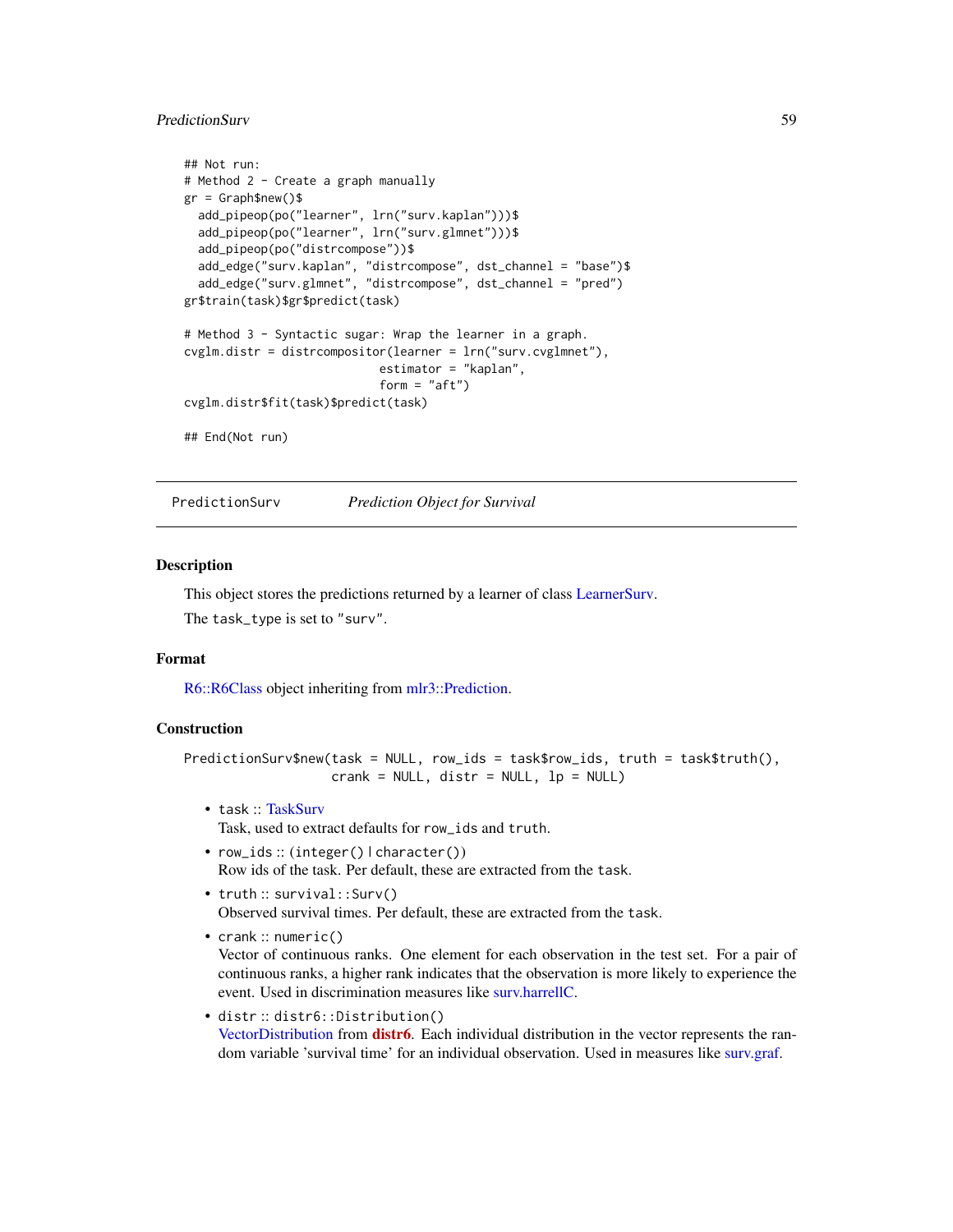<span id="page-59-0"></span>• lp :: numeric()

Vector of linear predictor scores. One element for each observation in the test set.  $lp =$  $X\beta$  where X is a matrix of covariates and  $\beta$  is a vector of estimated coefficients. Used in discrimination measures like [surv.harrellC.](#page-33-2)

## Fields

See [mlr3::Prediction.](#page-0-0)

The field task\_type is set to "surv".

#### Examples

```
library(mlr3)
task = tgen("simsurv")$generate(20)
learner = mlr_learners$get("surv.rpart")
p = learner$train(task)$predict(task)
head(as.data.table(p))
```
TaskGeneratorSimsurv *Survival Task Generator for Package 'simsurv'*

#### **Description**

A [mlr3::TaskGenerator](#page-0-0) calling [simsurv::simsurv\(\)](#page-0-0) from package [simsurv](https://CRAN.R-project.org/package=simsurv).

This generator currently only exposes a small subset of the flexibility of **simsury**, and just creates a small data set with the following numerical covariates:

- treatment: Bernoulli distributed with log hazard ratio -0.5.
- height: Normally distributed with log hazard ratio 1.
- weight: normally distributed with log hazard ratio 0.

See simsurv:: simsurv() for an explanation of the hyperparameters.

# Format

[R6::R6Class](#page-0-0) inheriting from [mlr3::TaskGenerator.](#page-0-0)

#### Construction

```
TaskGeneratorSimsurv$new()
mlr_task_generators$get("simsurv")
tgen("simsurv")
```
# See Also

[Dictionary](#page-0-0) of [TaskGenerators:](#page-0-0) [mlr3::mlr\\_task\\_generators](#page-0-0)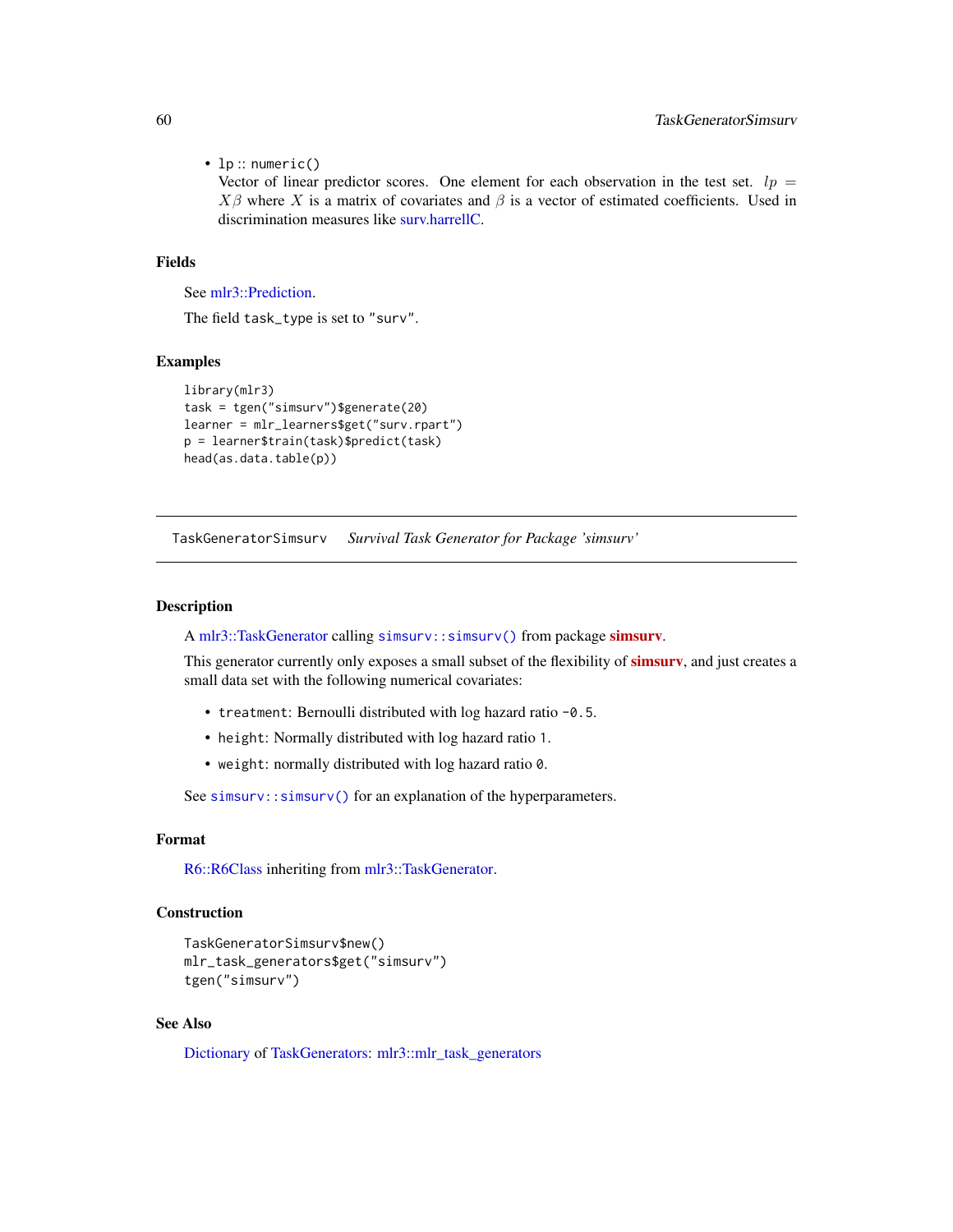#### <span id="page-60-0"></span>TaskSurv 61

# Examples

```
generator = mlr3::mlr_task_generators$get("simsurv")
task = generator$generate(20)
task$head()
```
<span id="page-60-1"></span>

TaskSurv *Survival Task*

#### Description

This task specializes [mlr3::Task](#page-0-0) and [mlr3::TaskSupervised](#page-0-0) for possibly-censored survival problems. The target is comprised of survival times and an event indicator. Predefined tasks are stored in [mlr3::mlr\\_tasks.](#page-0-0)

The task\_type is set to "surv".

#### Format

[R6::R6Class](#page-0-0) object inheriting from [Task/TaskSupervised.](#page-0-0)

# **Construction**

```
TaskSurv$new(id, backend, time, event, time2,
   type = c("right","left","counting","interval","interval2","mstate"))
```
- id: character(1) Name of the task.
- backend :: [DataBackend](#page-0-0)
- time :: numeric() Event time if data is right censored. Starting time if interval censored.
- event:: integer() | logical()

Event indicator. If data is right censored then "0"/FALSE means alive (no event), "1"/TRUE means dead (event). If type is "interval" then "0" means right censored, "1" means dead (event), "2" means left censored, and "3" means interval censored. If type is "interval2" then event is ignored.

- time2 :: numeric() Ending time for interval censored data. Ignored otherwise.
- type :: character() Type of censoring. Default is 'right' censoring.

# Fields

All fields from [mlr3::TaskSupervised,](#page-0-0) and additionally:

• censtype :: character()

Returns the type of censoring, one of "right", "left", "counting", "interval", "interval2" or "mstate".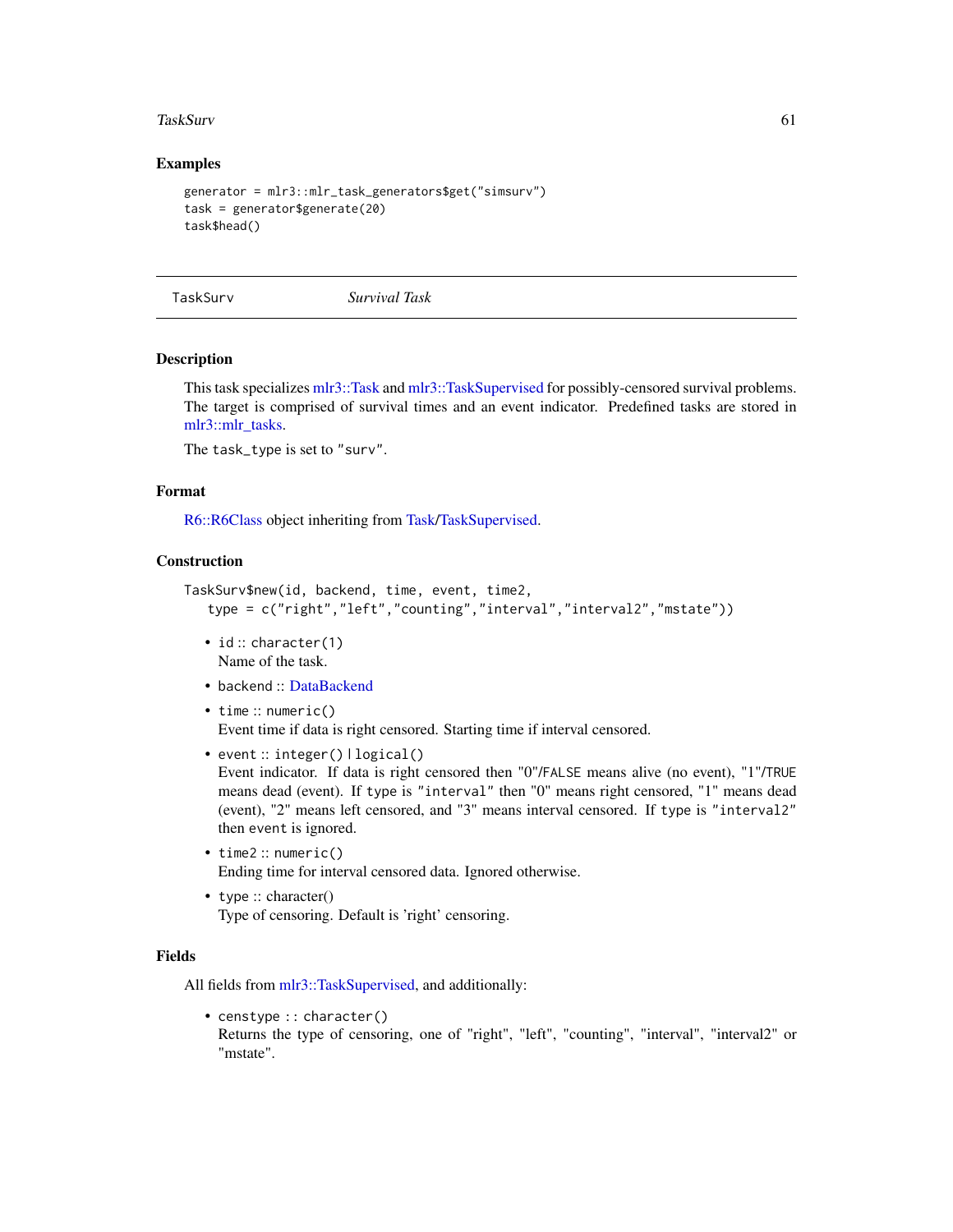# Methods

See [mlr3::TaskSupervised.](#page-0-0)

# Examples

```
library(mlr3)
lung = mlr3misc::load_dataset("lung", package = "survival")
lung$status = (lung$status == 2L)
b = as_data_backend(lung)
task = TaskSurv$new("lung", backend = b, time = "time",
   event = "status")
task$target_names
task$feature_names
task$formula()
task$truth()
```
<span id="page-61-0"></span>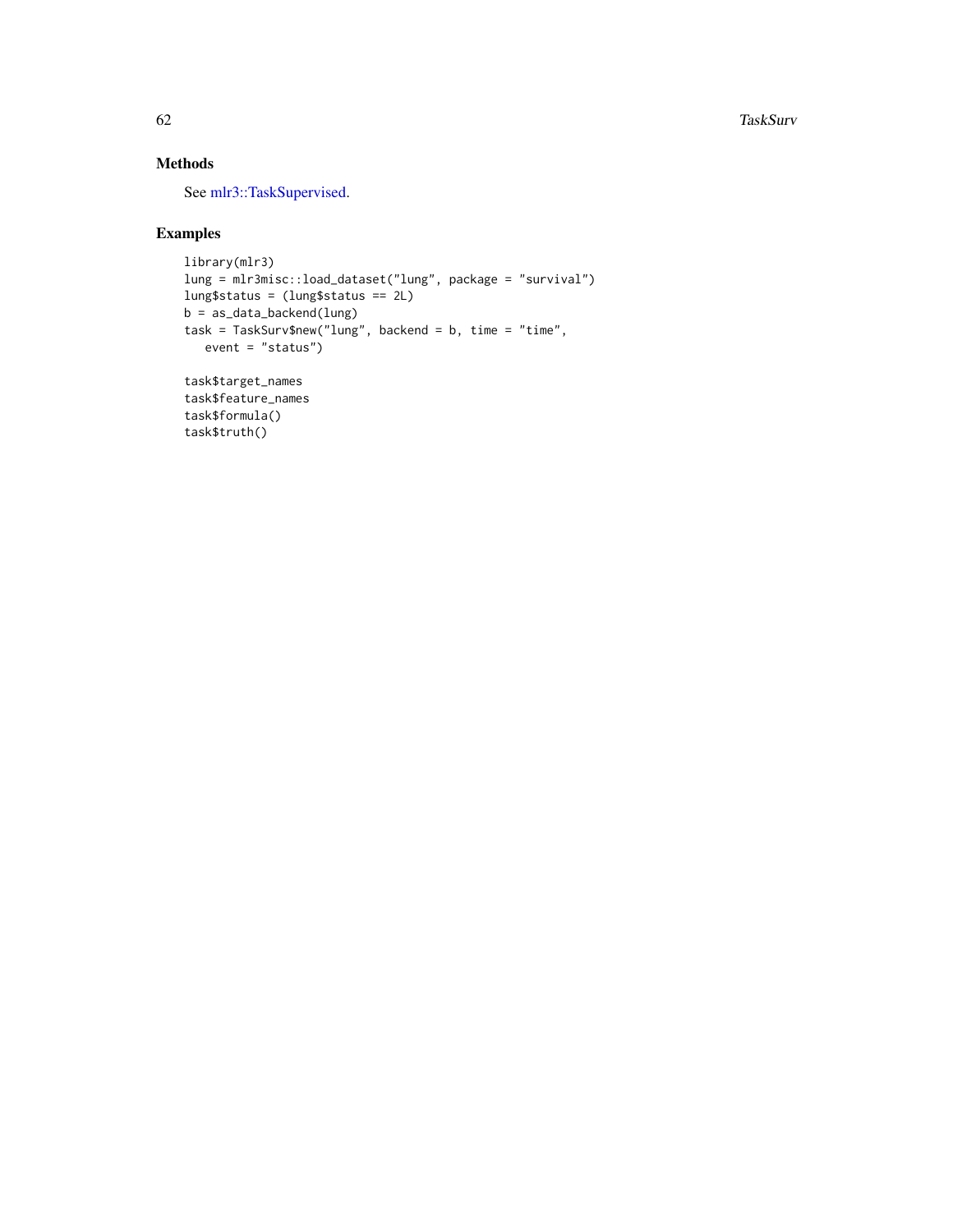# <span id="page-62-0"></span>**Index**

crankcompositor, [4,](#page-3-0) *[56](#page-55-0)* DataBackend, *[61](#page-60-0)* Dictionary, *[11](#page-10-0)*, *[22](#page-21-0)*, *[54](#page-53-0)*, *[60](#page-59-0)* distr6::mean.Distribution, *[55](#page-54-0)* distr6::median.Distribution, *[55](#page-54-0)* distrcompositor, [5,](#page-4-0) *[58](#page-57-0)* flexsurv::flexsurvspline(), *[10](#page-9-0)* gbm::gbm(), *[13](#page-12-0)* gbm::predict.gbm(), *[13](#page-12-0)* glmnet::cv.glmnet(), *[9](#page-8-0)* glmnet::glmnet(), *[16](#page-15-0)* glmnet::predict.cv.glmnet(), *[9](#page-8-0)* glmnet::predict.glmnet(), *[16](#page-15-0)* Learners, *[11](#page-10-0)*, *[22](#page-21-0)* LearnerSurv, *[4,](#page-3-0) [5](#page-4-0)*, [6,](#page-5-0) *[7–](#page-6-0)[10](#page-9-0)*, *[12–](#page-11-0)[14](#page-13-0)*, *[16–](#page-15-0)[20](#page-19-0)*, *[22](#page-21-0)[–26](#page-25-0)*, *[59](#page-58-0)* LearnerSurvBlackboost, [7,](#page-6-0) *[9–](#page-8-0)[12](#page-11-0)*, *[14–](#page-13-0)[17](#page-16-0)*, *[19](#page-18-0)[–22](#page-21-0)*, *[24](#page-23-0)[–27](#page-26-0)* LearnerSurvCoxPH, *[8](#page-7-0)*, [8,](#page-7-0) *[10–](#page-9-0)[12](#page-11-0)*, *[14–](#page-13-0)[17](#page-16-0)*, *[19](#page-18-0)[–22](#page-21-0)*, *[24](#page-23-0)[–27](#page-26-0)* LearnerSurvCVGlmnet, *[8,](#page-7-0) [9](#page-8-0)*, [9,](#page-8-0) *[11,](#page-10-0) [12](#page-11-0)*, *[14–](#page-13-0)[17](#page-16-0)*, *[19](#page-18-0)[–22](#page-21-0)*, *[24](#page-23-0)[–27](#page-26-0)* LearnerSurvFlexible, *[8–](#page-7-0)[10](#page-9-0)*, [10,](#page-9-0) *[12](#page-11-0)*, *[14–](#page-13-0)[17](#page-16-0)*, *[19](#page-18-0)[–22](#page-21-0)*, *[24](#page-23-0)[–27](#page-26-0)* LearnerSurvGamboost, *[8–](#page-7-0)[11](#page-10-0)*, [11,](#page-10-0) *[14–](#page-13-0)[22](#page-21-0)*, *[24](#page-23-0)[–27](#page-26-0)* LearnerSurvGBM, *[8](#page-7-0)[–12](#page-11-0)*, [13,](#page-12-0) *[15–](#page-14-0)[17](#page-16-0)*, *[19–](#page-18-0)[22](#page-21-0)*, *[24](#page-23-0)[–27](#page-26-0)* LearnerSurvGlmboost, *[8–](#page-7-0)[12](#page-11-0)*, *[14](#page-13-0)*, [14,](#page-13-0) *[16,](#page-15-0) [17](#page-16-0)*, *[19](#page-18-0)[–22](#page-21-0)*, *[24](#page-23-0)[–27](#page-26-0)* LearnerSurvGlmnet, *[8–](#page-7-0)[12](#page-11-0)*, *[14,](#page-13-0) [15](#page-14-0)*, [15,](#page-14-0) *[16,](#page-15-0) [17](#page-16-0)*, *[19](#page-18-0)[–22](#page-21-0)*, *[24](#page-23-0)[–27](#page-26-0)* LearnerSurvKaplan, *[8–](#page-7-0)[12](#page-11-0)*, *[14–](#page-13-0)[16](#page-15-0)*, [17,](#page-16-0) *[19–](#page-18-0)[22](#page-21-0)*, *[24](#page-23-0)[–27](#page-26-0)*, *[57](#page-56-0)* LearnerSurvMboost, *[8–](#page-7-0)[12](#page-11-0)*, *[14–](#page-13-0)[18](#page-17-0)*, [18,](#page-17-0) *[20–](#page-19-0)[22](#page-21-0)*, *[24](#page-23-0)[–27](#page-26-0)*

LearnerSurvNelson, *[8](#page-7-0)[–12](#page-11-0)*, *[14](#page-13-0)[–17](#page-16-0)*, *[19](#page-18-0)*, [19,](#page-18-0) *[21,](#page-20-0) [22](#page-21-0)*, *[24](#page-23-0)[–27](#page-26-0)*, *[57](#page-56-0)* LearnerSurvParametric, *[8](#page-7-0)[–12](#page-11-0)*, *[14](#page-13-0)[–17](#page-16-0)*, *[19,](#page-18-0) [20](#page-19-0)*, [20,](#page-19-0) *[22](#page-21-0)*, *[24](#page-23-0)[–27](#page-26-0)* LearnerSurvPenalized, *[8](#page-7-0)[–12](#page-11-0)*, *[14](#page-13-0)[–17](#page-16-0)*, *[19](#page-18-0)[–21](#page-20-0)*, [22,](#page-21-0) *[24](#page-23-0)[–27](#page-26-0)* LearnerSurvRandomForestSRC, *[8](#page-7-0)[–12](#page-11-0)*, *[14](#page-13-0)[–17](#page-16-0)*, *[19](#page-18-0)[–22](#page-21-0)*, [23,](#page-22-0) *[25](#page-24-0)[–27](#page-26-0)* LearnerSurvRanger, *[8](#page-7-0)[–12](#page-11-0)*, *[14](#page-13-0)[–17](#page-16-0)*, *[19](#page-18-0)[–22](#page-21-0)*, *[24](#page-23-0)*, [24,](#page-23-0) *[26,](#page-25-0) [27](#page-26-0)* LearnerSurvRpart, *[8](#page-7-0)[–12](#page-11-0)*, *[14](#page-13-0)[–17](#page-16-0)*, *[19](#page-18-0)[–22](#page-21-0)*, *[24,](#page-23-0) [25](#page-24-0)*, [25,](#page-24-0) *[27](#page-26-0)* LearnerSurvSVM, *[8](#page-7-0)[–12](#page-11-0)*, *[14](#page-13-0)[–17](#page-16-0)*, *[19](#page-18-0)[–22](#page-21-0)*, *[24](#page-23-0)[–26](#page-25-0)*, [26](#page-25-0) mboost, *[7](#page-6-0)*, *[11](#page-10-0)*, *[14](#page-13-0)*, *[18](#page-17-0)* mboost::blackboost(), *[7](#page-6-0)* mboost::Family(), *[7](#page-6-0)*, *[11](#page-10-0)*, *[14](#page-13-0)*, *[18](#page-17-0)* mboost::gamboost(), *[11](#page-10-0)* mboost::glmboost(), *[14](#page-13-0)* mboost::mboost(), *[18](#page-17-0)* mboost::predict.mboost(), *[7](#page-6-0)*, *[11](#page-10-0)*, *[14](#page-13-0)*, *[18](#page-17-0)* mboost::survFit(), *[7](#page-6-0)*, *[11](#page-10-0)*, *[14](#page-13-0)*, *[18](#page-17-0)* Measure, *[27](#page-26-0)* MeasureSurv, [27,](#page-26-0) *[28](#page-27-0)[–53](#page-52-0)* MeasureSurvBeggC, [28,](#page-27-0) *[30](#page-29-0)[–32](#page-31-0)*, *[34](#page-33-0)[–37](#page-36-0)*, *[39](#page-38-0)[–44](#page-43-0)*, *[46](#page-45-0)[–48](#page-47-0)*, *[50](#page-49-0)[–53](#page-52-0)* MeasureSurvBrier *(*MeasureSurvGraf*)*, [31](#page-30-0) MeasureSurvChamblessAUC, *[29](#page-28-0)*, [29,](#page-28-0) *[31,](#page-30-0) [32](#page-31-0)*, *[34](#page-33-0)[–37](#page-36-0)*, *[39](#page-38-0)[–44](#page-43-0)*, *[46](#page-45-0)[–48](#page-47-0)*, *[50](#page-49-0)[–53](#page-52-0)* MeasureSurvGonenC, *[29,](#page-28-0) [30](#page-29-0)*, [30,](#page-29-0) *[32](#page-31-0)*, *[34](#page-33-0)[–37](#page-36-0)*, *[39](#page-38-0)[–44](#page-43-0)*, *[46](#page-45-0)[–48](#page-47-0)*, *[50](#page-49-0)[–53](#page-52-0)* MeasureSurvGraf, *[29](#page-28-0)[–31](#page-30-0)*, [31,](#page-30-0) *[33](#page-32-0)[–37](#page-36-0)*, *[39](#page-38-0)[–44](#page-43-0)*, *[46](#page-45-0)[–48](#page-47-0)*, *[50](#page-49-0)[–53](#page-52-0)* MeasureSurvGrafSE, *[29](#page-28-0)[–32](#page-31-0)*, [33,](#page-32-0) *[35](#page-34-0)[–37](#page-36-0)*, *[39](#page-38-0)[–44](#page-43-0)*, *[46](#page-45-0)[–48](#page-47-0)*, *[50](#page-49-0)[–53](#page-52-0)* MeasureSurvHarrellC, *[29](#page-28-0)[–32](#page-31-0)*, *[34](#page-33-0)*, [34,](#page-33-0) *[36,](#page-35-0) [37](#page-36-0)*, *[39](#page-38-0)[–44](#page-43-0)*, *[46](#page-45-0)[–48](#page-47-0)*, *[50](#page-49-0)[–53](#page-52-0)* MeasureSurvHungAUC, *[29](#page-28-0)[–32](#page-31-0)*, *[34,](#page-33-0) [35](#page-34-0)*, [35,](#page-34-0) *[37](#page-36-0)*, *[39](#page-38-0)[–44](#page-43-0)*, *[46](#page-45-0)[–48](#page-47-0)*, *[50](#page-49-0)[–53](#page-52-0)*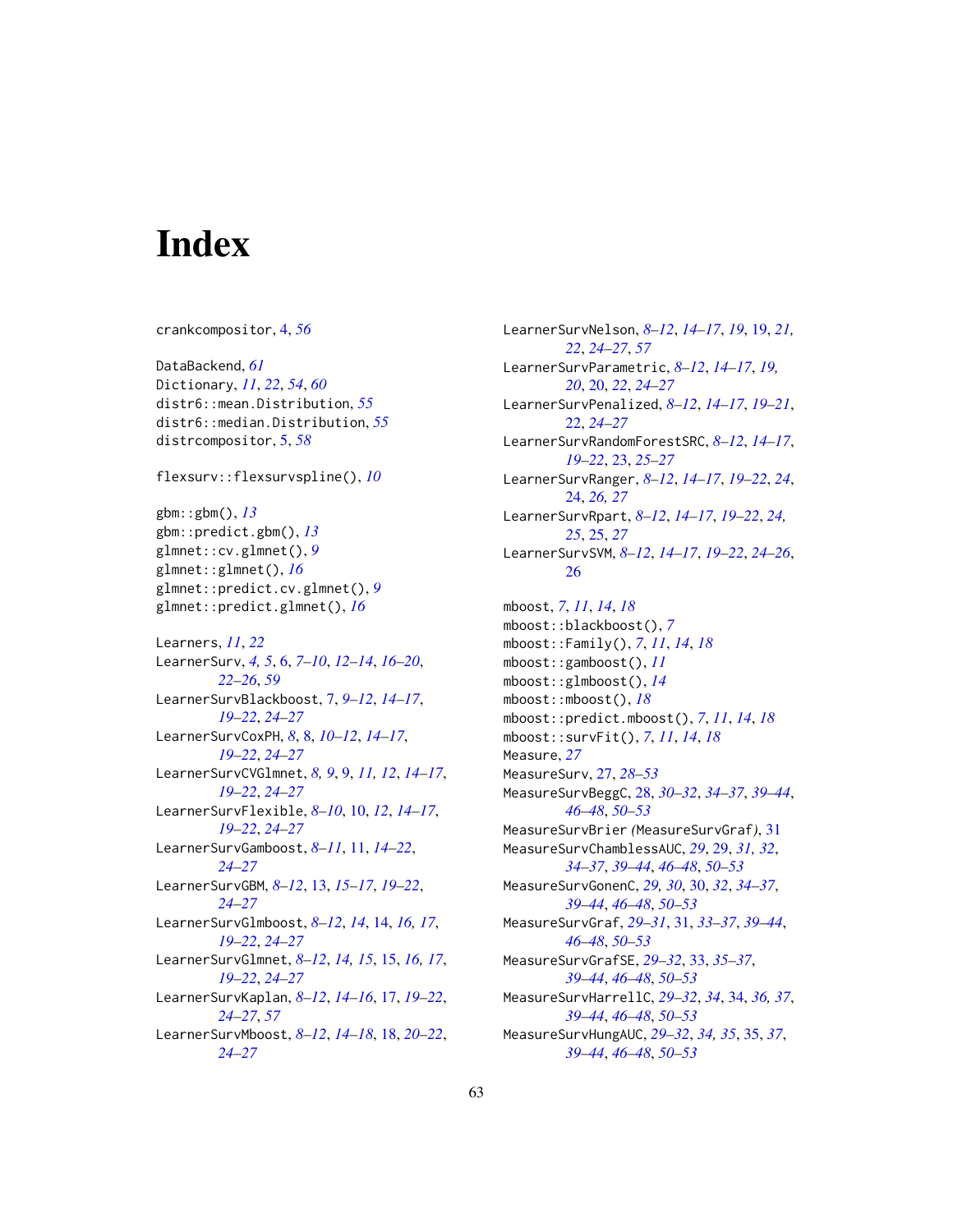MeasureSurvIntLogloss, *[29–](#page-28-0)[32](#page-31-0)*, *[34–](#page-33-0)[36](#page-35-0)*, [36,](#page-35-0) *[38](#page-37-0)[–44](#page-43-0)*, *[46](#page-45-0)[–48](#page-47-0)*, *[50–](#page-49-0)[53](#page-52-0)* MeasureSurvIntLoglossSE, *[29–](#page-28-0)[32](#page-31-0)*, *[34–](#page-33-0)[37](#page-36-0)*, [38,](#page-37-0) *[40](#page-39-0)[–44](#page-43-0)*, *[46–](#page-45-0)[48](#page-47-0)*, *[50–](#page-49-0)[53](#page-52-0)* MeasureSurvLogloss, *[29–](#page-28-0)[32](#page-31-0)*, *[34–](#page-33-0)[37](#page-36-0)*, *[39](#page-38-0)*, [39,](#page-38-0) *[40](#page-39-0)[–44](#page-43-0)*, *[46](#page-45-0)[–48](#page-47-0)*, *[50–](#page-49-0)[53](#page-52-0)* MeasureSurvLoglossSE, *[29–](#page-28-0)[32](#page-31-0)*, *[34–](#page-33-0)[37](#page-36-0)*, *[39,](#page-38-0) [40](#page-39-0)*, [40,](#page-39-0) *[42](#page-41-0)[–44](#page-43-0)*, *[46–](#page-45-0)[48](#page-47-0)*, *[50–](#page-49-0)[53](#page-52-0)* MeasureSurvNagelkR2, *[29–](#page-28-0)[32](#page-31-0)*, *[34–](#page-33-0)[37](#page-36-0)*, *[39–](#page-38-0)[41](#page-40-0)*, [41,](#page-40-0) *[43,](#page-42-0) [44](#page-43-0)*, *[46–](#page-45-0)[48](#page-47-0)*, *[50–](#page-49-0)[53](#page-52-0)* MeasureSurvOQuigleyR2, *[29–](#page-28-0)[32](#page-31-0)*, *[34–](#page-33-0)[37](#page-36-0)*, *[39](#page-38-0)[–42](#page-41-0)*, [42,](#page-41-0) *[44](#page-43-0)*, *[46–](#page-45-0)[48](#page-47-0)*, *[50–](#page-49-0)[53](#page-52-0)* MeasureSurvSongAUC, *[29–](#page-28-0)[32](#page-31-0)*, *[34–](#page-33-0)[37](#page-36-0)*, *[39–](#page-38-0)[43](#page-42-0)*, [43,](#page-42-0) *[46](#page-45-0)[–48](#page-47-0)*, *[50–](#page-49-0)[53](#page-52-0)* MeasureSurvSongTNR, *[29–](#page-28-0)[32](#page-31-0)*, *[34–](#page-33-0)[37](#page-36-0)*, *[39–](#page-38-0)[44](#page-43-0)*, [45,](#page-44-0) *[47,](#page-46-0) [48](#page-47-0)*, *[50–](#page-49-0)[53](#page-52-0)* MeasureSurvSongTPR, *[29–](#page-28-0)[32](#page-31-0)*, *[34–](#page-33-0)[37](#page-36-0)*, *[39–](#page-38-0)[44](#page-43-0)*, *[46](#page-45-0)*, [46,](#page-45-0) *[48](#page-47-0)*, *[50–](#page-49-0)[53](#page-52-0)* MeasureSurvUnoAUC, *[29–](#page-28-0)[32](#page-31-0)*, *[34–](#page-33-0)[37](#page-36-0)*, *[39–](#page-38-0)[44](#page-43-0)*, *[46,](#page-45-0) [47](#page-46-0)*, [47,](#page-46-0) *[50–](#page-49-0)[53](#page-52-0)* MeasureSurvUnoC, *[29](#page-28-0)[–32](#page-31-0)*, *[34–](#page-33-0)[37](#page-36-0)*, *[39–](#page-38-0)[44](#page-43-0)*, *[46](#page-45-0)[–48](#page-47-0)*, [49,](#page-48-0) *[51–](#page-50-0)[53](#page-52-0)* MeasureSurvUnoTNR, *[29–](#page-28-0)[32](#page-31-0)*, *[34–](#page-33-0)[37](#page-36-0)*, *[39–](#page-38-0)[44](#page-43-0)*, *[46](#page-45-0)[–48](#page-47-0)*, *[50](#page-49-0)*, [50,](#page-49-0) *[52,](#page-51-0) [53](#page-52-0)* MeasureSurvUnoTPR, *[29–](#page-28-0)[32](#page-31-0)*, *[34–](#page-33-0)[37](#page-36-0)*, *[39–](#page-38-0)[44](#page-43-0)*, *[46](#page-45-0)[–48](#page-47-0)*, *[50,](#page-49-0) [51](#page-50-0)*, [51,](#page-50-0) *[53](#page-52-0)* MeasureSurvXuR2, *[29](#page-28-0)[–32](#page-31-0)*, *[34–](#page-33-0)[37](#page-36-0)*, *[39–](#page-38-0)[44](#page-43-0)*, *[46](#page-45-0)[–48](#page-47-0)*, *[50](#page-49-0)[–52](#page-51-0)*, [52](#page-51-0) mlr3::Learner, *[6,](#page-5-0) [7](#page-6-0)* mlr3::Measure, *[27](#page-26-0)* mlr3::mlr\_learners, *[6](#page-5-0)*, *[11](#page-10-0)*, *[22](#page-21-0)* mlr3::mlr\_measures, *[27](#page-26-0)* mlr3::mlr\_task\_generators, *[60](#page-59-0)* mlr3::mlr\_tasks, *[54](#page-53-0)*, *[61](#page-60-0)* mlr3::Prediction, *[59,](#page-58-0) [60](#page-59-0)* mlr3::Task, *[61](#page-60-0)* mlr3::TaskGenerator, *[60](#page-59-0)* mlr3::TaskSupervised, *[61,](#page-60-0) [62](#page-61-0)* mlr3misc::Dictionary, *[6](#page-5-0)*, *[27](#page-26-0)* mlr3pipelines::GraphLearner, *[5,](#page-4-0) [6](#page-5-0)* mlr3pipelines::PipeOp, *[56](#page-55-0)*, *[58](#page-57-0)* mlr3proba *(*mlr3proba-package*)*, [4](#page-3-0) mlr3proba-package, [4](#page-3-0) mlr\_learners\_surv.blackboost *(*LearnerSurvBlackboost*)*, [7](#page-6-0) mlr\_learners\_surv.coxph *(*LearnerSurvCoxPH*)*, [8](#page-7-0) mlr\_learners\_surv.cvglmnet

*(*LearnerSurvCVGlmnet*)*, [9](#page-8-0) mlr\_learners\_surv.flexible *(*LearnerSurvFlexible*)*, [10](#page-9-0) mlr\_learners\_surv.gamboost *(*LearnerSurvGamboost*)*, [11](#page-10-0) mlr\_learners\_surv.gbm *(*LearnerSurvGBM*)*, [13](#page-12-0) mlr\_learners\_surv.glmboost *(*LearnerSurvGlmboost*)*, [14](#page-13-0) mlr\_learners\_surv.glmnet *(*LearnerSurvGlmnet*)*, [15](#page-14-0) mlr\_learners\_surv.kaplan *(*LearnerSurvKaplan*)*, [17](#page-16-0) mlr\_learners\_surv.mboost *(*LearnerSurvMboost*)*, [18](#page-17-0) mlr\_learners\_surv.nelson *(*LearnerSurvNelson*)*, [19](#page-18-0) mlr\_learners\_surv.parametric *(*LearnerSurvParametric*)*, [20](#page-19-0) mlr\_learners\_surv.penalized *(*LearnerSurvPenalized*)*, [22](#page-21-0) mlr\_learners\_surv.randomForestSRC *(*LearnerSurvRandomForestSRC*)*, [23](#page-22-0) mlr\_learners\_surv.ranger *(*LearnerSurvRanger*)*, [24](#page-23-0) mlr\_learners\_surv.rpart *(*LearnerSurvRpart*)*, [25](#page-24-0) mlr\_learners\_surv.svm *(*LearnerSurvSVM*)*, [26](#page-25-0) mlr\_measures\_surv.beggC *(*MeasureSurvBeggC*)*, [28](#page-27-0) mlr\_measures\_surv.brier *(*MeasureSurvGraf*)*, [31](#page-30-0) mlr\_measures\_surv.chamblessAUC *(*MeasureSurvChamblessAUC*)*, [29](#page-28-0) mlr\_measures\_surv.gonenC *(*MeasureSurvGonenC*)*, [30](#page-29-0) mlr\_measures\_surv.graf *(*MeasureSurvGraf*)*, [31](#page-30-0) mlr\_measures\_surv.grafSE *(*MeasureSurvGrafSE*)*, [33](#page-32-0) mlr\_measures\_surv.harrellC *(*MeasureSurvHarrellC*)*, [34](#page-33-0) mlr\_measures\_surv.hungAUC *(*MeasureSurvHungAUC*)*, [35](#page-34-0) mlr\_measures\_surv.intlogloss *(*MeasureSurvIntLogloss*)*, [36](#page-35-0)